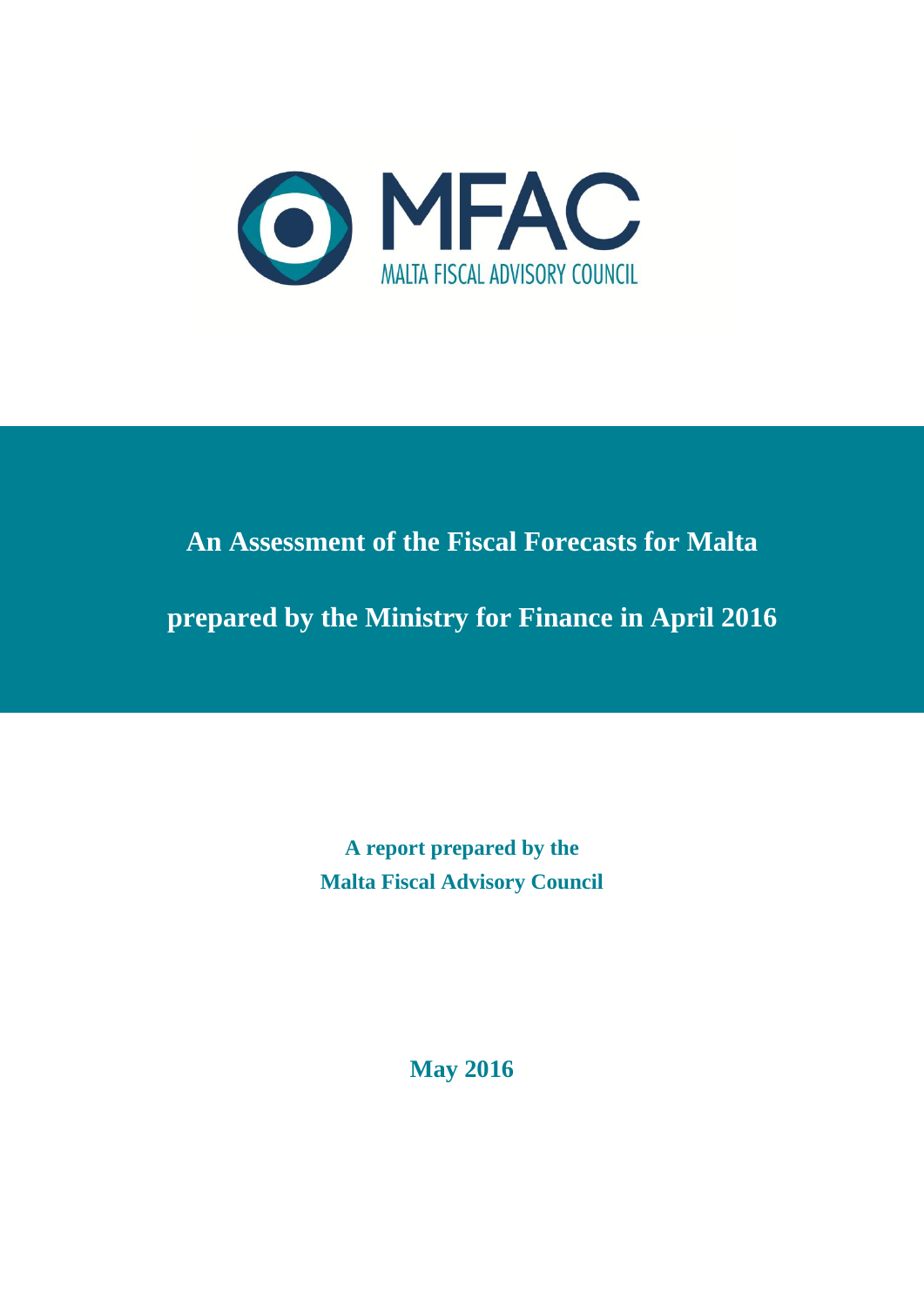

Pope Pius V Street Valletta VIT 1041, Malta<br>T: +356 2247 9200 Fax: +356 2122 1620 info.mfac@gov.mt www.mfac.gov.mt

27 May 2016

The Hon Prof Edward Scicluna B.A. (Hons) Econ, M.A. (Toronto), Ph.D (Toronto), D.S.S (Oxon) MP Minister for Finance Maison Demandols South Street Valletta VLT 2000

Dear Minister

#### **LETTER OF TRANSMITTAL**

In terms of Article 13 of the Fiscal Responsibility Act, 2014 (Cap 534), I have the honour to transmit a report by the Malta Fiscal Advisory Council (MFAC) on the assessment of the fiscal forecasts presented by the Ministry for Finance in the Update of Stability Programme 2016 – 2019.

The MFAC welcomes the further fiscal consolidation achieved in 2015, more specifically the reduction in the deficit from 2.0% of GDP to 1.5% of GDP and of the debt-to-GDP ratio from 67.1% to 63.9%. The MFAC also views positively the fact that both the fiscal deficit and the debt ratio for 2015 were less than had been targeted, by 0.1 percentage points and 2.7 percentage points, respectively.

The targets published in the latest Update of Stability Programme are quite ambitious, aiming for a fiscal surplus equivalent to 0.1% of GDP and a debt-to-GDP ratio of 55.5%, by 2019. Overall, the MFAC considers the planned yearly trajectory for the fiscal balance and the debt ratios for the period 2016 to 2019 to be within its endorseable range.

The MFAC considers the revenue projections to be plausible, noting the possibility that a number of specific revenue forecasts could indeed surpass projections as these appear to be based on rather prudent assumptions. This seems to be particularly the case for taxes on production and imports and current taxes on income and wealth, given the past trends observed in these components and the macroeconomic conditions being forecasted. On the other hand, the MFAC does identify a number of downside risks in the other revenue category, mainly associated to an element of uncertainty related to the intake from market output, largely from the Individual Investor Programme, as well as the somewhat challenging targets set for the absorption of EU funds. On balance , however, the MFAC is of the view that there appear to be upside risks to the overall revenue projections.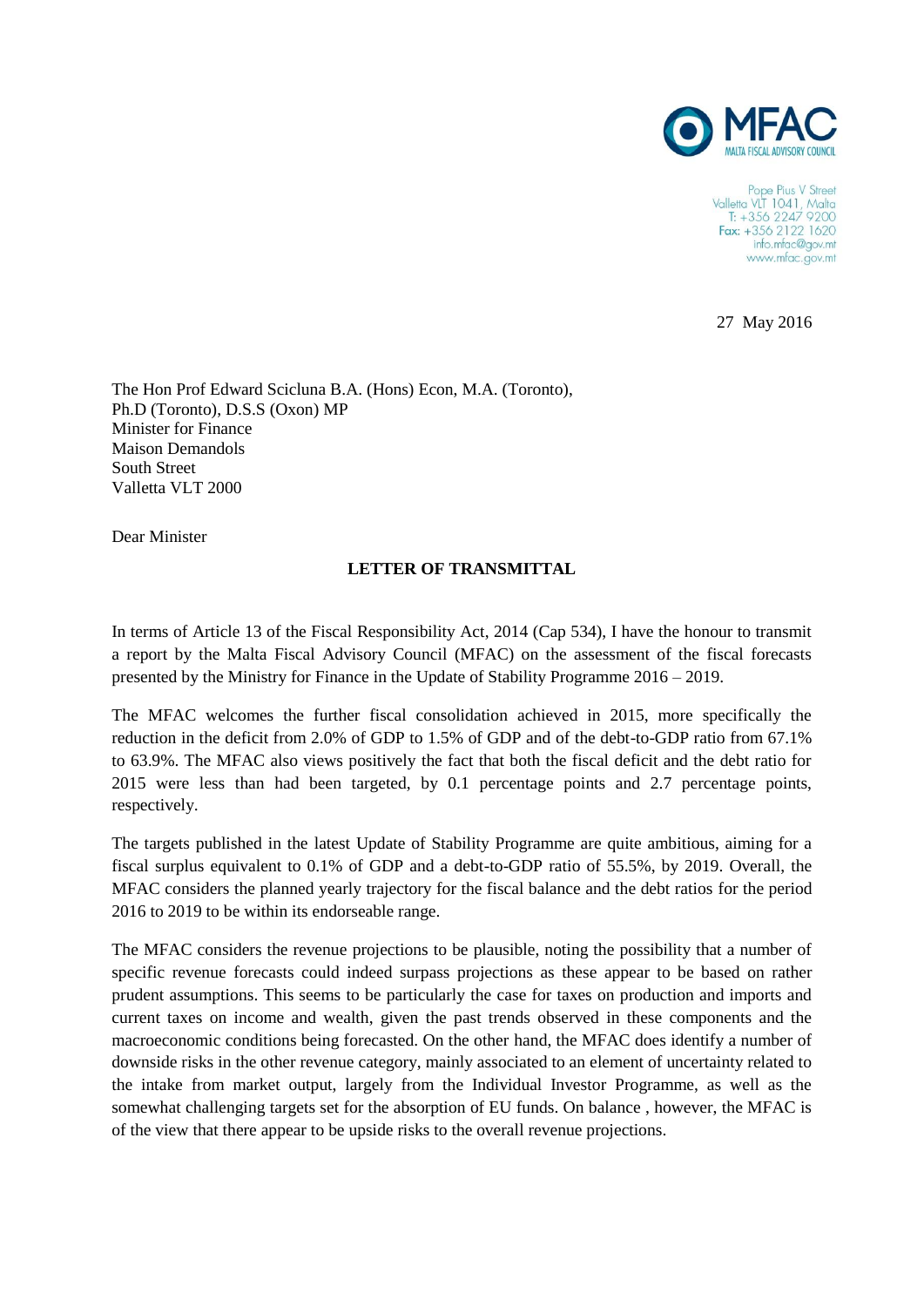

As for the expenditure targets, the projected decline from 43.3% of GDP in 2015 to 38.3% of GDP in 2019 is rather ambitious. The MFAC has identified possible upside risks for a number of expenditure components, such as compensation of employees and intermediate consumption, as their projections appear rather challenging in terms of the assumed restraint. Very close monitoring and vigilance by the authorities will therefore be crucial to ensure that these targets are met. Moreover, the Government is invited to sustain the positive momentum regarding expenditure rationalisation, particularly the further implementation of the measures proposed following the Comprehensive Spending Review exercises.

Overall, the MFAC considers the risks to the attainment of the targets for the fiscal balance over the period 2016 to 2019 to be neutral on account of the opposing revenue and expenditure upside risks. Furthermore, the track record in meeting the targets for the headline fiscal balance suggests that there appears to be sufficient flexibility within the budget to cope with an element of unplanned revenue shortfalls or expenditure overruns, provided these are not excessive. The deficit projections for 2016 and 2017 are also within a close range to the latest forecasts published by the Central Bank of Malta and the European Commission, albeit slightly more ambitious.

With regard to the debt projections, these are also considered by the MFAC to lie within its endorseable range, as they are consistent with the forecasts for the fiscal balance and the level of nominal GDP, while factoring the amount of stock-flow adjustments assumed by the Ministry for Finance in its calculations. Indeed, both the Central Bank of Malta and the European Commission are projecting a slightly lower debt ratio for both 2016 and 2017, notwithstanding that their projections for the fiscal deficit are slightly higher.

As for the processes and methodologies used by the Ministry for Finance to prepare its fiscal projections, the MFAC positively notes that in this round there were increased efforts to co-ordinate the inputs from the various bodies involved, in order to ensure greater internal consistency between the fiscal and macroeconomic forecasts included in the Update of Stability Programme. The MFAC also views favourably that as from this round, estimates for previously announced measures were also updated on the basis of more recent information. The MFAC is also satisfied that this year's Update of Stability Programme has boosted the level of fiscal transparency, and in this respect the MFAC invites the Ministry for Finance to consider adding even more details in its future publications, particularly by outlining better the full set of measures that are embedded in the Ministry's projections.

The MFAC would also like to underscore the importance that, as much as possible, working practices should be better aligned to the timelines envisaged by the European Semester, possibly by anticipating some of the work involved with the preparation of the fiscal projections, as these are a crucial element in the preparation of the macroeconomic projections, on which there are strict timelines which need to be respected by the MFAC to issue its assessment.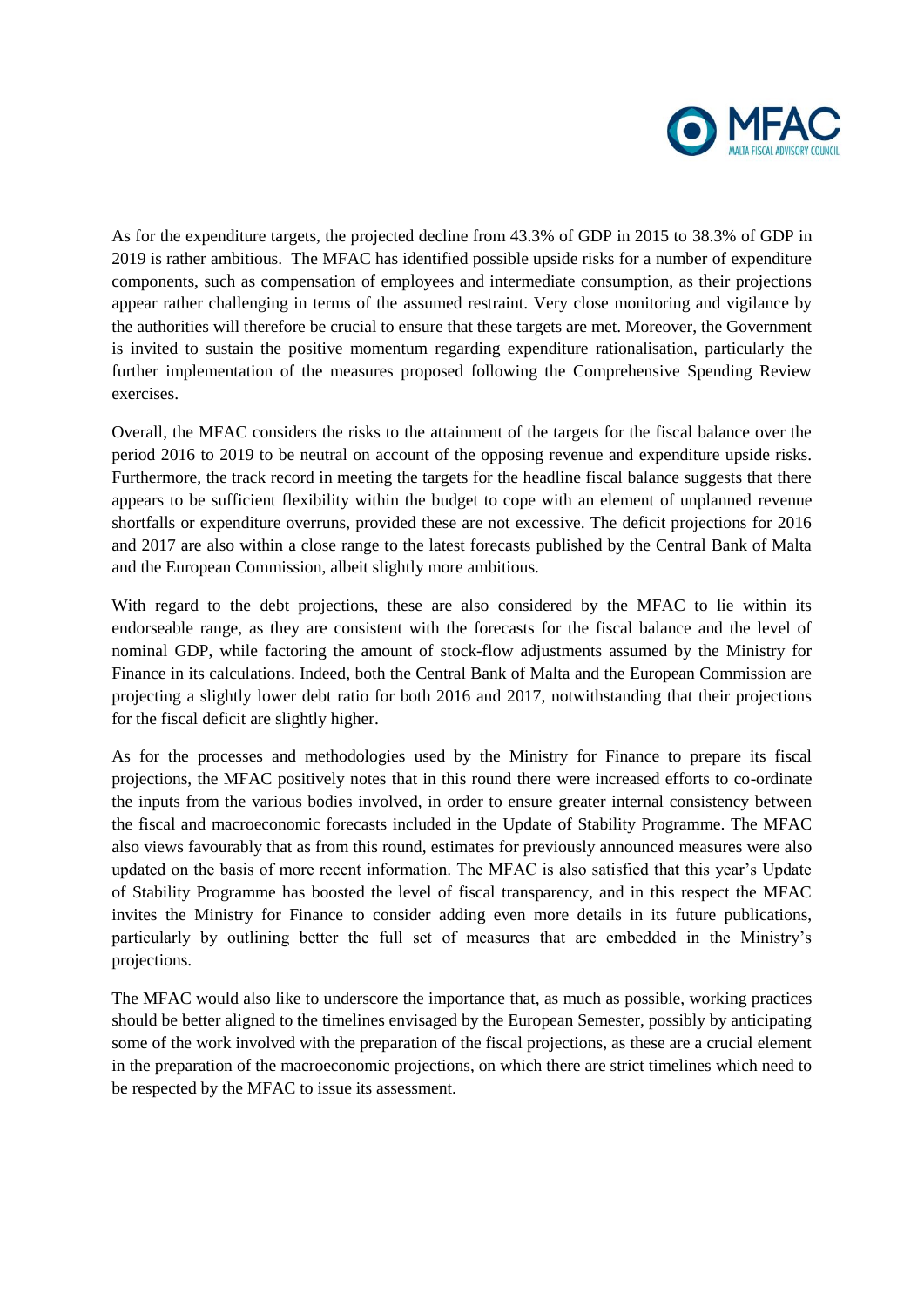

Finally, the MFAC would like to express satisfaction at the constructive dialogue between the parties involved, and in particular the full support it received from the Economic Policy Department, the Budget Office and the National Statistics Office, in order to prepare its assessment of the latest set of published fiscal projections.

Yours sincerely

Leur plike

Rene Saliba Chairman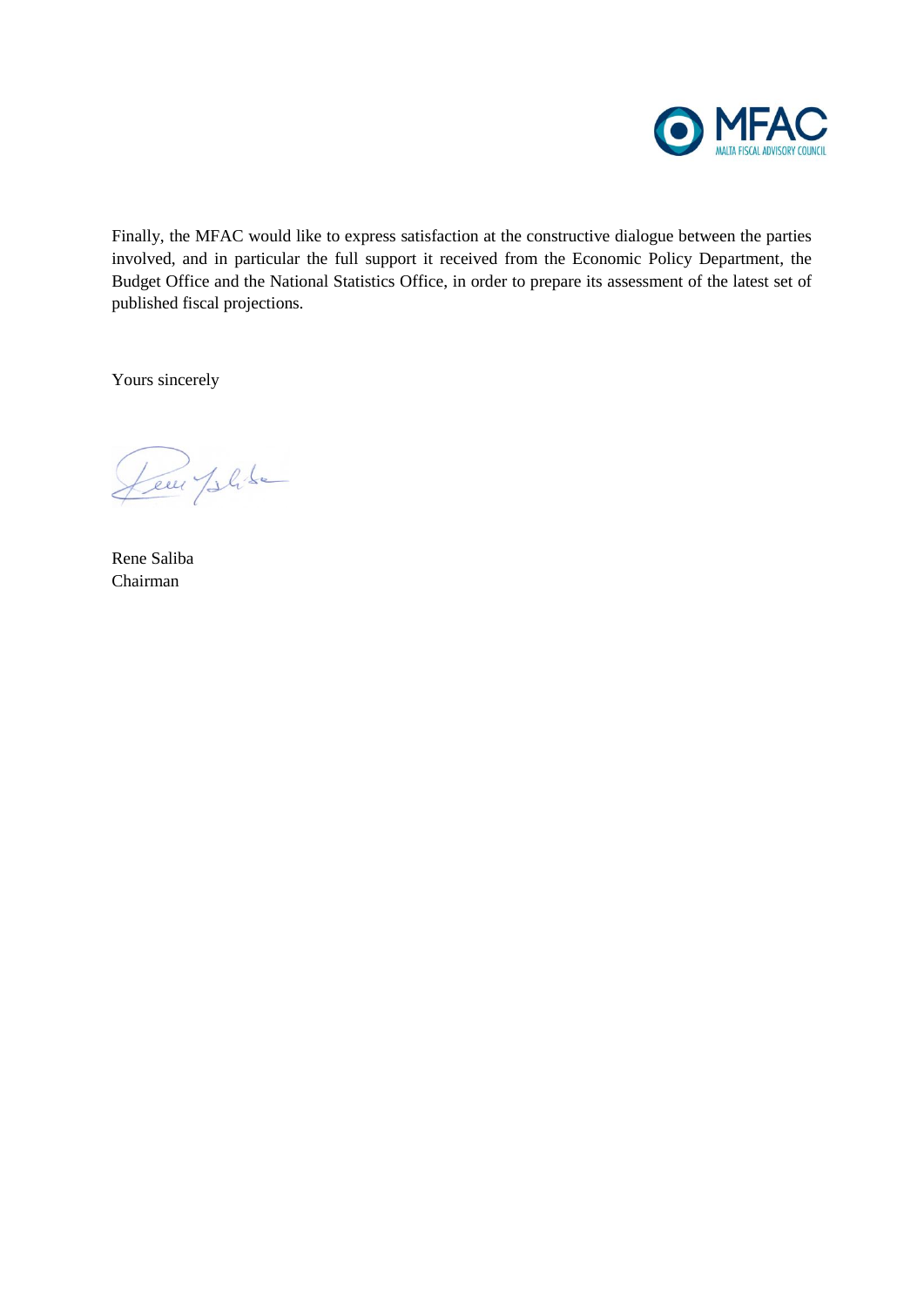## **Table of Contents**

|    | Executive summary                                                                      | $\overline{4}$ |
|----|----------------------------------------------------------------------------------------|----------------|
|    | 1. Introduction                                                                        | 6              |
|    | 2. Overview of the main fiscal projections                                             | 6              |
|    | 3. Assessment of the MFIN's methodologies used to prepare the fiscal projections       | 10             |
|    | 4. Assessment of the revenue projections for the period 2016 - 2019                    | 14             |
|    | 5. Assessment of the expenditure projections for the period 2016 - 2019                | 23             |
|    | 6. An assessment of the trajectory for the fiscal balance for the period $2016 - 2019$ | 33             |
|    | 7. An assessment of the trajectory for the public debt for the period $2016 - 2019$    | 34             |
|    | 8. Comparison with other forecasts for the fiscal balance and public debt              | 36             |
| 9. | Conclusion                                                                             | 40             |
|    |                                                                                        |                |

# **List of Tables and Charts**

| Table 1: Summary of fiscal developments expressed as per cent of GDP           | $\tau$         |
|--------------------------------------------------------------------------------|----------------|
| Table 2: Summary of fiscal developments in EUR millions                        | $\overline{7}$ |
| Table 3: Detailed revenue and expenditure projections in EUR millions          | 8              |
| Table 4: Revised estimates for fiscal measures                                 | 17             |
| Table 5: Breakdown of fiscal projections                                       | 38             |
| Chart 1: Fiscal balance and debt trajectories                                  | 9              |
| Chart 2: Fiscal deficit forecasts across vintages                              | 10             |
| Chart 3: Total government revenue                                              | 14             |
| Chart 4: Individual revenue components                                         | 15             |
| Chart 5: Total government expenditure                                          | 24             |
| Chart 6: Individual expenditure components                                     | 25             |
| Chart 7: Accumulated factors contributing to the projected debt ratio dynamics | 35             |
| Chart 8: Fiscal deficit and changes in public debt                             | 36             |
| Chart 9: Fiscal forecasts by different institutions                            | 37             |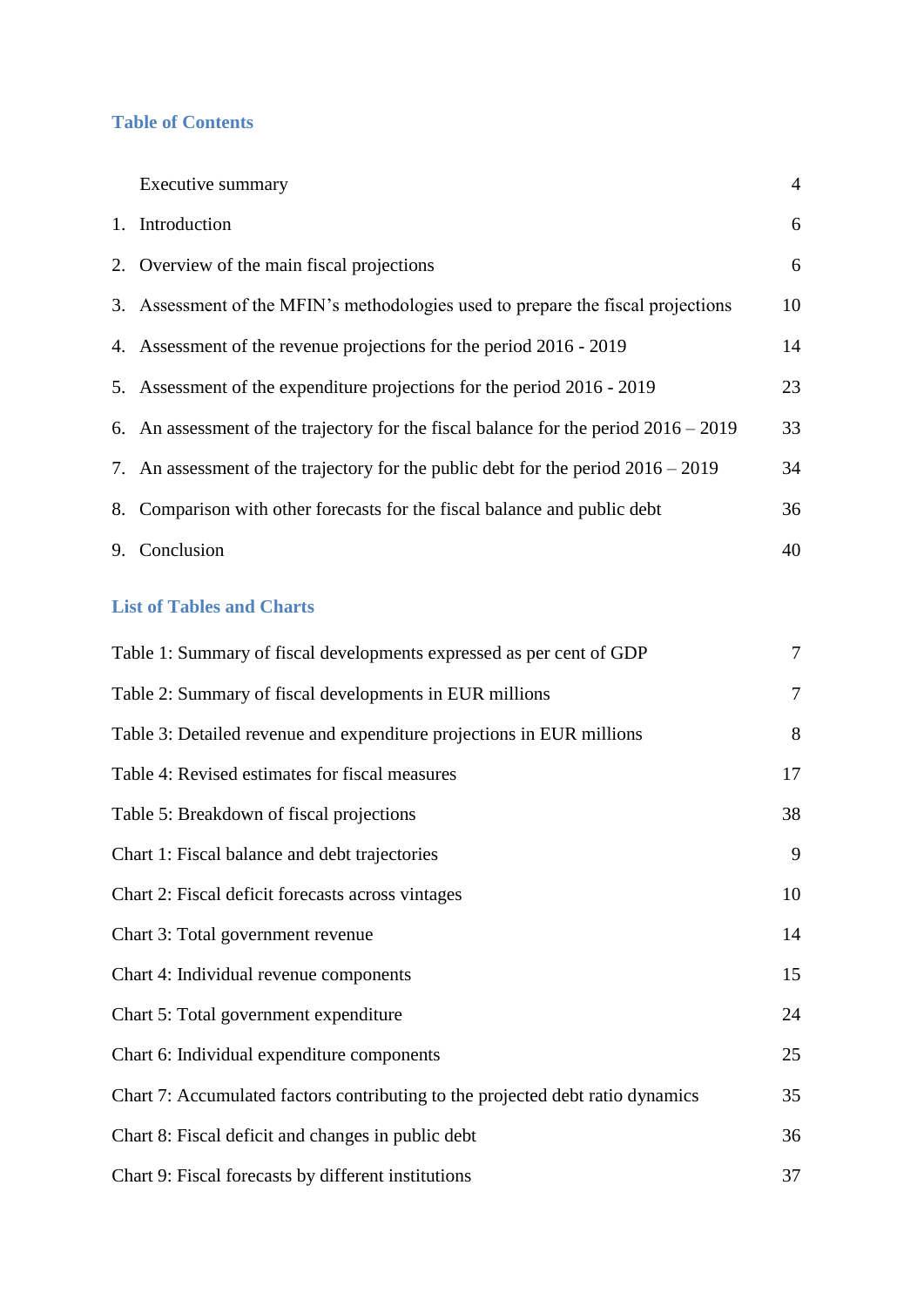# **Abbreviations**

| <b>AR</b>    | <b>Annual Report</b>                              |
|--------------|---------------------------------------------------|
| <b>BO</b>    | <b>Budget Office</b>                              |
| <b>CBM</b>   | <b>Central Bank of Malta</b>                      |
| <b>COM</b>   | <b>European Commission</b>                        |
| <b>COLA</b>  | Cost of Living Adjustment                         |
| <b>CSR</b>   | Comprehensive Spending Review                     |
| <b>DBP</b>   | Draft Budgetary Plan                              |
| <b>EBUs</b>  | <b>Extra-Budgetary Units</b>                      |
| <b>EDP</b>   | <b>Excessive Deficit Procedure</b>                |
| <b>EPD</b>   | <b>Economic Policy Department</b>                 |
| <b>ESA</b>   | European System of National and Regional Accounts |
| EU           | European Union                                    |
| <b>FRA</b>   | <b>Fiscal Responsibility Act</b>                  |
| <b>FTS</b>   | <b>Foundation for Tomorrow Schools</b>            |
| <b>FWT</b>   | Final Withholding Tax                             |
| <b>GDP</b>   | <b>Gross Domestic Product</b>                     |
| $\mathbf{H}$ | <b>Individual Investor Programme</b>              |
| <b>IRD</b>   | <b>Inland Revenue Department</b>                  |
| <b>LHS</b>   | Left hand scale                                   |
| <b>MCAST</b> | Malta College of Arts Science and Technology      |
| <b>MCST</b>  | Malta Council for Science and Technology          |
| <b>MFAC</b>  | <b>Malta Fiscal Advisory Council</b>              |
| <b>MFF</b>   | Multiannual Financial Framework                   |
| <b>MFIN</b>  | Ministry for Finance                              |
| <b>MFSA</b>  | <b>Malta Financial Services Authority</b>         |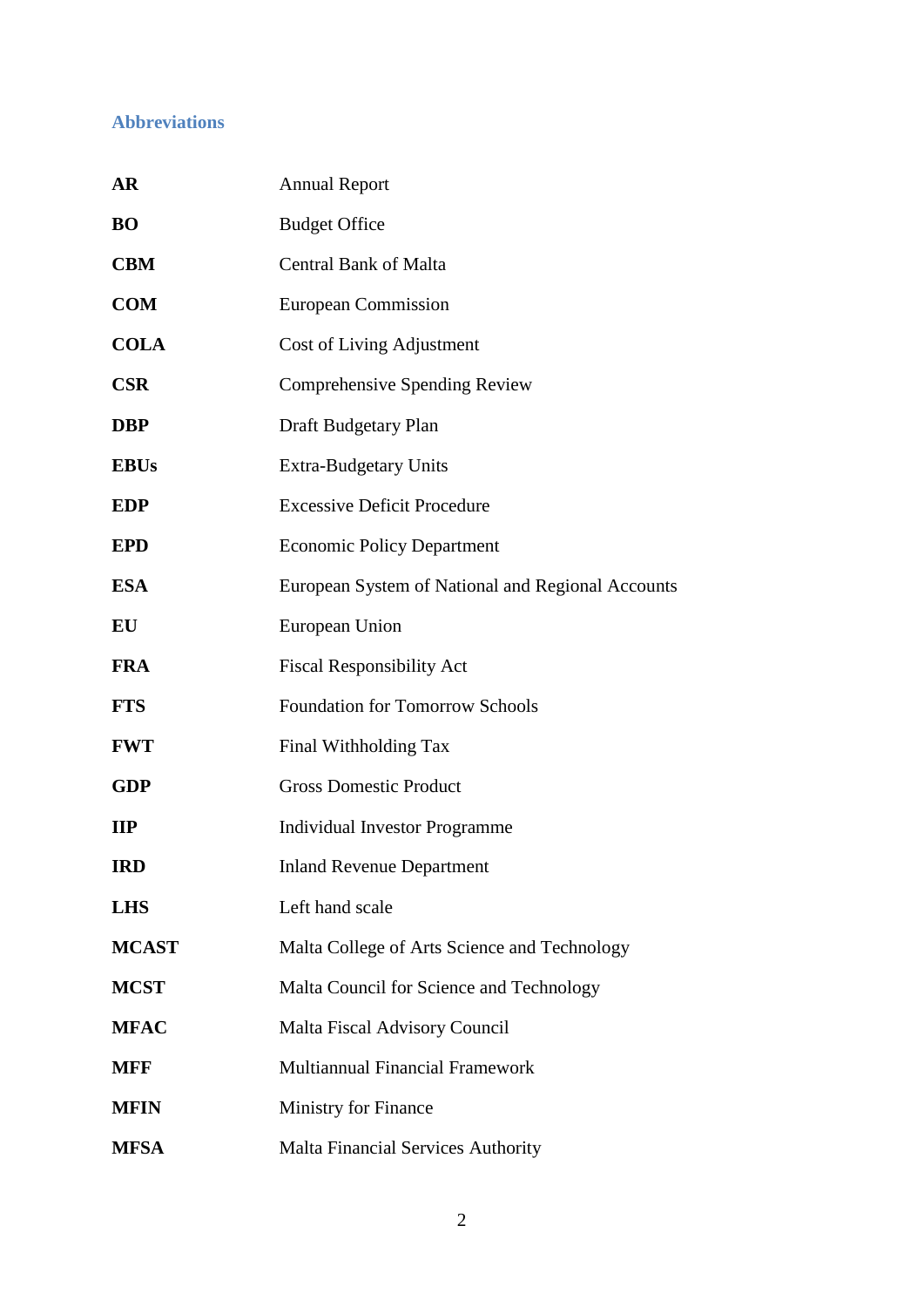| <b>MGS</b>   | <b>Malta Government Stock</b>              |
|--------------|--------------------------------------------|
| <b>MSE</b>   | Malta Stock Exchange                       |
| <b>MTO</b>   | Medium Term Budgetary Objective            |
| <b>NAO</b>   | <b>National Audit Office</b>               |
| <b>NPISH</b> | Non-Profit Institutions Serving Households |
| <b>NSO</b>   | <b>National Statistics Office</b>          |
| <b>OPM</b>   | Office of the Prime Minister               |
| $\mathbf{p}$ | percentage points                          |
| <b>PSO</b>   | <b>Public Service Obligation</b>           |
| <b>RHS</b>   | Right hand scale                           |
| <b>SGP</b>   | <b>Stability and Growth Pact</b>           |
| <b>UoM</b>   | University of Malta                        |
| <b>USP</b>   | Update of the Stability Programme          |
|              |                                            |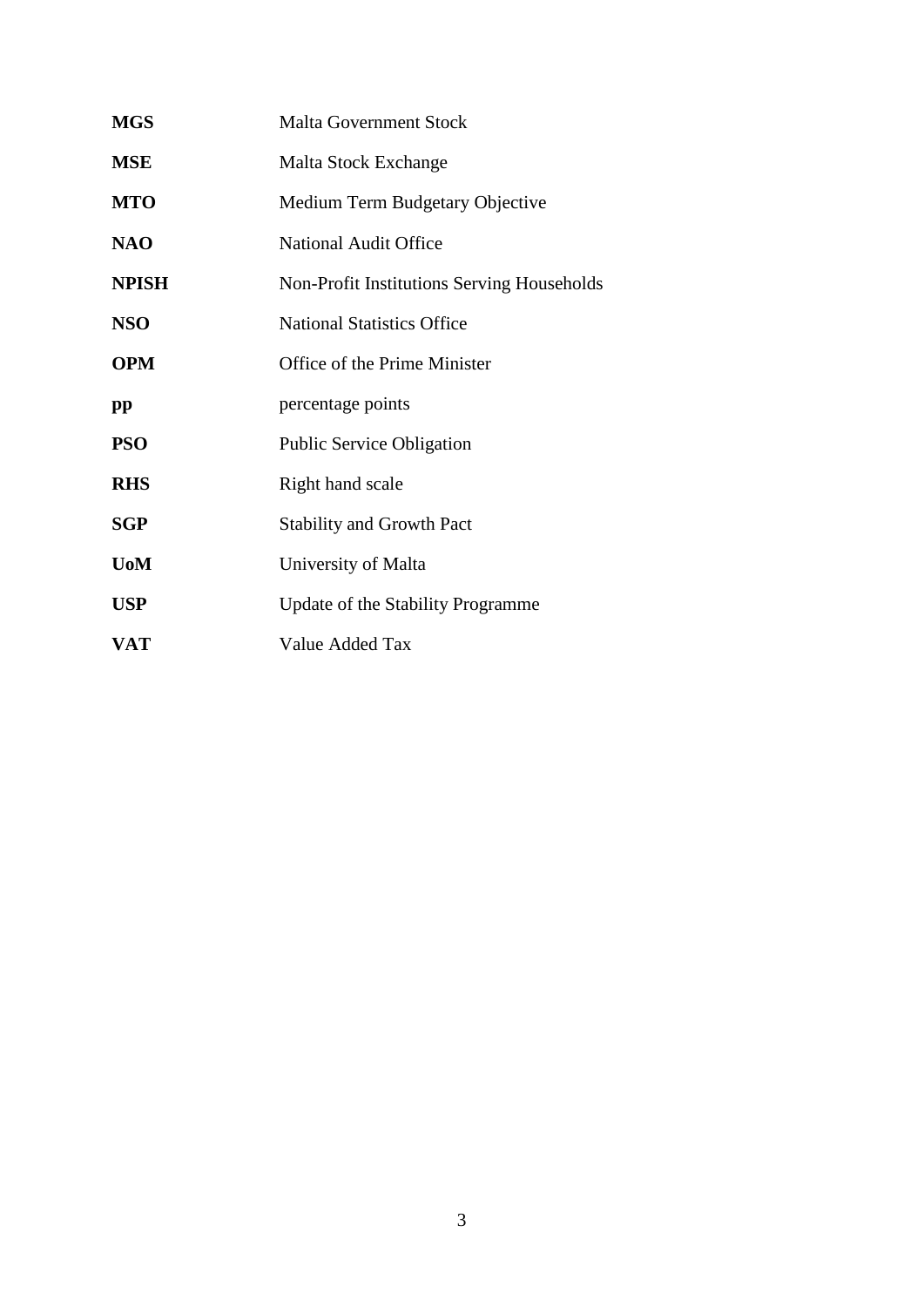#### **Executive summary**

This Report presents an assessment of the fiscal projections contained in the Update of Stability Programme 2016 – 2019 which was published by the Ministry for Finance on 29 April 2016. This assessment is carried out by the Malta Fiscal Advisory Council in line with the requirements prescribed in the Fiscal Responsibility Act, 2014 (Cap. 534).

In 2015, the deficit for general government amounted to  $\epsilon$ 129 million, equivalent to 1.5% of GDP. This was 0.1 percentage points less than what had been targeted in previous vintages of the Stability Programme. The Government's aim is to progressively improve the state of public finances, with the deficit ratio projected to decline to 0.7% in 2016, 0.6% in 2017 and 0.2% in 2018. By 2019, the Government aims to attain a small surplus, equivalent to 0.1% of GDP. At the same time the Government is aiming to steadily lower the public debt-to-GDP ratio from 63.9% at the end of 2015 to 55.5% in 2019.

The methodologies used to prepare the fiscal projections remained similar to those adopted in previous years, with some improvements, particularly the increased efforts to ensure better internal consistency between the macroeconomic and fiscal projections. The Malta Fiscal Advisory Council is satisfied that the current process factors in reasonably well the microbased knowledge and expertise about very specific features of the various tax and expenditure laws in Malta, while ensuring general consistency with the forecasts for GDP and its components.

The Malta Fiscal Advisory Council considers the revenue projections to be plausible, noting the possibility that some specific revenue items could indeed surpass projections, in view of prudent underlying assumptions, thereby leaving the possibility for upside risks. This appears to be the case particularly for taxes on production and imports and current taxes on income and wealth. This view is contingent on the materialisation of the rather buoyant macroeconomic outlook, which has been endorsed by the Malta Fiscal Advisory Council in its previous report.

On the other hand, the expenditure targets may be rather ambitious, leaving the possibility for an element of upside risk due to the fact that a number of projected expenditure components, especially compensation of employees and intermediate consumption, appear rather challenging in terms of the assumed restraint.

Overall, the Malta Fiscal Advisory Council considers the risks to the attainment of the targets for the fiscal balance over the period 2016 to 2019 to be broadly neutral, on account of the opposing revenue and expenditure upside risks. The track record in meeting the targets for the headline fiscal balance suggests that there appears to be sufficient flexibility within the budget to cope with an element of unplanned revenue shortfalls or expenditure overruns, provided these are not excessive. Furthermore, the deficit projections for 2016 and 2017 are within a close range, albeit slightly more ambitious, when compared to the latest forecasts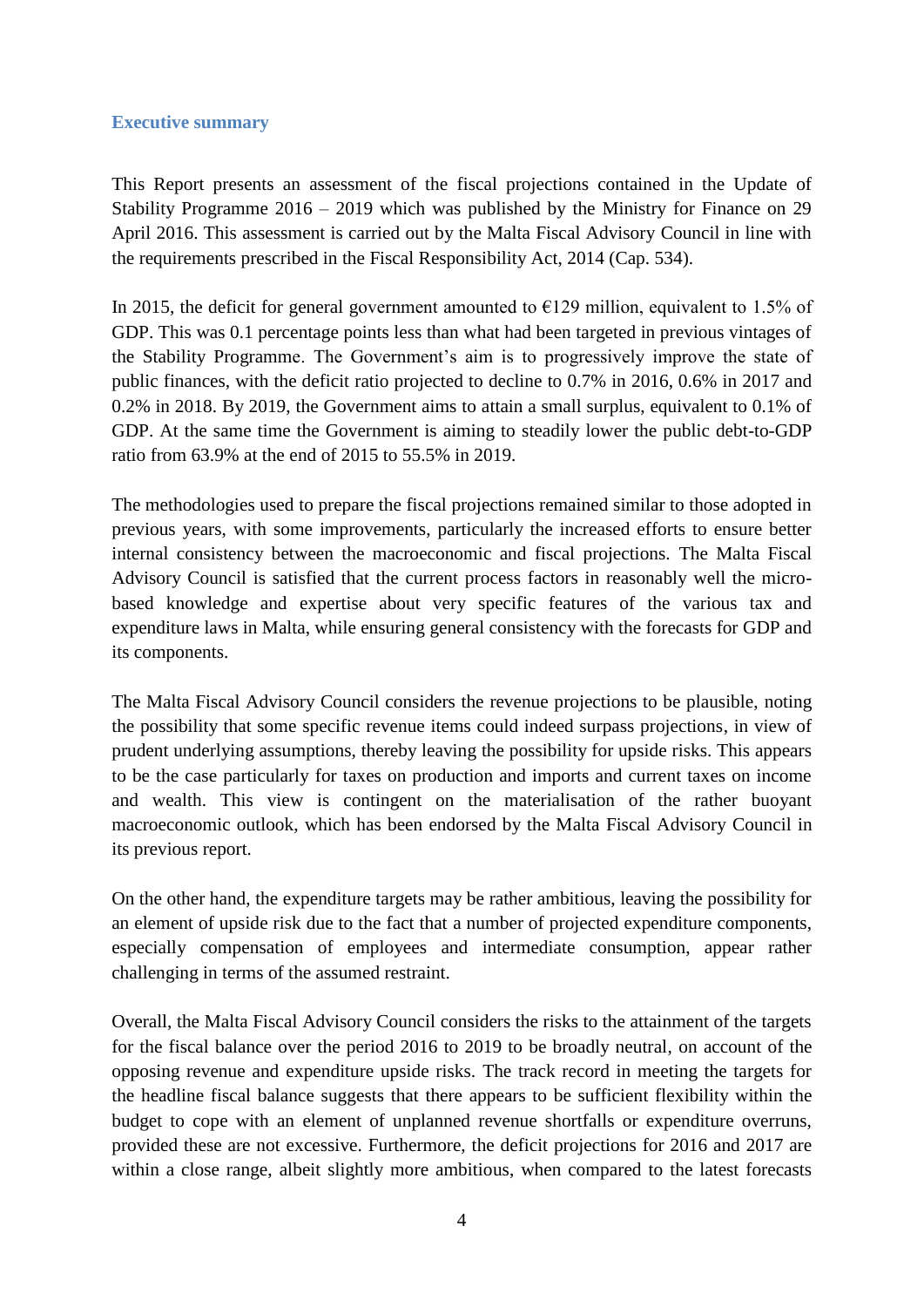published by the Central Bank of Malta and the European Commission. On the basis of its assessment, the Council therefore considers the deficit projections presented by the Ministry for Finance to be within its endorseable range.

With regard to the debt projections presented by the Ministry for Finance, these are deemed to be consistent with the forecasts for the fiscal balance and nominal GDP. They also reflect an element of prudence. Indeed, both the Central Bank of Malta and the European Commission are projecting a slightly lower debt ratio for both 2016 and 2017, notwithstanding that their projections for the fiscal deficit are slightly higher. The discrepancy is largely due to the assumed stock-flow adjustments.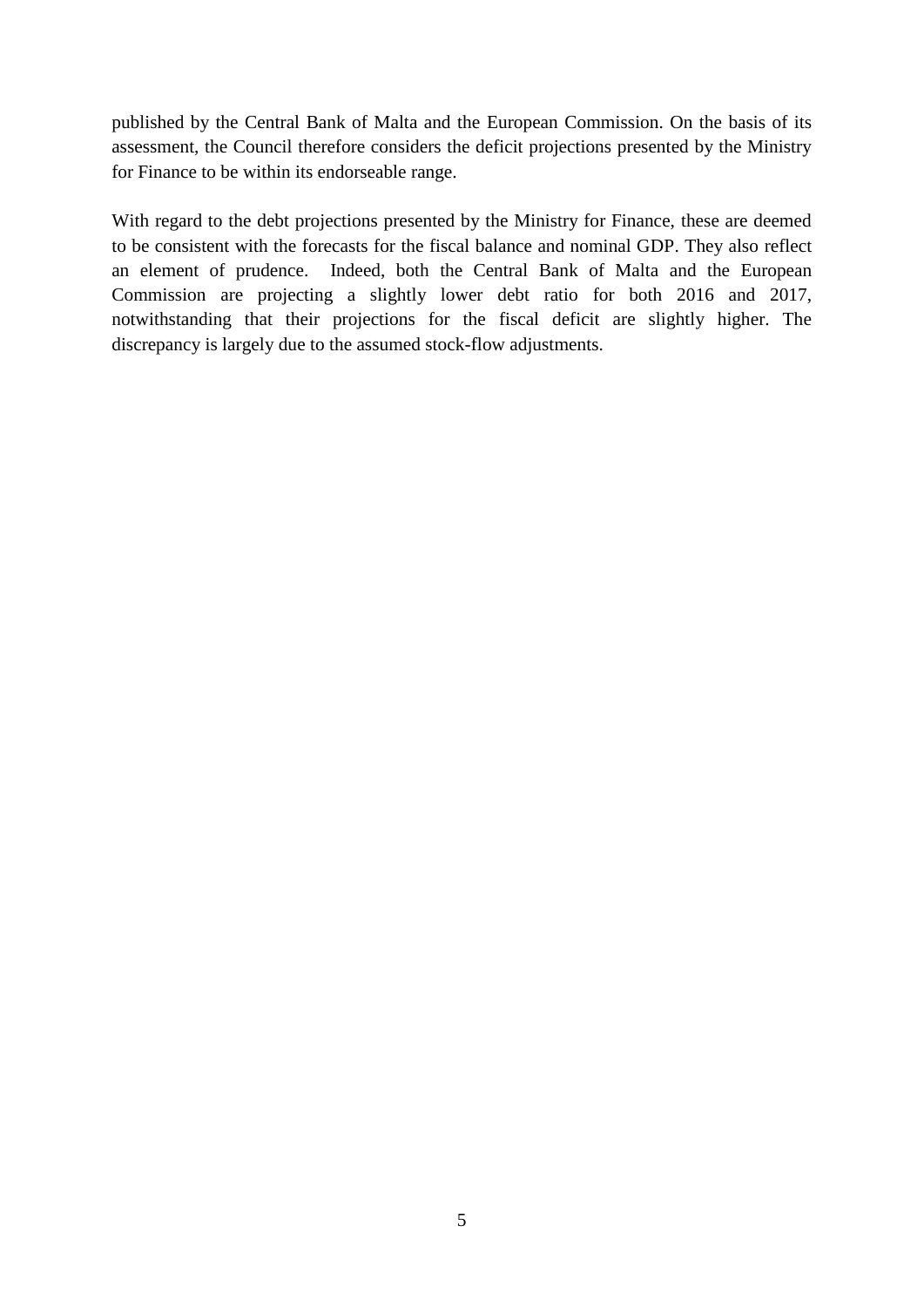#### **1. Introduction**

Every April, European Union (EU) Member States are required to lay out their fiscal plans for the next three years, which are outlined in their Update of Stability Programme (USP).<sup>1</sup> This ensures that the country's fiscal policy is conducted within a medium term framework, particularly by outlining how the country's commitments in the area of public finances are being addressed. Article 13 (3) of the Fiscal Responsibility Act (FRA) 2014 (Cap. 534), prescribes that the Malta Fiscal Advisory Council (MFAC) shall endorse, as it considers appropriate, the fiscal forecasts contained in Malta's USP. The assessment of Malta's fiscal forecasts started being carried out in 2014 by the National Audit Office (NAO), but since 2015, this task has been taken over by the MFAC.

This Report complements another report, published on 29 April 2016, wherein the MFAC had endorsed the macroeconomic forecasts contained in the USP 2016 – 2019, and proceeds as follows.<sup>2</sup> Section 2 presents the headline fiscal forecasts. Section 3 evaluates the methodologies and processes adopted by the Ministry for Finance (MFIN) to prepare the fiscal forecasts contained in the USP. Section 4 examines the extent to which, the forecasts for the main revenue components can be considered to be plausible, and whether there could be any upside or downside risks to the baseline forecasts. Section 5 carries out the same type of analysis, applied to the main expenditure forecasts. Section 6 examines the extent to which the projections for the fiscal balance for the period 2016 to 2019 can be considered to be within the endorseable range of the MFAC. Section 7 examines the extent to which the trajectory for public debt is plausible. Section 8 compares the MFIN's fiscal forecasts to those prepared by the European Commission (COM) and the Central Bank of Malta (CBM). Section 9 concludes with an overall assessment.

#### **2. Overview of the main fiscal projections**

1

The latest USP, which was published by the MFIN on 29 April 2016, provides an overview of the main factors which contributed to the fiscal outturn in 2015, in line with the notification of the General Government Debt and Deficit under the Maastricht Treaty issued by the National Statistics Office (NSO) through a press release published on 21 April 2016. $3$ The USP presents the fiscal targets for the four-year period 2016 to 2019, expressed as a percentage of GDP (see Table 1). These targets are also converted and presented in absolute terms in order to facilitate the analysis (see Tables 2 and 3).<sup>4</sup>

 $1$ <sup>1</sup> The cut-off date for the information contained in this Report is 27 May 2016.

 $2$  The report presenting the endorsement of the macroeconomic forecasts contained in the USP 2016-2019 is available on the MFAC's website.

<sup>&</sup>lt;sup>3</sup> Source: NSO News Release 065/2016 available on the NSO's website.

<sup>4</sup> These figures were provided by the MFIN. Throughout the Report there may be reference to figures not explicitly quoted in the USP 2016-2019 but which were made available by the MFIN and the NSO, to enable a more thorough analysis of the fiscal projections.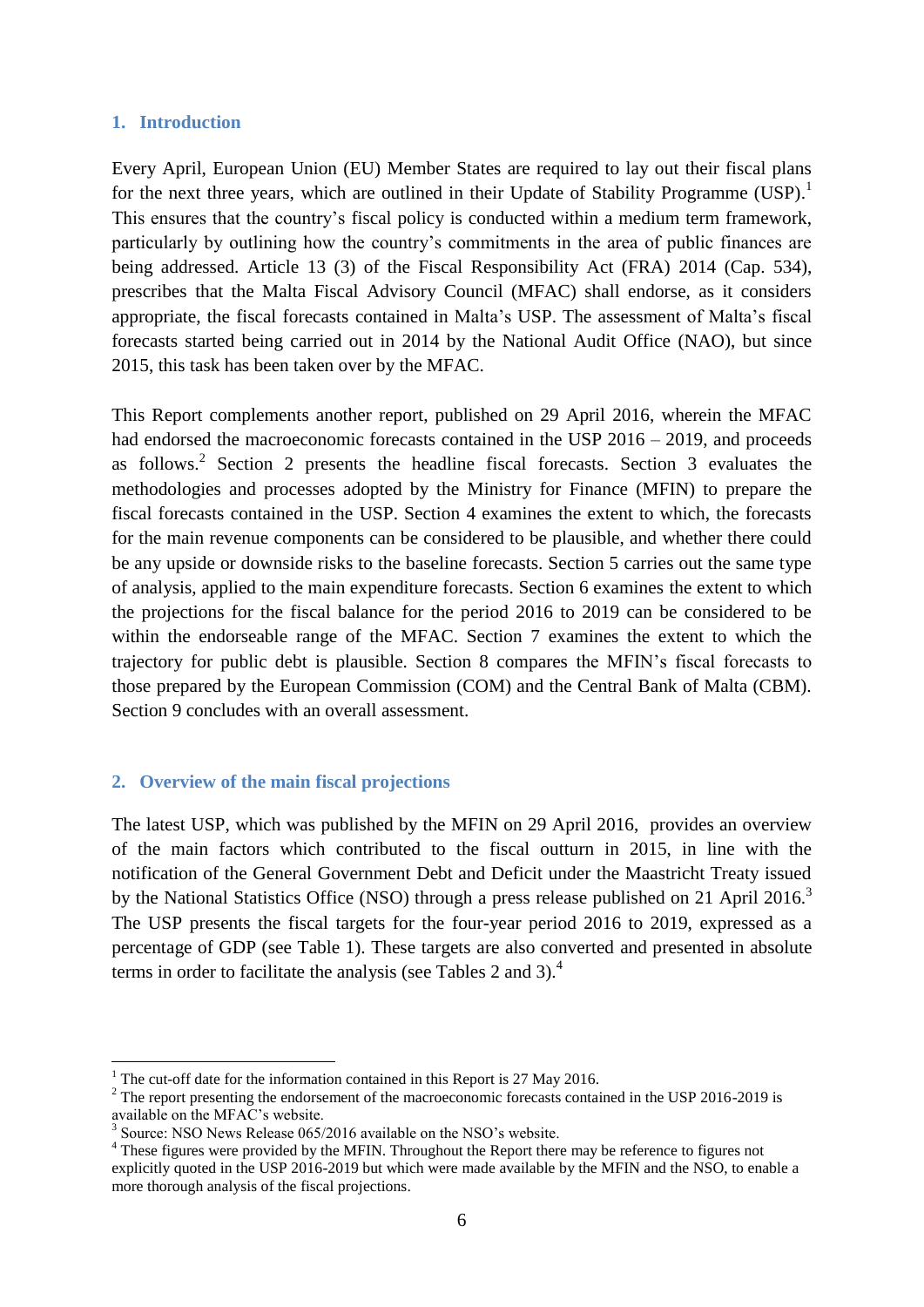| Table 1: Summary of fiscal developments expressed as per cent of $GDP5$ |
|-------------------------------------------------------------------------|
|-------------------------------------------------------------------------|

| <b>Fiscal Variable</b>     | 2015   | 2016   | 2017   | 2018   | 2019 |
|----------------------------|--------|--------|--------|--------|------|
| Revenue                    | 41.9   | 39.4   | 39.3   | 38.8   | 38.4 |
| Expenditure                | 43.3   | 40.1   | 39.9   | 39.0   | 38.3 |
| General government balance | $-1.5$ | $-0.7$ | $-0.6$ | $-0.2$ |      |
| Structural balance*        | $-2.3$ | $-1.5$ | $-0.9$ | $-0.3$ |      |
| Debt                       | 63.9   | 62.6   | 60.4   | 57.5   |      |

*\*As per cent of potential GDP expressed in nominal terms Source: MFIN*

#### Table 2: Summary of fiscal developments in EUR millions

| <b>Fiscal Variable</b>     | 2015     | 2016     | 2017    | 2018    | 2019    |
|----------------------------|----------|----------|---------|---------|---------|
| Revenue                    | 3,683.1  | 3,706.3  | 3,902.2 | 4,040.4 | 4,179.1 |
| Expenditure                | 3,812.1  | 3,771.9  | 3,957.0 | 4,059.4 | 4,169.2 |
| General government balance | $-129.0$ | $-65.6$  | $-54.8$ | $-19.0$ | 10.0    |
| Structural balance         | $-180.8$ | $-124.6$ | $-76.7$ | $-27.0$ | 14.3    |
| Debt                       | 5,620.7  | 5,878.4  | 6,000.0 | 5,986.1 | 6,031.0 |

*Source: MFIN*

1

In 2015, the deficit for general government amounted to  $\epsilon$ 129 million, equivalent to 1.5% of GDP. This was 0.1 percentage points less than had been targeted in the previous three vintages of the USP. The process of fiscal consolidation is expected to continue throughout the entire forecast horizon. Indeed the general government fiscal deficit is expected to progressively narrow, albeit at an uneven pace. The MFIN also expects that by 2019, a small fiscal surplus, equivalent to 0.1% of GDP or just under  $\epsilon$ 10 million, will be achieved. In absolute terms, the correction is expected to be frontloaded to 2016. Indeed, an improvement of just over €63 million is being targeted for 2016, also on account of the new measures which came into force.<sup>6</sup> In subsequent years, the correction, in absolute terms, is more contained, and no details about specific new measures are outlined in the USP.

Public finances are expected to be favourably impacted by the projected positive output gap conditions.<sup>7</sup> As a result, when the fiscal balance is expressed in structural terms, the structural balance is estimated at somewhat higher levels than the general government balance (see Tables 1 and 2). In this context, however, it is to be noted that whereas the general government balance shown in Table 1 is expressed as a percentage of GDP, the structural balance is expressed as a percentage of potential output. In absolute terms, the structural fiscal balance is expected to decline from  $\epsilon$ 180.8 million in 2015 to  $\epsilon$ 124.6 million in 2016,

<sup>&</sup>lt;sup>5</sup> Figures for 2015 included in Tables 1, 2 and 3 are based on actual data while figures for 2016 – 2019 are forecasts. Figures may not add up due to rounding.

<sup>&</sup>lt;sup>6</sup> Some of these measures are discussed in Section 4 in this Report.

<sup>&</sup>lt;sup>7</sup> A positive output gap means that the actual level of economic activity exceeds the estimated level of potential output. This is an indication of buoyant economic conditions, which thus impact public finances positively, particularly by boosting tax revenues and by lowering spending on unemployment benefits. The opposite is true when the economy is said to be operating below potential or with a negative output gap.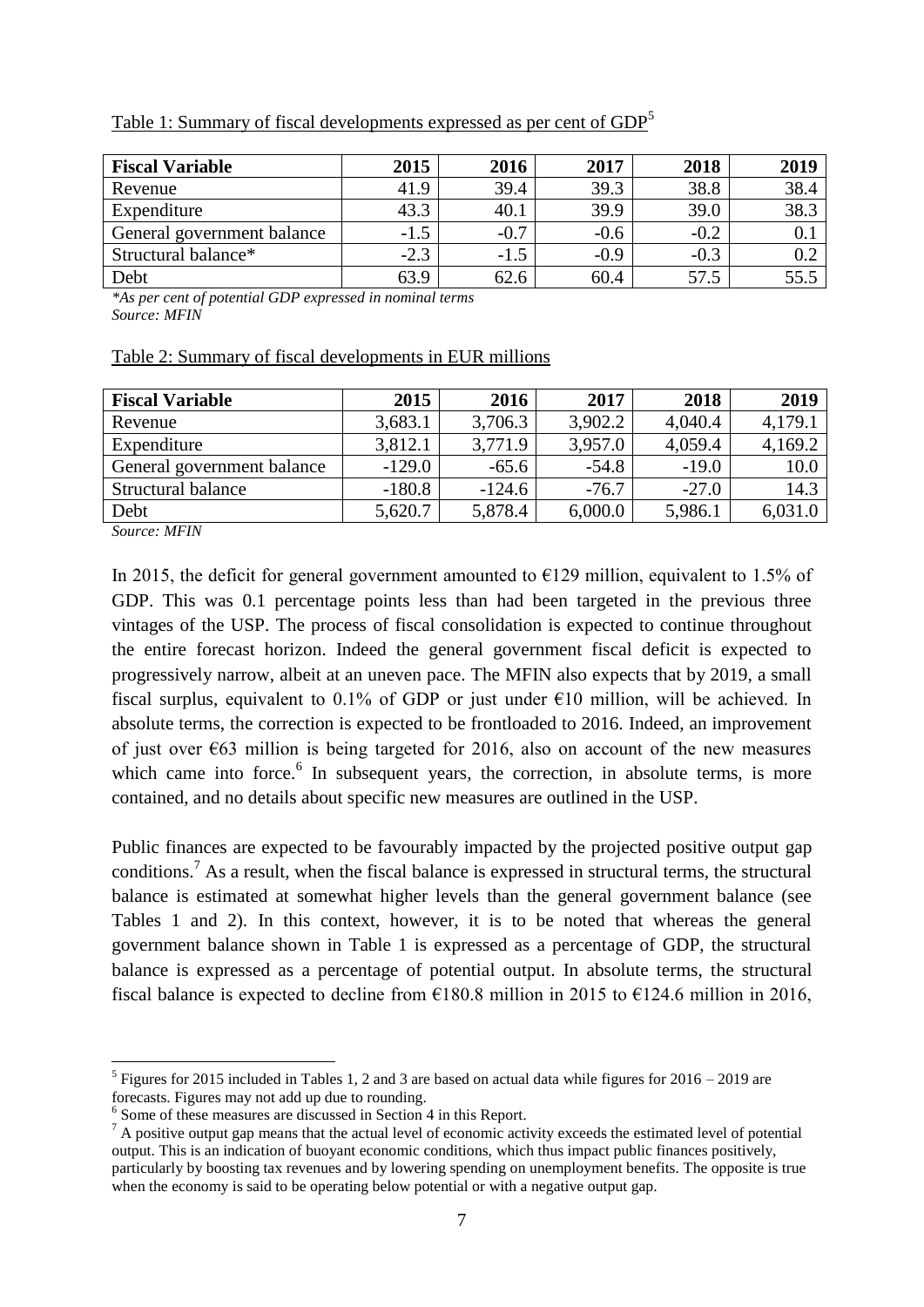and with further improvements being targeted in subsequent years. 8 The improvement in the structural balance is expected to amount to more than  $\epsilon$ 40 million annually, with the stronger improvement (equivalent to  $\epsilon$ 56.2 million) expected in 2016. The gap between the structural balance and the general government balance is expected to narrow in the outer forecast years, wholly because the level of economic activity is expected to eventually converge towards potential. The impact of one-off and temporary measures is meanwhile expected to remain stable at 0.1% of GDP annually. In 2019, the projected structural surplus is marginally higher than the general government surplus since the economy is expected to swing to below potential as from that year.<sup>9</sup>

|                                    | 2015     | 2019    | 2016     | 2017                | 2018    | 2019    | Total<br>change |
|------------------------------------|----------|---------|----------|---------------------|---------|---------|-----------------|
|                                    |          |         |          | year-on-year change |         |         |                 |
| <b>Total revenue</b>               | 3683.1   | 4179.1  | 23.2     | 195.9               | 138.2   | 138.7   | 496.0           |
| Taxes on production and imports    | 1189.1   | 1428.3  | 88.3     | 64.2                | 43.8    | 42.9    | 239.2           |
| Current taxes on income and wealth | 1237.6   | 1508.9  | 68.0     | 61.8                | 68.8    | 72.8    | 271.3           |
| Capital taxes                      | 15.0     | 15.1    | 0.1      | 0.1                 | 0.1     | $-0.2$  | 0.1             |
| Social contributions               | 596.3    | 693.5   | 29.5     | 23.0                | 21.7    | 23.0    | 97.2            |
| Property income                    | 99.8     | 97.5    | $-4.0$   | 0.7                 | $1.0\,$ | 0.0     | $-2.3$          |
| Other revenue                      | 545.3    | 435.8   | $-158.8$ | 46.3                | 2.8     | 0.3     | $-109.5$        |
| <b>Total expenditure</b>           | 3812.1   | 4169.2  | $-40.2$  | 185.1               | 102.4   | 109.8   | 357.1           |
| Compensation of employees          | 1116.4   | 1302.3  | 57.2     | 45.2                | 39.1    | 44.3    | 185.9           |
| Intermediate consumption           | 596.5    | 651.9   | 16.5     | 33.4                | $-1.9$  | 7.4     | 55.4            |
| Social payments                    | 1033.2   | 1185.6  | 30.7     | 35.6                | 42.3    | 43.9    | 152.4           |
| Interest expenditure               | 227.6    | 228.2   | $-10.1$  | 3.2                 | 4.4     | 3.2     | 0.6             |
| Subsidies                          | 110.6    | 118.1   | $-1.2$   | 6.7                 | 2.2     | $-0.2$  | 7.5             |
| Gross fixed capital formation      | 402.3    | 343.4   | $-86.7$  | 30.5                | 1.2     | $-3.9$  | $-58.9$         |
| Capital transfers payable          | 129.6    | 83.4    | $-69.4$  | 20.3                | 1.2     | 1.7     | $-46.2$         |
| Other expenditure                  | 195.9    | 256.3   | 22.8     | 10.3                | 13.9    | 13.4    | 60.4            |
| <b>Fiscal balance</b>              | $-129.0$ | 9.9     | 63.3     | 10.9                | 35.8    | 28.9    | 138.9           |
| One-off and temporary effects      | 9.8      | 7.8     | 0.5      | $-0.6$              | $-1.9$  | $0.0\,$ | $-2.0$          |
| Cyclical effects                   | 42.0     | $-12.2$ | 6.7      | $-36.4$             | $-12.0$ | $-12.4$ | $-54.2$         |
| <b>Structural balance</b>          | $-180.8$ | 14.3    | 56.2     | 47.9                | 49.7    | 41.3    | 195.1           |

Table 3: Detailed revenue and expenditure projections in EUR millions

*Source: MFIN*

<sup>&</sup>lt;sup>8</sup> The structural fiscal balance represents the actual budget balance net of one-off and temporary effects and net of cyclical effects. The structural balance thus provides a measure of the underlying trend in the budget balance.. <sup>9</sup> Economic theories suggest that economies pass through phases of activity above- and below- potential. When an economy is operating below potential, the headline fiscal figures are negatively affected.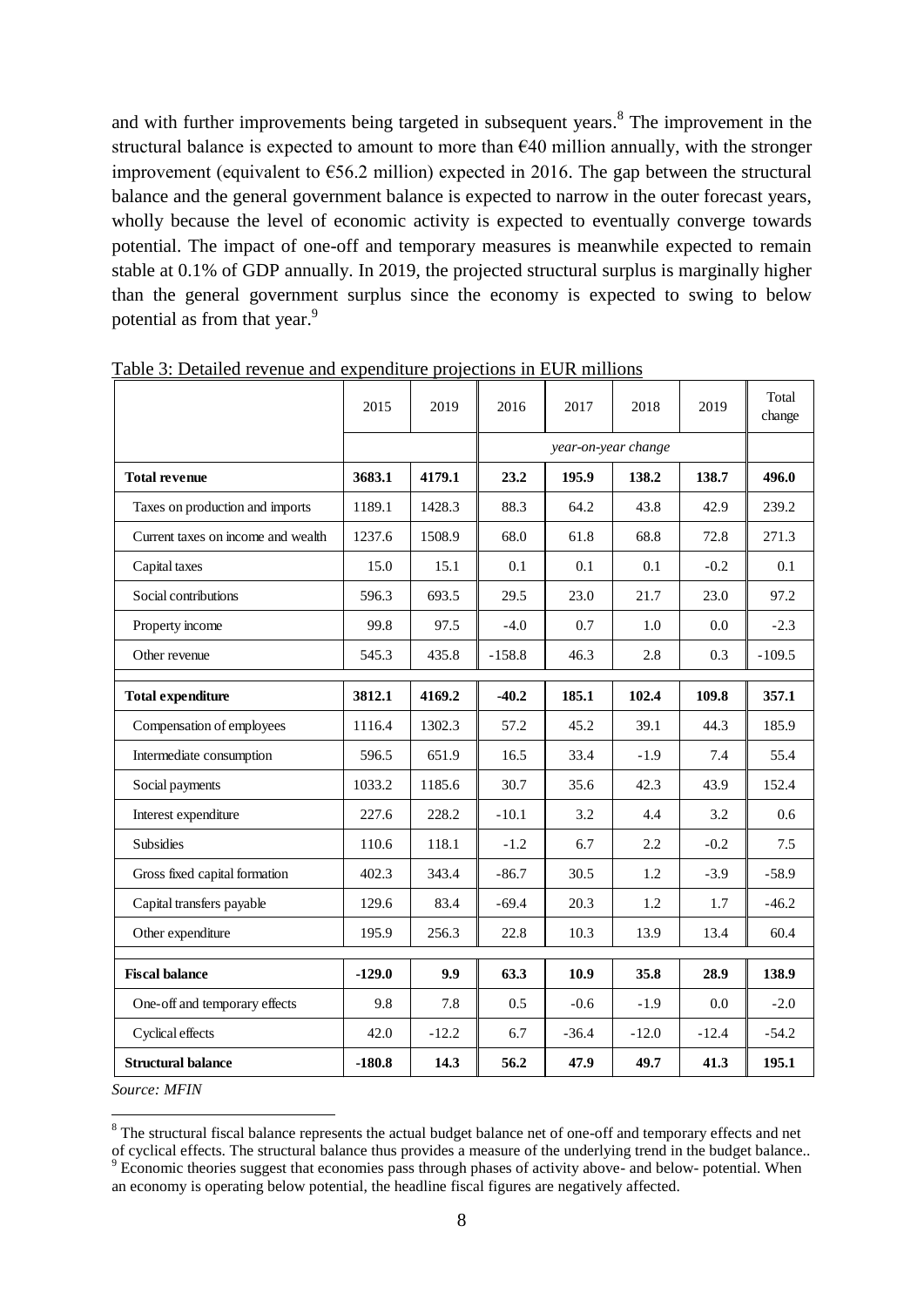As a result of the projected fiscal developments, the outstanding level of public debt is set to increase from just over  $65.6$  billion as at end 2015 to slightly above  $66$  billion by 2019.<sup>10</sup> When expressed as a percentage of GDP, the debt ratio is however estimated to fall from 63.9% as at end 2015 to 55.5% as at end 2019.

The envisaged yearly reductions in the fiscal deficit and the public debt ratios extend the consolidation pattern observed in recent years (see Chart 1). Indeed, should the projected fiscal consolidation materialise, 2019 would represent the year when a small fiscal surplus would be attained, since fiscal data compiled according to the European System of National and Regional Accounts (ESA) methodologies have been available for Malta. $^{11}$  At the same time, the debt ratio would stand comfortably below the 60% threshold, after having peaked at 72.0% in 2004, retrenching to the ratio which prevailed between 1998 and 1999.<sup>12</sup>



#### Chart 1: Fiscal balance and debt trajectories

*Source: Eurostat, MFIN*

<u>.</u>

The official deficit targets for 2017 and 2018 were left unchanged when compared to last year's USP (see Chart 2). That for 2016 was however revised to indicate a more ambitious target. This follows the more favourable macroeconomic outlook when compared to those underpinning the previous years' USPs, and also in view of the country's obligations

 $10$  The factors contributing to the projected trajectory for the public debt are evaluated in Section 7 in this Report.

 $11$  In Europe. ESA methodologies are mandatory to ensure comparability of data across countries since statistics are compiled using standard guidelines.

<sup>&</sup>lt;sup>12</sup> At the end of 1998 the debt-to-GDP ratio amounted to 51.2% and at the end of 1999 this ratio stood at 62.1%.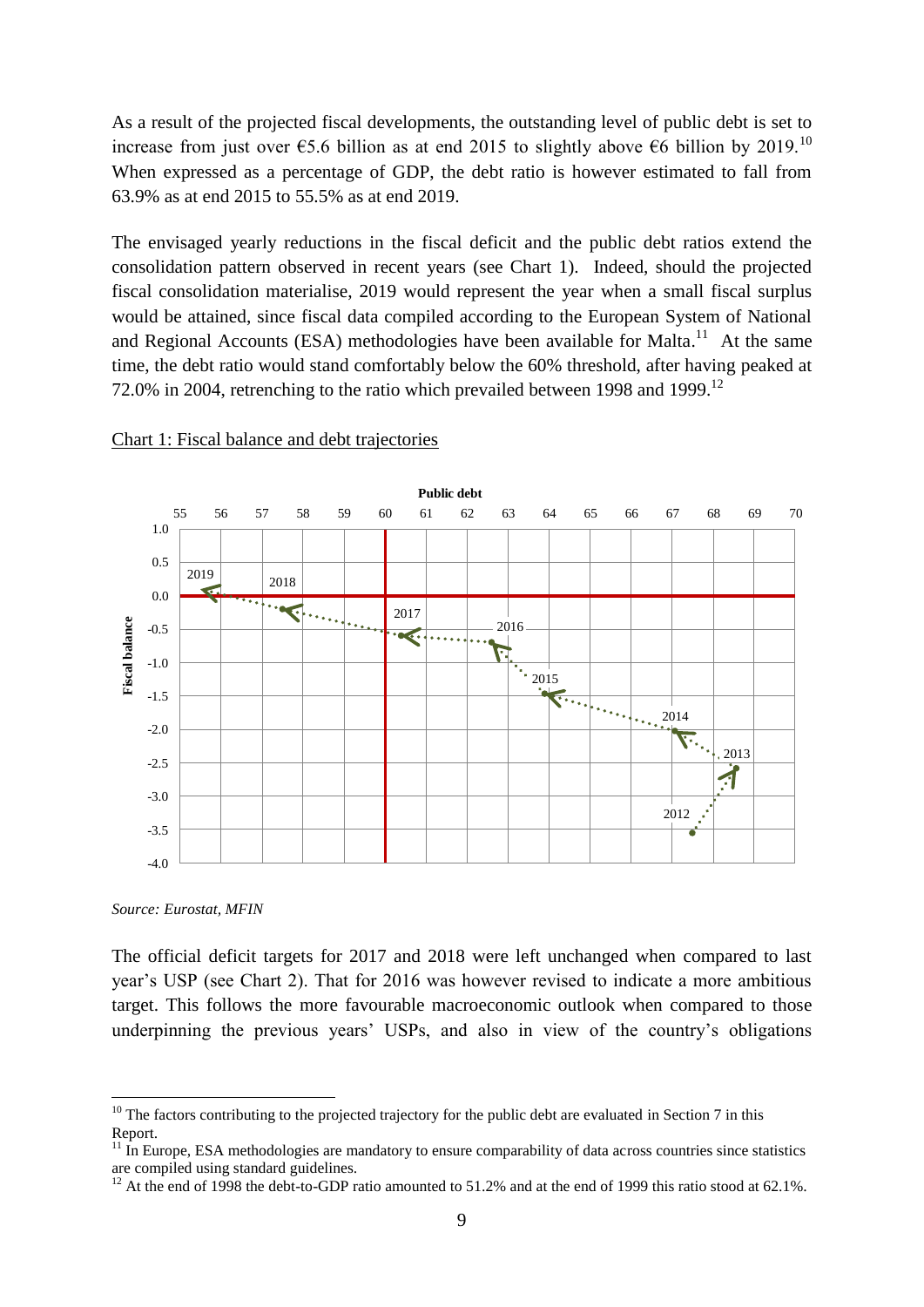prescribed in the Stability and Growth Pact  $(SGP)$ .<sup>13</sup> In the case of 2019, this was the first instant when this target has been formally announced. The small general government fiscal surplus being targeted is slightly more ambitious than the country's requirement to achieve its Medium Term Budgetary Objective (MTO) of a balanced budget, in structural terms by  $2019.<sup>14</sup>$ 



Chart 2: Fiscal deficit forecasts across vintages<sup>15</sup>

#### **3. Assessment of the MFIN's methodologies used to prepare the fiscal projections**

The preparation of the draft fiscal projections for the years 2016 to 2019 is carried out by the Budget Office (BO) in consultation with the Economic Policy Department (EPD) both within MFIN. Technical assistance is also provided by the NSO. The BO is the main liaison with the various ministries. Each government department prepares the initial revenue and expenditure projections on the basis of the specific expert knowledge and on the basis of the identified empirical patterns and regularities. The revenue and expenditure forecasts are prepared according to the classifications and methodologies adopted for the transactions which are recorded in the Consolidated Fund, and as published in the Financial Estimates.<sup>16</sup> Hence these forecasts differ from the ESA classifications and are essentially on a 'cash-basis', also

<sup>&</sup>lt;sup>13</sup> Compliance with local and European fiscal rules will be assessed in a following report by the MFAC.

<sup>&</sup>lt;sup>14</sup> According to the MFIN's calculations, the economy is expected to be operating slightly below potential in

<sup>2019,</sup> while one-off and temporary effects are projected to amount to 0.1% of GDP in that year.

<sup>&</sup>lt;sup>15</sup> A negative figure indicates a fiscal surplus.

<sup>&</sup>lt;sup>16</sup> According to the Financial Administration and Audit Act - "Financial estimates" means the estimates, presented to the House of Representatives in respect of any financial year, of the expenditure for the service of that financial year and includes any supplementary estimates of expenditure for which it may be necessary to provide after the estimates have been presented to the House of Representatives.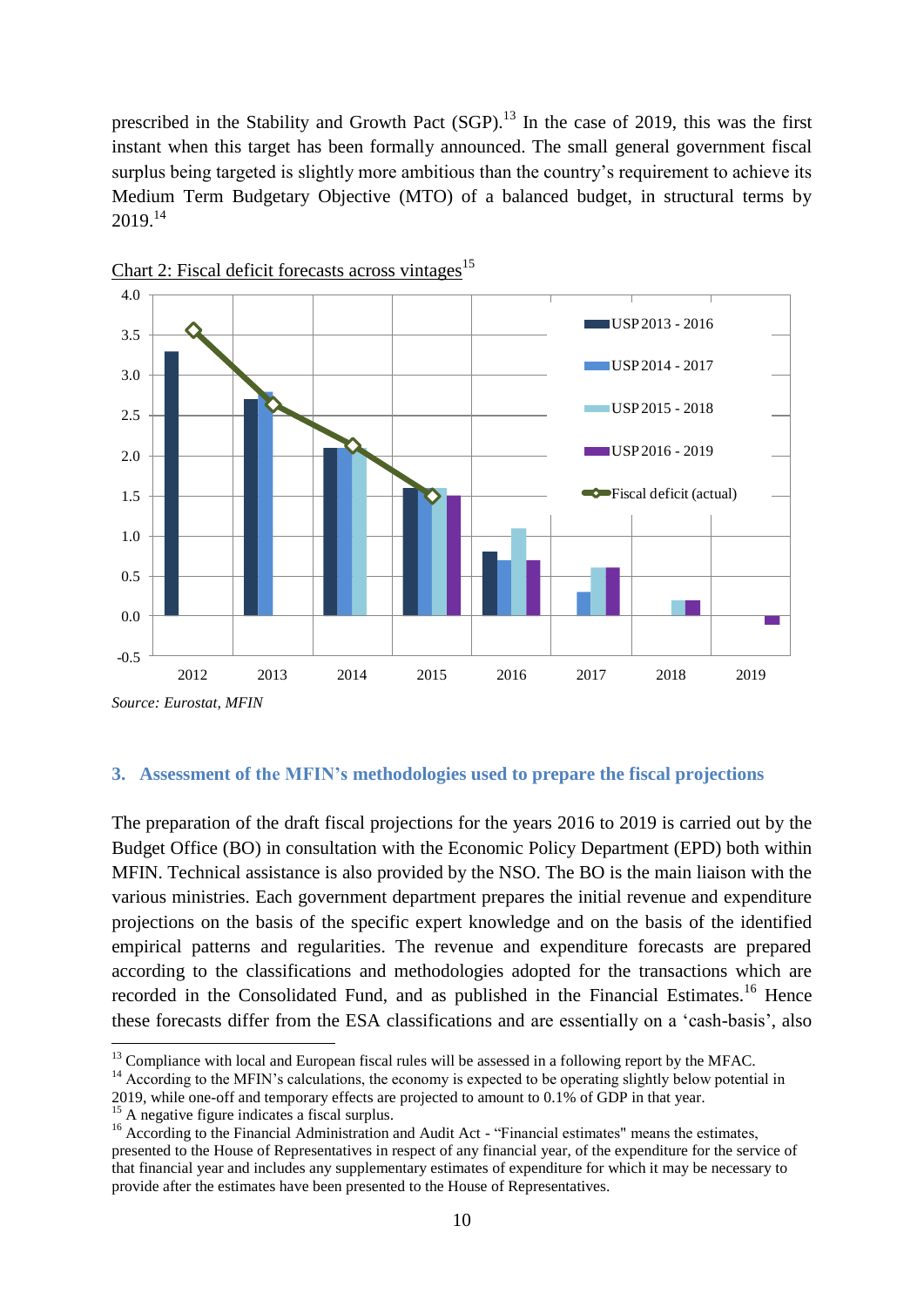taking into account the expected receipts from debtors and the funds required for the payment of creditors.

The BO reviews the various departments' projections, particularly in the light of the requirements in terms of the intended target for the annual fiscal balance. In certain cases this entails a certain element of fine-tuning, to ensure that revenue and expenditure projections are on one hand attainable, but also address the annual consolidation efforts required. In practice, the BO revises certain revenue targets upwards in case where these are deemed to be insufficiently ambitious, while when the departments' estimates appear to be excessively ambitious, further discussions are held, and clarifications sought, in order to fine-tune such projections.

The various departments also prepare three-year business plans which are submitted annually around April. These contain an outline of their plans in terms of expected revenues, and recurrent and capital expenditures. They are subsequently negotiated with the MFIN to ensure that such plans are consistent with the targets specified in the USP particularly in terms of the resulting fiscal balance. However, the specific content of these business plans is normally only factored into the next DBP and the USP of the following year. Hence in practice the USP for 2016 – 2019 factors in the business plans submitted during 2015 and the latest identified trends. While the MFAC considers that an anticipated submission of such business plans would make it possible to embed more fully and in a timely manner such plans into the current year's USP, it understands that this might be difficult to implement in practice since some information might still be incomplete and the detailed assessment of the business plans tends to be a lengthy process.

Essentially, the budget process may be considered as a top-down approach supported by three-year business plans. A first set of estimates for the various ESA-based revenue and expenditure items are prepared by the EPD, on the basis of equations (identities) driven by the proxy tax or expenditure bases, quantified information about new measures, and empirically-based elasticities. The quantification of the measures is carried out either by the BO or EPD or else the specific departments concerned, depending on the nature of the measure. This is done in order to benefit from the use of granular data, where possible. In this respect the MFAC views favourably that the latest USP includes revised estimates for the effect of budgetary measures, based on actual data. The MFAC also notes that it is the intention of the MFIN to continue with this practice of re-estimating the effect of measures (both ex-post and ex-ante) when this is possible and feasible. This should ensure a more accurate analysis of the conduct of fiscal policy and its effects and better outline the consolidation efforts being undertaken.

With regard to the quantification of revenue measures, the MFIN maintained a generally static approach, whereby, any change in revenue is assumed to result from the change in taxation. Possible further revenue additions which are driven by the underlying change in the tax base (to which the tax measures relate) are generally not considered, thereby introducing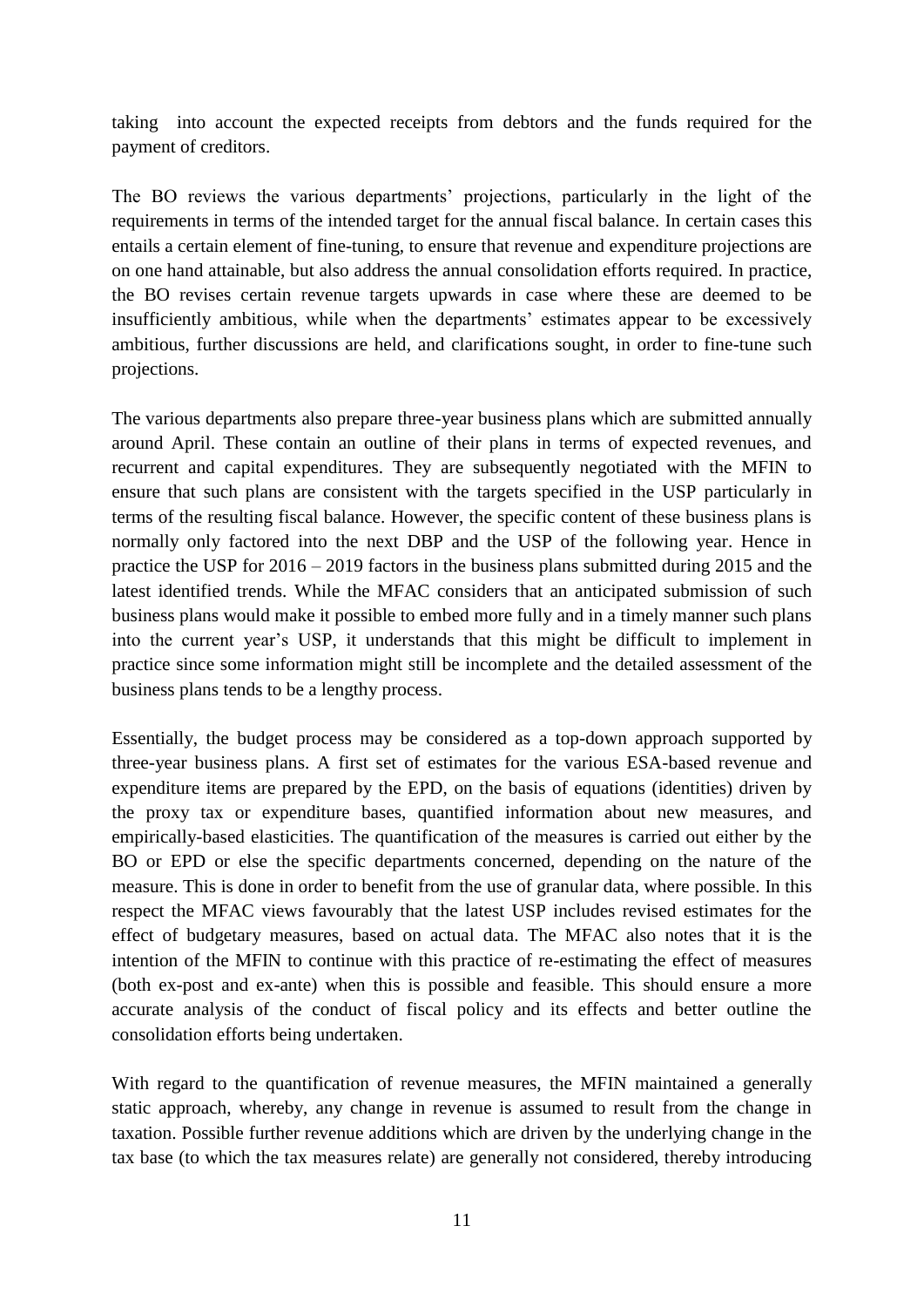an element of prudence in the revenue projections.<sup>17</sup> On the other hand, the spending on certain expenditure measures are sometimes capped in subsequent years, introducing an element of upside risks to the expenditure projections, particularly in the eventuality that costs increase because of inflationary pressures.

Since the classifications of the main revenue projections used by the BO's and the EPD differ, the former being primarily cash-based and include the transactions carried out through the Consolidated Fund and the latter being accrual-based and cover the activities of the general government, technical assistance is provided by the NSO in order for the EPD to map the ESA revenue data into the Consolidated Fund classifications. This is normally done by assuming the same type of patterns from the ESA data to the Consolidated Fund data, with allowance for expected fluctuations from normal patterns when these are known in advance. The MFAC notes positively that as from this round, the MFIN have also allocated resources to build up expertise in the compilation of fiscal data using ESA methodologies.

In the meantime BO produces its own preliminary cash estimates for revenues based on past trends and estimates carried out by the responsible departments. Discussions are subsequently held between the BO and the EPD in order to align the bottom-up and the top-down fiscal projections. Various rounds of discussions are held until a final revenue target is recommended for final endorsement by the MFIN which target is deemed to be consistent with macroeconomic projections and prudent when considered necessary. Once the revenue projections are finalised, including the estimated impact of discretionary revenue measures, the top-down approach establishes the spending ceiling consistent with the announced budgetary targets and the existing fiscal rules.

The methodologies used to prepare the projections contained in the latest USP remained largely similar to those used in previous years. Particular strengths of this process are the fact that micro-based knowledge and expertise about very specific features of the various tax and expenditure laws in Malta are embedded into the forecasts. This is ensured through the decentralised input by the various departments and the co-ordination and the horizontal assessment undertaken by the BO. On the other hand, the set of forecasts prepared by the EPD provide a useful envelope within which the plausibility of the BO's targets conditional on the macroeconomic forecasts can be judged. The MFAC's view is that this system appears to have worked well in terms of prudence of the projections particularly for the overall balance for general government.

The MFAC also considers positively the fact that in recent years there were increased efforts by the MFIN to ensure that the fiscal and macro projections are internally consistent. This is important since a number of expenditure items and one revenue item enter directly into the

<sup>1</sup>  $17$  Increased revenue efficiency is not generally considered in the MFIN's fiscal forecasts unless backed by specific measures announced in the Budget. This adds a further element of prudence in the fiscal projections.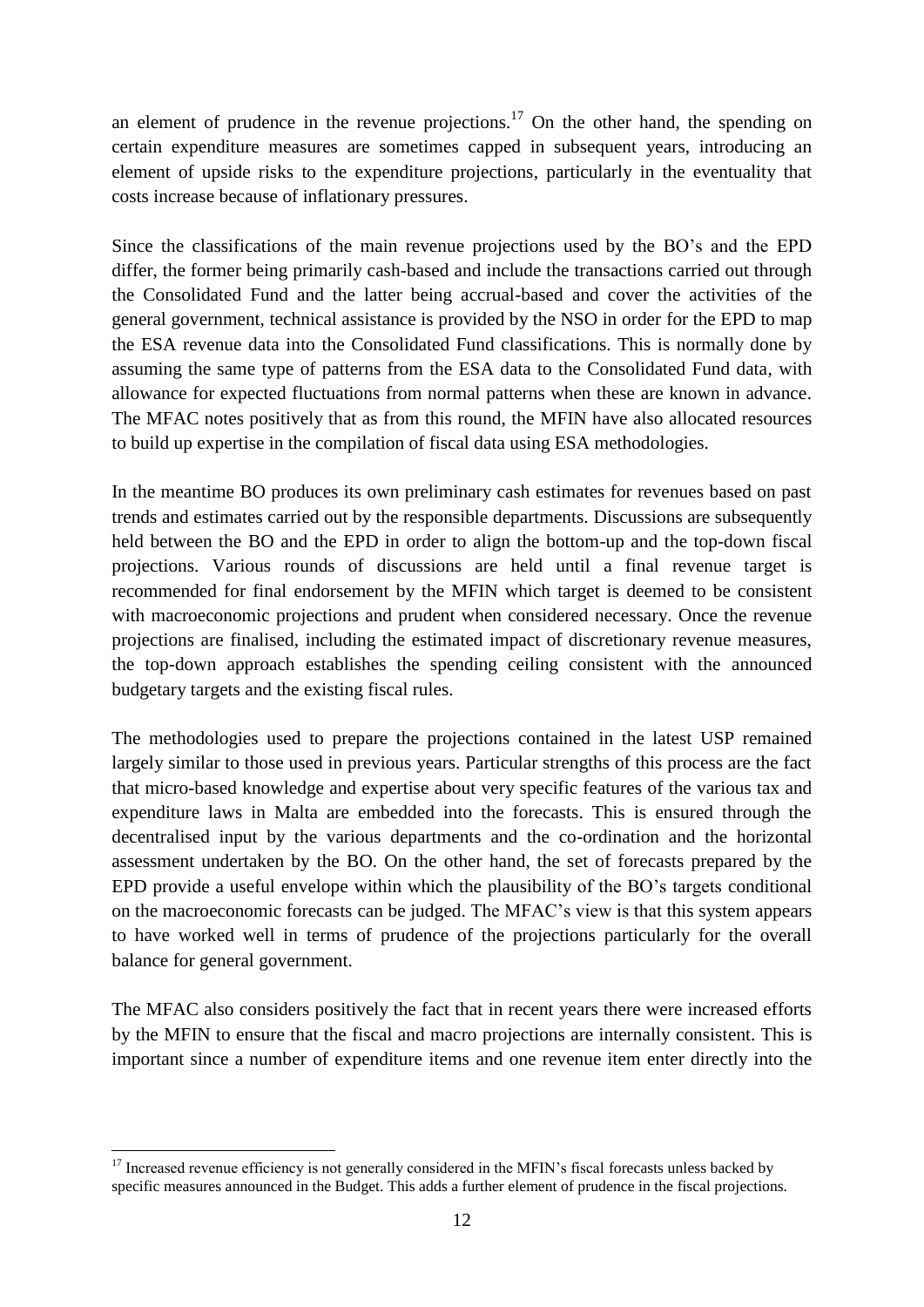build-up of GDP as they make up government consumption.<sup>18</sup> The MFAC underscores the importance that as much as possible, working practices should be better aligned to the timelines envisaged by the European Semester. More specifically, while the MFAC notes that the formal deadline (30 April) for the submission of the USP to the Commission is being respected by the MFIN, the time allocated for the MFAC's assessment of the macroeconomic forecasts is being conditioned by the fact that these are being finalised very close to this deadline, in view of the fluidity of the fiscal projections (which serve as an important input for the preparation of such forecasts).

The MFAC also notes that since some fiscal revenues and expenditures were not fully outlined in the USP, their impact is not necessarily fully captured in the macroeconomic forecasts, though owing to their relatively small size, this is not thought to have created any material bias in the macroeconomic forecasts. As in previous years, the MFIN maintained their practice whereby certain revenues and/or expenditures are factored into the calculations for the projected fiscal balance but at a disaggregated level, any measures which remain unspecified are only allocated to the specific categories once the budgetary decision has been taken $19$ 

The MFAC observes that the BO is concurrently responsible for the preparation of the Consolidated Fund projections, but must also ensure that revenue targets are met and overall expenditure ceilings respected (in terms of not exceeding the allocated funds, unless these are approved by the Permanent Secretary of the MFIN). Hence the final projections as agreed within the MFIN become targets, rather than the baseline forecasts, in the sense of representing the most likely outcome, based on the available information.

Overall, the MFAC considers that the current methodologies used by the MFIN to prepare the fiscal projections are acceptable, particularly when judged with respect to the past accuracy in projecting the fiscal balance. However, the systems used do not necessarily guarantee that the assumptions used are necessarily fully internally consistent.

The MFAC notes that the current projection methodologies may give rise to prudent revenue forecasts, which to some extent may be desirable, as a buffer against unexpected swings in macroeconomic conditions, which can easily occur in a small open economy subject to external shocks. However they may also possibly lead to overly ambitious expenditure restraint targets, which may thus underestimate the challenges to attaining the stated fiscal targets. The MFAC views positively that the USP document contains information about revenue elasticities underpinning the forecasts, but considers that transparency and estimates'

<sup>&</sup>lt;sup>18</sup> Specifically, Government consumption consists of the following budget items: compensation of employees plus intermediate consumption plus social transfers in kind plus consumption of fixed capital less market output & output for own final use.

<sup>&</sup>lt;sup>19</sup> This practice creates a permanent source of difference with respect to the fiscal projections prepared by other institutions such as the COM and the CBM, as these institutions only include measures which are fully specified in their forecasts.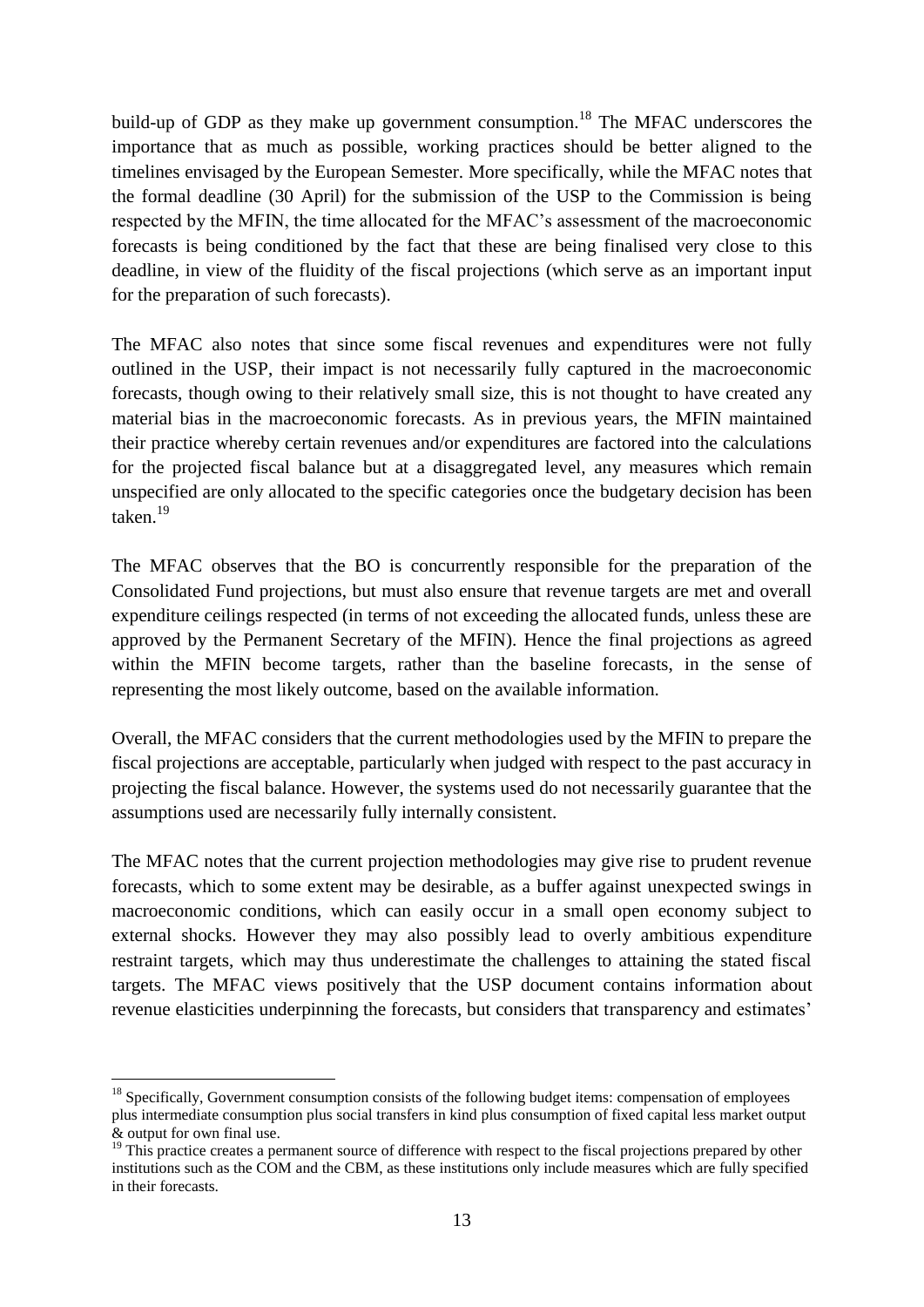robustness would be improved further if formal documentation outlining the way the fiscal projections are being carried out were to be published by the MFIN.

## **4. Assessment of the revenue projections for the period 2016 – 2019**

According to the projections included in the USP, total revenue is expected to increase by close to  $\epsilon$ 500 million, from around  $\epsilon$ 3.7 billion in 2015 to almost  $\epsilon$ 4.2 billion by 2019. These revenue projections extend the upward pattern observed over the past decade (see Chart 3).





However, the anticipated additional revenues vary across the years, with an increase of only €23.2 million being projected for 2016, followed by a €195.9 million rise in 2017. In both 2018 and 2019, total revenue is expected to increase less sharply, by  $\epsilon$ 138 million. In terms of GDP, the revenue ratio is thus expected to slide back from 41.9% in 2015 to 38.4% in 2019, reversing the rise observed in previous years. The projected revenue growth is expected to be below nominal GDP growth throughout the forecast horizon, an indication of overall forecast conservativeness. In order to evaluate the plausibility of the trajectory envisaged for total revenue, each main component - based on the ESA breakdown utilised in the USP - is

*Source: Eurostat, MFIN*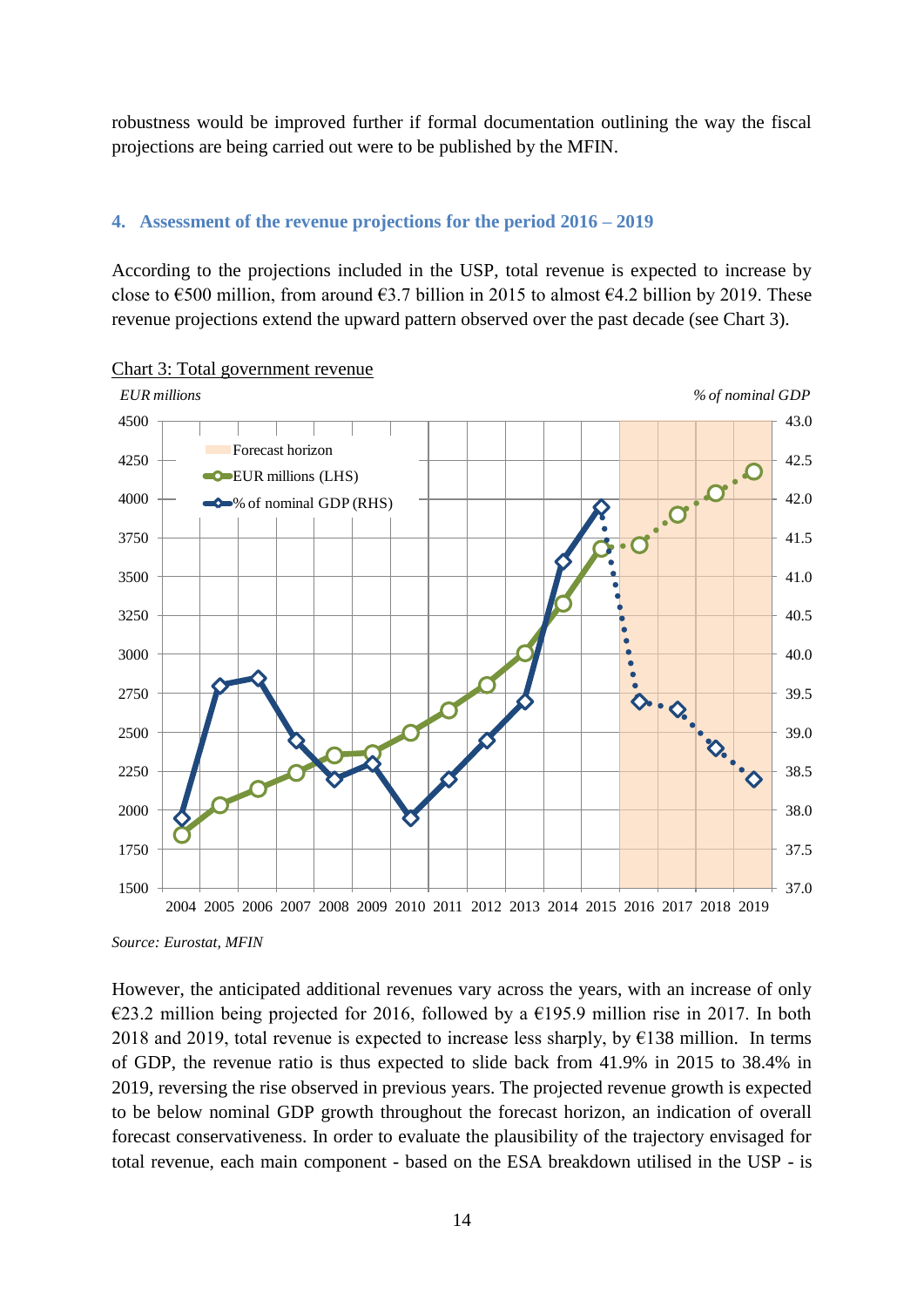evaluated separately (see Chart 4). This permits a more robust analysis, since revenue components may be influenced by completely different factors.



#### Chart 4: Individual revenue components

*Source: Eurostat, MFIN*

The MFAC's analysis contained in this Report is based on the information available to the MFAC up to the cut-off date of 27 May 2016, which consists primarily of the detailed fiscal assumptions contained in the USP; figures for the Consolidated Fund for the first four months of 2016; existing tax and expenditure laws; implemented fiscal measures; information obtained from public sources; and supplementary information made available by the MFIN and NSO through internal discussions and communications. The MFAC does not prepare its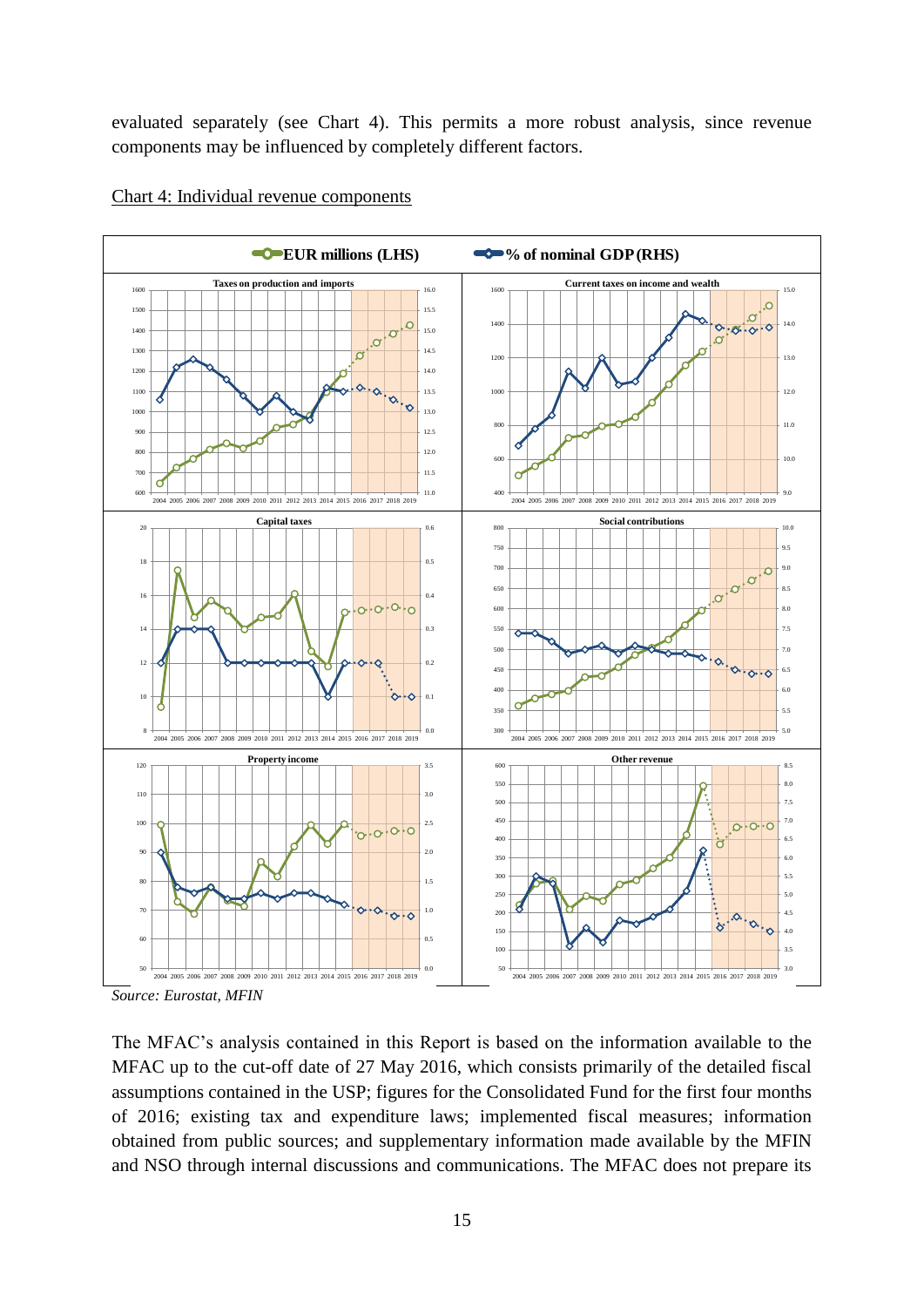independent revenue forecasts but relies on expert judgment, based on historical trends and known empirical regularities.

## **4.1. Taxes on production and imports (D.2)**<sup>20</sup>

*Definition: Compulsory, unrequited payments, in cash or in kind, which are levied by general government, or by the institutions of the European Union, in respect of the production and importation of goods and services, the employment of labour, the ownership or use of land, buildings or other assets used in production. Such taxes are payable irrespective of profits made.*

In the case of Malta, this budget item is dominated by VAT (representing more than half of the total), with other important contributors being levies on petroleum; levies on cigarettes and tobacco; property taxes; gaming taxes; motor vehicle registration tax; duties on insurance products; taxes on spirits, alcohol and beverages; taxes on cement and the Eco-contribution. $21$ 

The projections by the MFIN indicate that throughout the period  $2016 - 2019$ , taxes on production and imports are expected to grow at a decelerating pace, respectively by 7.4%, 5.0%, 3.3% and 3.1%. As a result, its share in GDP will rise marginally in 2016 but decline slightly thereafter, from 13.6% in 2016 to 13.1% in 2019.

In 2016, new measures are expected to boost the revenue intake from such source, primarily as a result of the revisions to excise duties on fuel, on cement as well as on cigarettes and tobacco, together with the introduction of a tourist environmental charge.<sup>22</sup> The overall impact is however partially dampened by the fact that the yield from the introduction of a new tax system to replace the Eco-contribution is expected to be lower. $23$ 

The USP reflects the latest quantitative effects of these measures. With regard to the new measures, there were some small upward revisions to the estimates (see Table 4). The earlier estimates for the various measures had been judged to be plausible in a previous report by the MFAC which dealt with the endorsement of the fiscal forecasts contained in the DBP for  $2016<sup>24</sup>$  These updated estimates are based on the latest micro information available to the MFIN.

 $20$  The ESA codes and summary descriptions of each variable are reproduced from the ESA 2010 manual.

 $21$  The list of revenue components is in descending order based on 2015 data.

 $^{22}$  After 2017, the revenue intake from the tourist environmental charge is kept constant in absolute terms, reflecting the (conservative) assumption that the number of tourists remains constant and also to allow for the fact that there is a cap on the maximum tax payable per person.

<sup>&</sup>lt;sup>23</sup> The Government is expecting to phase out completely the Eco-contribution by September 2016. However the current projections include some revenues from this source, in the form of arrears which are, included in the 2017 revenues.

<sup>&</sup>lt;sup>24</sup> The report, 'An Assessment of the Fiscal Forecasts prepared by the Ministry for Finance and presented in the Draft Budgetary Plan 2016', is available on the MFAC's website.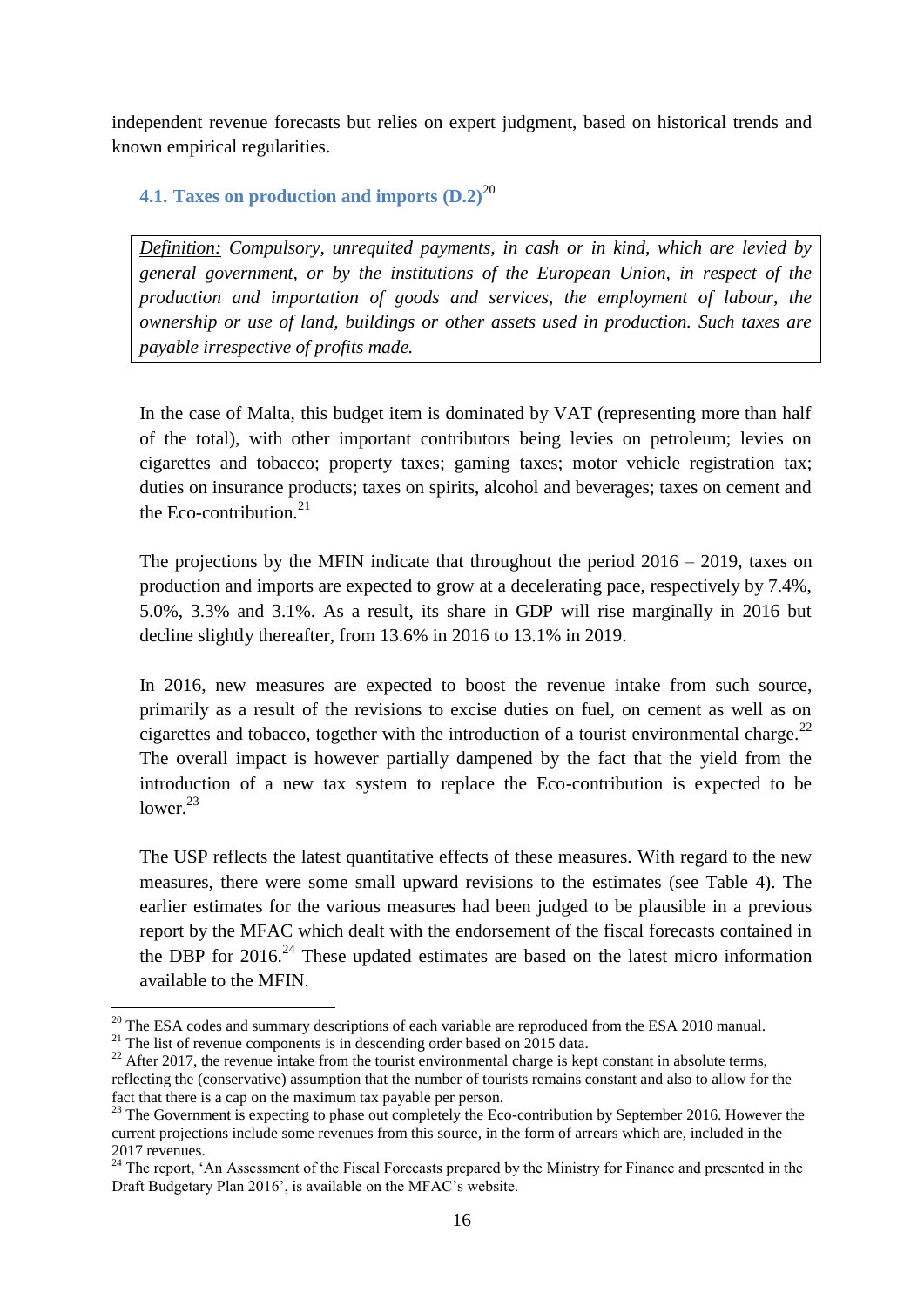|                                                                                           | <b>Budgetary</b> impact            | <b>DBP 2016</b> | <b>USP 2016 -</b><br>2019 | <b>Difference</b> |
|-------------------------------------------------------------------------------------------|------------------------------------|-----------------|---------------------------|-------------------|
| Revision in excise duty on fuel                                                           | Taxes on production<br>and imports |                 | 7.5                       | 0.5               |
| Revision in excise duty on<br>cigarettes and tobacco                                      | Taxes on production<br>and imports | 5.8             | 7.3                       | 1.5               |
| Revision in excise duty on<br>cement                                                      | Taxes on production<br>and imports |                 | 2.5                       | 1.0               |
| Tourist environmental charge                                                              | Taxes on production<br>and imports | 6.3             | 4.4                       | $-1.9$            |
| Eco-contribution                                                                          | Taxes on production<br>and imports | $-5.8$          | $-6.9$                    | $-1.1$            |
| Fee on Caging of bluefin tuna                                                             | Taxes on production<br>and imports | 0.0             | 1.1                       | 1.1               |
| VAT from the Revision in<br>excise duty on fuel                                           | Taxes on production<br>and imports | 1.3             | 1.4                       | 0.1               |
| VAT from the Revision in<br>excise duty on cigarettes and                                 | Taxes on production<br>and imports | 1.1             | 1.4                       | 0.3               |
| VAT from the Revision in<br>excise duty on cement                                         | Taxes on production<br>and imports |                 | 0.5                       | 0.2               |
| Ex-Gratia Payment on Car<br>Taxes on production<br><b>Registration Tax</b><br>and imports |                                    | $-4.3$          | $-4.2$                    | 0.1               |
| Hotel Energy Efficiency<br>Scheme                                                         | Taxes on production<br>and imports | $-1.0$          | $-0.8$                    | 0.2               |
| <b>Grant for Electric Vehicles</b>                                                        | Taxes on production<br>and imports | $-0.1$          | $-0.1$                    | 0.0               |
|                                                                                           |                                    |                 |                           |                   |
| <b>Additional Measures *</b>                                                              |                                    | 0.0             | 15.0                      | 15.0              |
| Restriction in recruitment<br>growth                                                      | Compensation of<br>employees       | 0.0             | 4.1                       | 4.1               |
| Lower expenditure towards<br>intermediate consumption                                     | Intermediate<br>consumption        | 0.0             | 1.6                       | 1.6               |
| Lower expenditure in capital<br>transfers                                                 | Capital transfers                  |                 | 8.8                       | 8.8               |
| A restriction in other current<br>Other expenditure<br>transfers                          |                                    | 0.0             | 0.5                       | 0.5               |

Table 4: Revised estimates for fiscal measures (EUR millions)

\* The ex-gratia payment on car registration tax, the hotel energy efficiency scheme and the grant for electric vehicles are part of the €15 million additional measures. *Source: MFIN*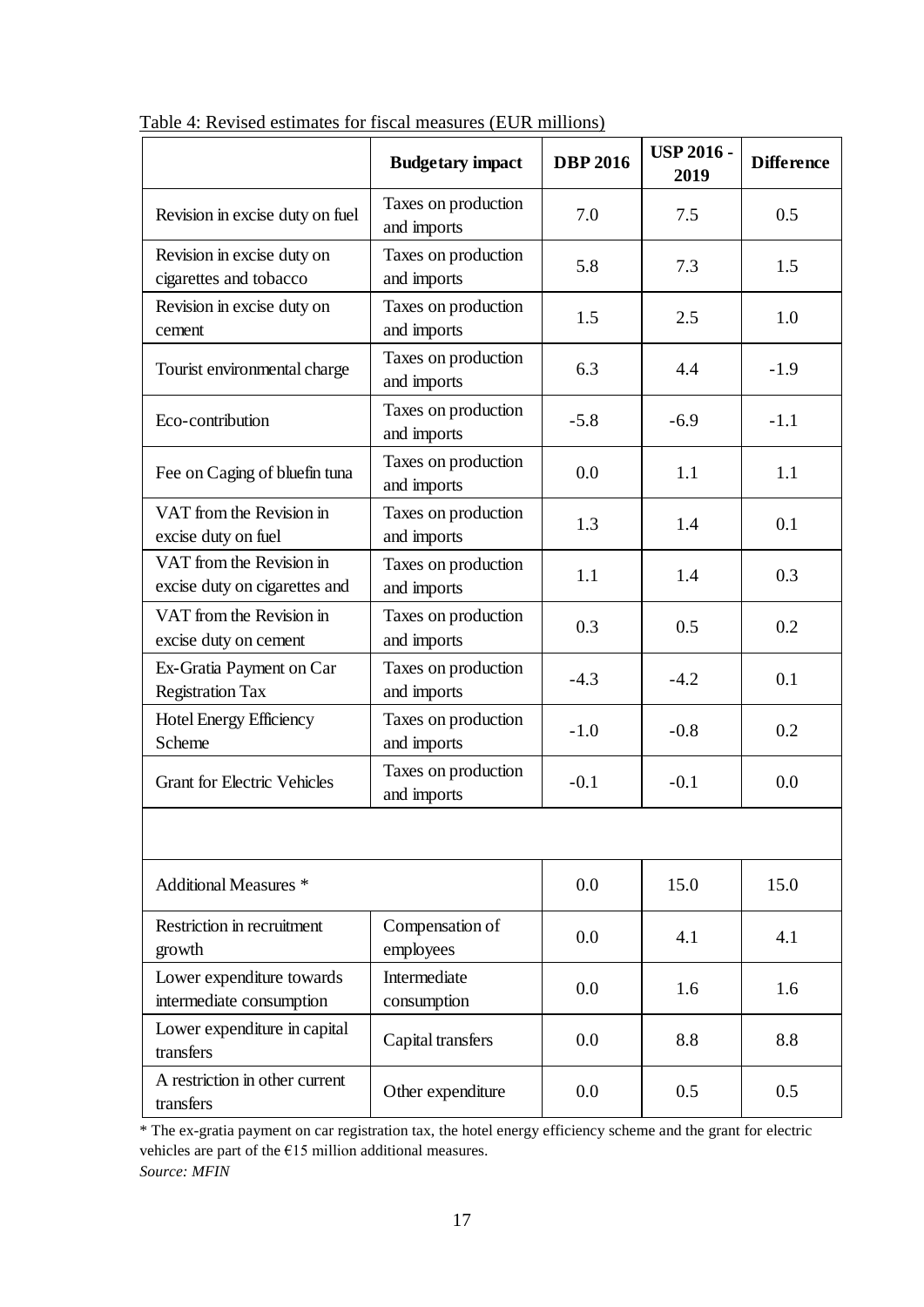The major revision relates to the intake derived from the new environmental contribution by tourists. In this respect, the MFAC finds plausible the downward revision in the revenue expected from the new environmental charge on tourists, which has been lowered from  $\epsilon$ 6.3 million to  $\epsilon$ 4.4 million indicated in the USP, since this is consistent with the fact that the introduction of this tax, which was initially planned to be introduced in April, has been postponed by two months, and is scheduled to be effective as from June.

The Consolidated Fund data for the first four months of the year supports the projection for higher indirect tax revenues for 2016, since VAT advanced by 2.5% whereas customs and excise duties were up 19.1% year-on-year.<sup>25</sup>

The anticipated growth rates for taxes on production and imports for the period 2018 to 2019, for which there are no specific announced measures, are below the projected growth rates for household nominal consumption, but that for 2017 is slightly higher.<sup>26</sup> Overall, the implied elasticities adopted by the MFIN appear to be conservative, below unitary in the outer two years. This practice caters well for the fact that some of the taxes are levied on volume bases (such as for petroleum), and hence expected to move more in line with real consumption growth, which is still expected to grow at a sustained, albeit decelerating pace throughout the forecast horizon. At the same time, the projections adequately embody a certain element of prudence with respect to the dynamics for gaming and property related taxes, which may be more uncertain, although at the current juncture, both sectors face a positive outlook, and such scenario is embedded into the latest macroeconomic projections. The reason for the volatility in the implied yearly elasticity for this revenue item, stemming from the methodologies being used, as well as the assumptions adopted and expert judgement, could however be better explained in the USP.

Overall, the MFAC considers the projections for taxes on production and imports to be plausible, allowing for possible upside risks, on account of the rather prudent assumptions contributing to these projections.

## **4.2. Current taxes on income and wealth (D.5)**

1

*Definition: Compulsory, unrequited payments levied periodically by general government on the income and wealth of institutional units.*

 $^{25}$  In 2016 the pattern for the payment of VAT refunds to date was different than that recorded in 2015 during the same period, making the comparison between Consolidate Fund data and ESA data less direct.

<sup>&</sup>lt;sup>26</sup> In the absence of sophisticated modelling techniques for various types of indirect taxes, the MFIN generally assume that consumption patterns remain unchanged throughout the forecast period such that no further changes in revenue attributable to the specific measures take place, particularly if the dynamic impacts are judged to be small.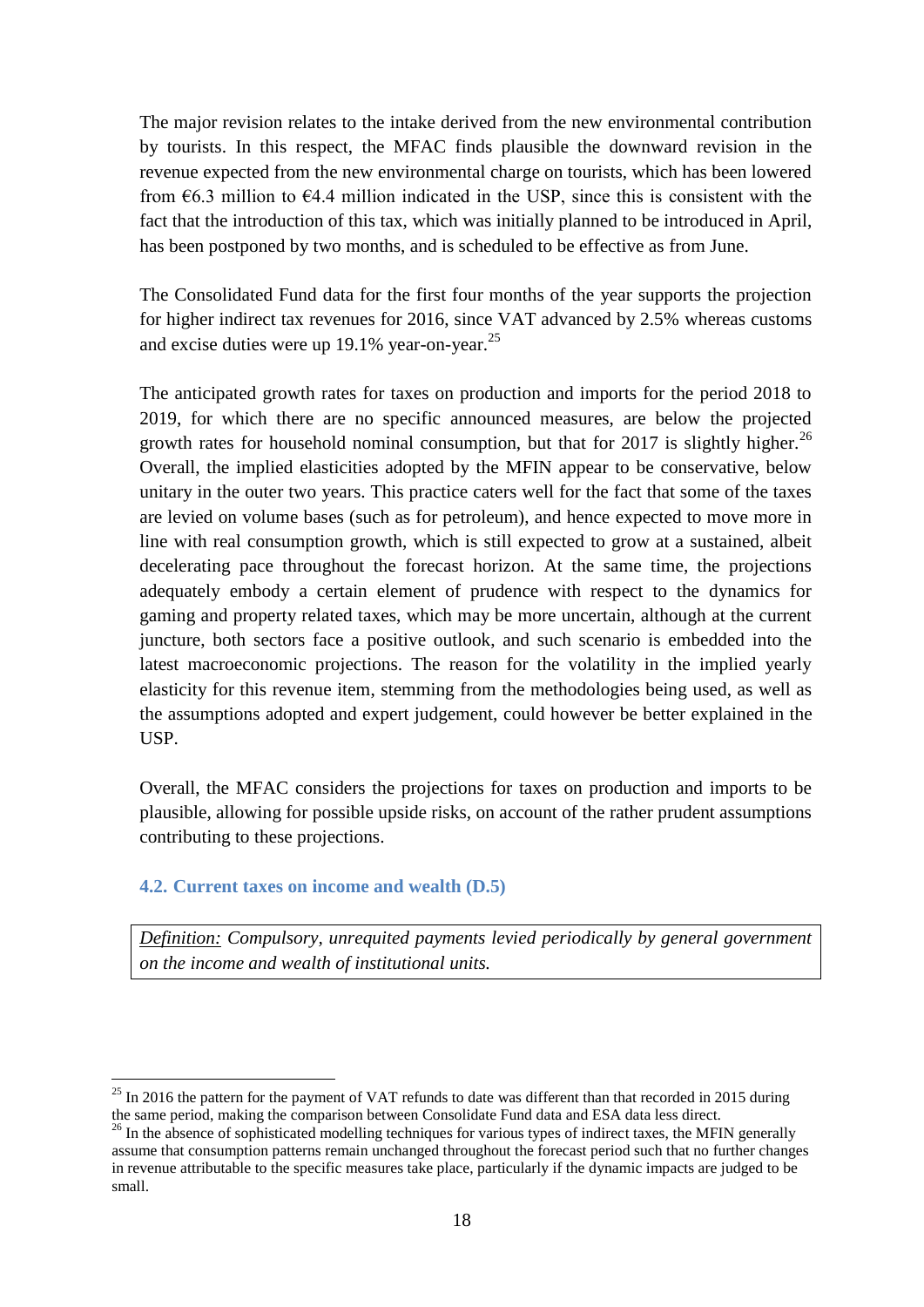In the case of Malta, this budget item is driven to a large extent by taxes on employment income, on interest income and on profits. Another relevant contributor to this revenue item is the annual car circulation tax.

The MFIN's projections indicate a stable growth rate throughout the forecast horizon, which is expected to hover around 5%, and contribute an average increase slightly below  $\epsilon$ 70 million annually. This is in line with the nominal GDP growth rates projected for this period. Hence this revenue component is expected to maintain a stable share of GDP, after having fallen slightly in 2015. This follows an earlier period wherein its share had been increasing steadily.

The aggregate revenue from this source is practically equally split between individuals and companies. The dynamics from both sources may however be different, and hence, each element is analysed separately.

In the case of individuals, the revenue intake is expected to be partially dampened by the reduction in the effective tax rate paid by the lower income bracket households. The impact of this measure has been estimated by the MFIN to amount to  $\epsilon$ 11.3 million. This estimate is based on detailed tax return data available to the Inland Revenue Department (IRD). The MFAC does not consider it to contribute materially to any downside risk to the projected turnout. Without this measure, revenue growth from taxes on income and wealth would have amounted to 6.4% in 2016. The MFAC is not aware of any material exceptional impact relating to current taxes on income and wealth in the 2015 figures which would need to be factored into the 2016 forecast. There are no known base effects which would warrant attention.

When considering that for 2016, growth in compensation per employee is projected at 2.8% and overall employment growth at 2.7%, as well as the fact that the legislative income tax elasticity for individuals is higher than one due to the inbuilt progressivity in the tax rates, the projected growth rate appears to be in line with the underlying macroeconomic trends.

Specifically for 2016, the Consolidated Fund data for the first four months of the year supports the projection for higher direct taxes, since revenues from income tax were up by 15% year-on-year.

Over the forecast horizon, the low interest rate environment, assumed in the USP, may impact negatively interest income and hence the Final Withholding Tax (FWT) component. The impact on public finances is, however, likely to be cushioned through the further build up of financial asset holdings. At the same time, the positive outlook for consumption suggests that the intake from the car circulation tax should maintain a positive upward momentum, also aided by the expected rise in the size of the population, because of net inward migration.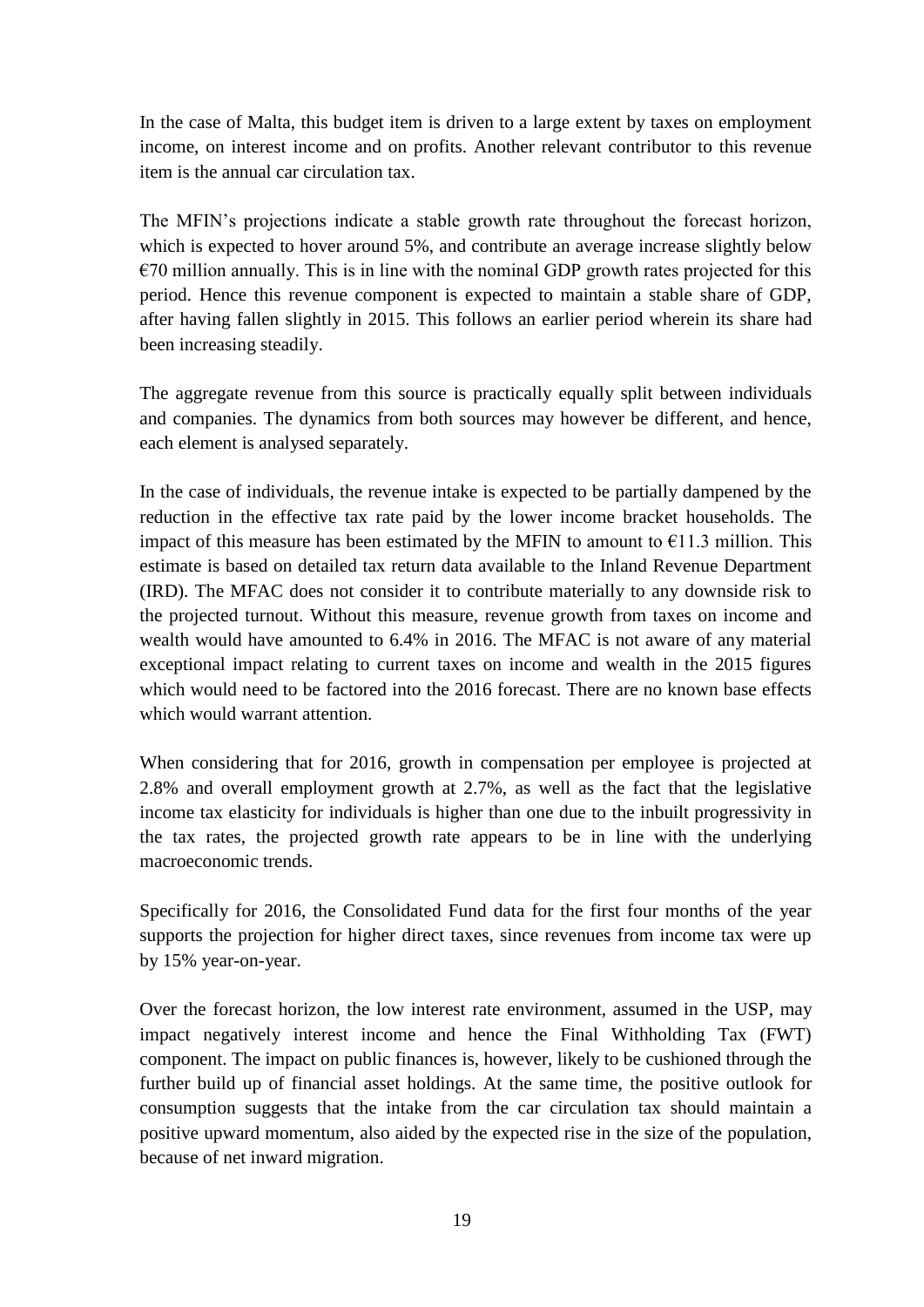On the other hand, the intake from taxes on company profits may prove more volatile, and challenging to predict, particularly since in the case of Malta, a material contribution is made by companies which have limited links with the Maltese economy and whose performance is not dependent on local macroeconomic conditions.

In this respect, the MFAC considers good practice that the implied elasticities with respect to the corporate tax base (operating surplus in the national accounts) adopted by the MFIN, are kept at prudent levels, and below historical averages. Indeed, the implied elasticity is kept below unitary for the period 2016-2018, though rising slightly over the forecast horizon, to reach 1.1 in 2019, which is still significantly below the historical average. $27$  While the MFAC does not find any evidence to challenge these assumptions, it finds merit in having more consistency as regards the assumptions for the implied elasticity during the forecast years, unless there are specific reasons to justify the changing sensitivity. $28$ 

Overall the MFAC considers the USP's forecast for current taxes on income and wealth to be plausible and consistent with the macroeconomic projections, allowing for the possibility of upside risks should taxes on company profits maintain patterns observed in recent years, also when considering that economic growth throughout the forecast horizon is generally stronger.

## **4.3. Capital taxes (D.91)**

*Definition: Taxes levied at irregular and very infrequent intervals on the values of the assets or net worth owned by institutional units or on the values of assets transferred between institutional units as a result of legacies, gifts between persons, or other transfers.*

This budget item consists mainly of taxes imposed on certain property transfers. Historically the revenue intake from this source has been low and fluctuated along a narrow range, averaging around  $E14$  million between 2004 and 2015. The projections assume that the same pattern will be repeated, with the projections practically constant at the 2015 level.

Owing to the fact that this revenue source accounts for only 0.4% of the total revenue throughout the forecast horizon, and in view of its observed historical stability, the MFAC does not identify particular upside or downside risks stemming from this revenue component.

<sup>1</sup>  $27$  The changing elasticity is being driven by the methodology applied by the MFIN. In particular four-year averages are being used for the tax base and hence, the estimated yearly developments may be reflecting past trends rather than the current year's developments. The anticipated moderation in growth in operating surplus is leading to the slight increase in the implied annual elasticity for this revenue item.

<sup>&</sup>lt;sup>28</sup> One instance how the elasticity might change from one period to the other is when the sectoral composition of operating surplus changes over time to shift in favour of sectors with a higher effective tax rate.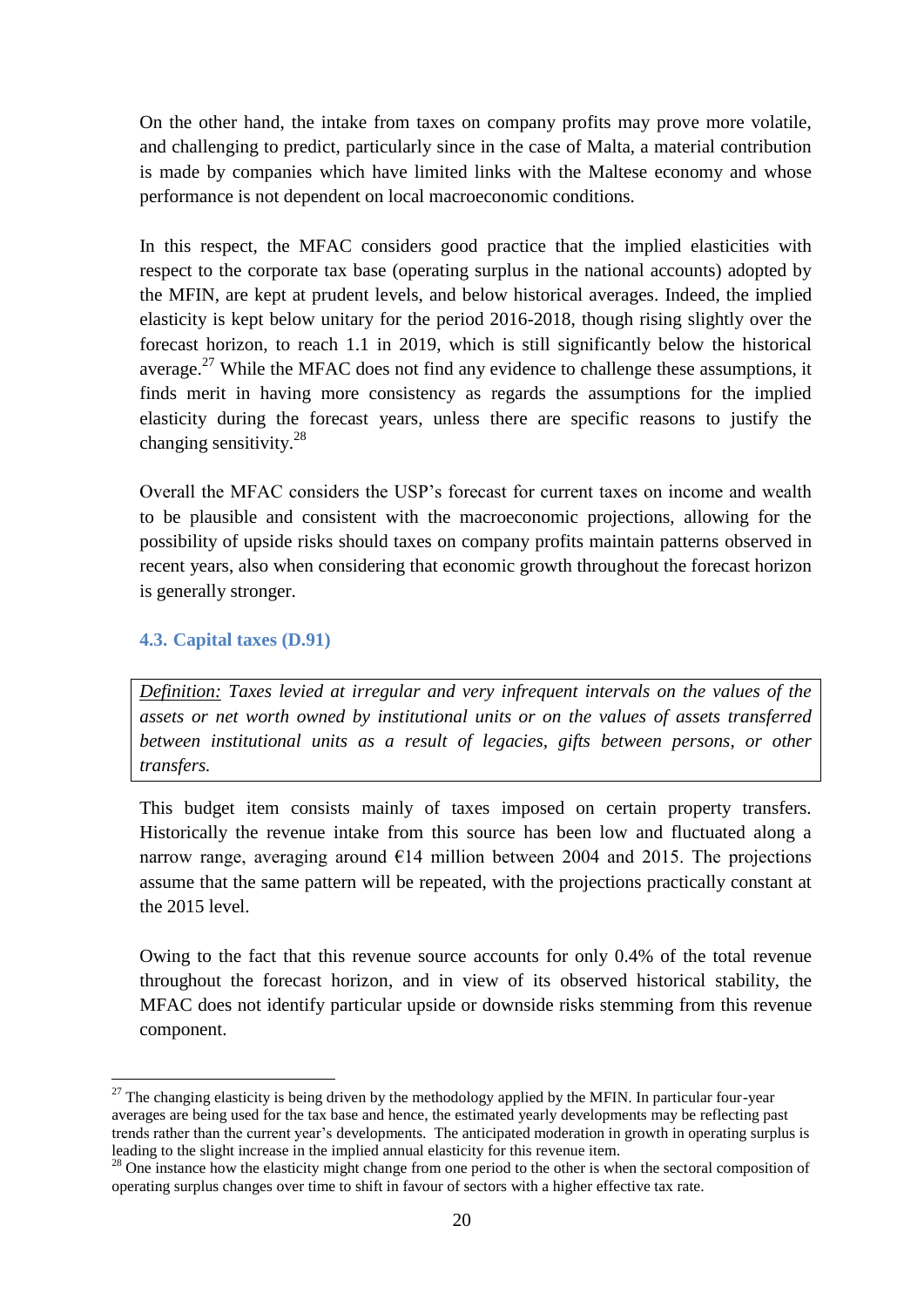## **4.4. Social contributions (D.61)**

*Definition: The actual or imputed contributions made by households to social insurance schemes to make provision for social benefits to be paid.*

This budget item captures the national insurance contributions paid by employees, their employers and the self-employed. Throughout the forecast horizon social contributions are expected to grow by 5.0%, 3.7%, 3.3% and 3.4% respectively. This compares with the forecast growth in total compensation of employees of around 5.6% in 2016, which is expected to decelerate smoothly to around 4.6% by 2019.

During the first four months of the year revenue from social security contributions, as recorded in the Consolidated Fund, were up by 12.8%, confirming the positive outlook for this revenue item.

Owing to the fact that social contributions are capped above a certain level of income, it is natural to expect the elasticity to be less than unitary. Indeed, the implied elasticities adopted by the MFIN, ranging between 0.7 and 0.8, are deemed to be realistic by the MFAC. The projected small decline in the social contributions to GDP ratio thus appears to be plausible and does not place any particular upside or downside risks to the revenue projections.

## **4.5. Property income (D.4)**

*Definition: Accrues when the owners of financial assets and natural resources put them at the disposal of other institutional units. The income payable for the use of financial assets is called investment income, while that payable for the use of a natural resource is called rent. Property income is the sum of investment income and rent.*

Property income represents mainly the dividends received in particular from the CBM, and to a lesser extent the companies listed on the Malta Stock Exchange (MSE) and the Malta Financial Services Authority (MFSA), together with rent earned from government properties and interest earned on holdings of bonds and other loans.

This revenue item represented only 2.7% of total government revenue in 2015, and the projections are very much in line with observed patterns. Indeed, the USP shows that this revenue item is expected to decline marginally in 2016 and remain practically unchanged throughout the forecast horizon. As a result, its share in GDP is expected to decline slightly. The MFAC considers this estimate to be plausible. Although dividends from listed companies may be negatively affected by the low interest rate environment and more conservative distribution policies, this impact may be neutralised by the CBM's level of profits. Hence in this case the risks to the projected revenues from this source are considered by the MFAC to be balanced.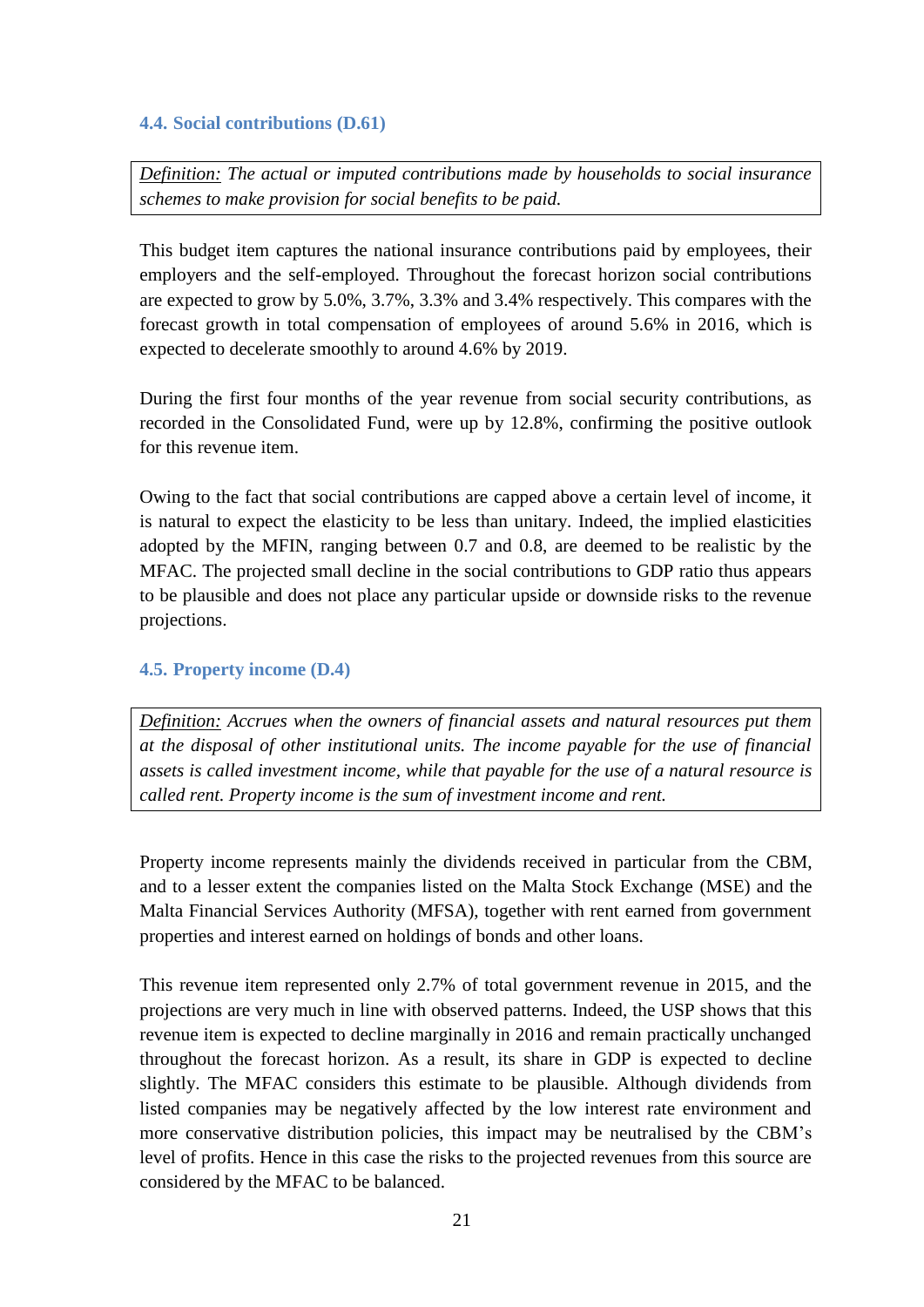#### **4.6. Other revenue**

<u>.</u>

This budget item represents residual revenue components, mainly accounted for by market output and capital transfers. Market output consists primarily of revenues derived from permits and charges for the services offered by the public sector, and also of the revenues accruing from the Individual Investor Programme (IIP).

In 2016, the aggregate for other revenue is expected to decline by almost  $E$ 159 million notwithstanding that market output is expected to yield an additional  $\epsilon$ 25 million during the same year. The latter is entirely based on the assumption of higher revenues from the IIP compared to a year ago. However, in 2017 revenues from the market output are expected to scale back by around  $643$  million, reflecting the expected intake from the IIP. Owing to the special nature of this Programme, it is hard to project its success with certainty. In 2015, revenues from the IIP amounted to  $\epsilon$ 50.2 million, below the original  $E$ 5 million which was being targeted as the procedures appeared to take longer than originally anticipated. The USP assumes that the revenues from the IIP will amount to  $\epsilon$ 80 million in 2016 and thereafter stabilise at  $\epsilon$ 37.6 million annually for the period 2017 to 2019. Since the revenues collected through the IIP amounted to  $\epsilon$ 16.4 million during the first four months of 2016, achieving the annual target may be challenging, thereby contributing to possible downside revenue risks, but attainable given that there are still a significant number of pending applications. $^{29}$ 

Around 90% of the decline in the 'other revenue' category is attributable to the assumption of a lower absorption rate of EU funds, when compared to 2015. Indeed, the intake of EU funds during 2015 was exceptionally high (equivalent to 2.9% of GDP) as that year represented the final take up of funds before the expiry of the programmes pertaining to the EU's Multiannual Financial Framework (MFF)  $2007 - 2013$ .<sup>30</sup> As is normal, the take up of funds at the start of a new EU's MFF period, covering 2014 to 2020, is expected to be low and accordingly is assumed to amount to only 1.2% of GDP. However, the intake of EU funds is projected to increase, to an average of 2.0% of GDP annually, between 2017 and 2019. Such a rapid pick up in the absorption of EU funds may prove challenging and allow for downside risk, but nevertheless feasible. In this case, although any shortfall would impact on the overall revenue projections, it would not have any adverse impact on the fiscal balance, as this revenue is matched by eligible expenditure, primarily on gross fixed capital formation.<sup>31</sup>

While noting the inherent uncertainty associated with forecasts for this revenue item, the MFAC is of the opinion that the MFIN's forecasts were prepared in line with acceptable practice. Uncertainty with regard to the forecast for this revenue component is however

<sup>&</sup>lt;sup>29</sup> As of end April, 667 individuals had applied under the IIP since the launch of this Programme. Of these, 143 applications were approved while 84 applications were refused.

<sup>&</sup>lt;sup>1</sup><br>30 For further details refer to [http://ec.europa.eu/budget/biblio/documents/fin\\_fwk0713/fin\\_fwk0713\\_en.cfm#aii](http://ec.europa.eu/budget/biblio/documents/fin_fwk0713/fin_fwk0713_en.cfm#aii)

<sup>&</sup>lt;sup>31</sup> The impact on the fiscal balance could actually be positive because of savings on the co-financing element by the Government.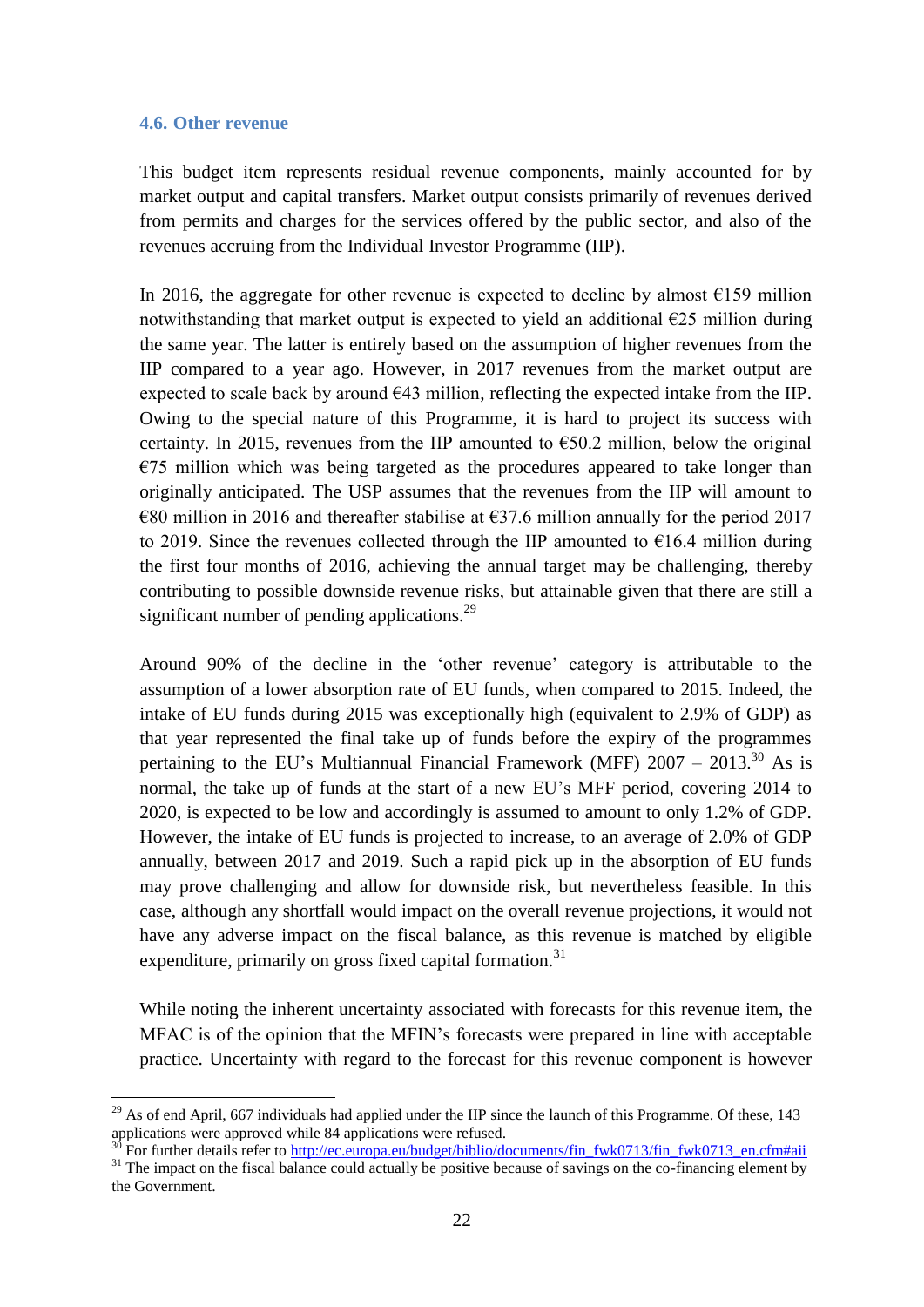present in view of its historic volatility. In this case, downside risks could exist should the uptake of EU funds turn out less than targeted, though the impact on the budget balance would be largely neutral.

#### **4.7. Total government revenue**

The assessment for the individual revenue categories has identified possible upside risks specific to taxes on imports and products and current taxes on income and wealth, while possible downside risks relate to the revenue intake from the IIP and the absorption of EU funds included under the 'other revenue' category. As a result, the overall projection for total government revenue for the period  $2016 - 2019$  is on balance considered by the MFAC to be within its endorseable range.

## **5. Assessment of the expenditure projections for the period 2016 – 2019**

The evaluation of the projected trajectory for general government expenditure for the period 2016 – 2019 is carried out in a disaggregated manner, adopting the same approach used in the case of revenues. According to the projections included in the USP, total expenditure is expected to increase by  $\epsilon$ 357.1 million, from around  $\epsilon$ 3.8 billion in 2015 to slightly under  $\epsilon$ 4.2 billion by 2019.<sup>32</sup> These projections indicate that total expenditure will decline in 2016, mainly due to lower assumed expenditure financed through EU funds, and thereafter grow at a slower pace than what was observed over the previous decade (see Chart 5).

Whereas between 2005 and 2015 average annual growth amounted to 5.8%, expenditure is projected to contract by 1.1% in 2016 and register growth rates of 4.9%, 2.6% and 2.7% respectively for the following three years.<sup>33</sup> These growth rates suggest an element of restraint across the main expenditure categories (see Chart 6). As a result, the expenditure-to-GDP ratio is projected to retrench significantly over the forecast horizon. This contrasts with the pattern observed during the four-year period 2011-2015, wherein the expenditure ratio had generally trended upwards, rising from 41.0% of GDP to 43.3% of GDP.

Should the expenditure projections materialise, the total government expenditure ratio would fall to 38.3% by 2019, significantly below what was observed over the past decade. This achievement is contingent on the scaling back of a number of expenditure components, when expressed as per cent of GDP, in view of expenditure restraint and the projected developments in nominal GDP.

<sup>1</sup>  $32$  Refer to Table 2 included in Section 2 in this Report.

<sup>&</sup>lt;sup>33</sup> During this period, negative expenditure growth was only recorded in 2009.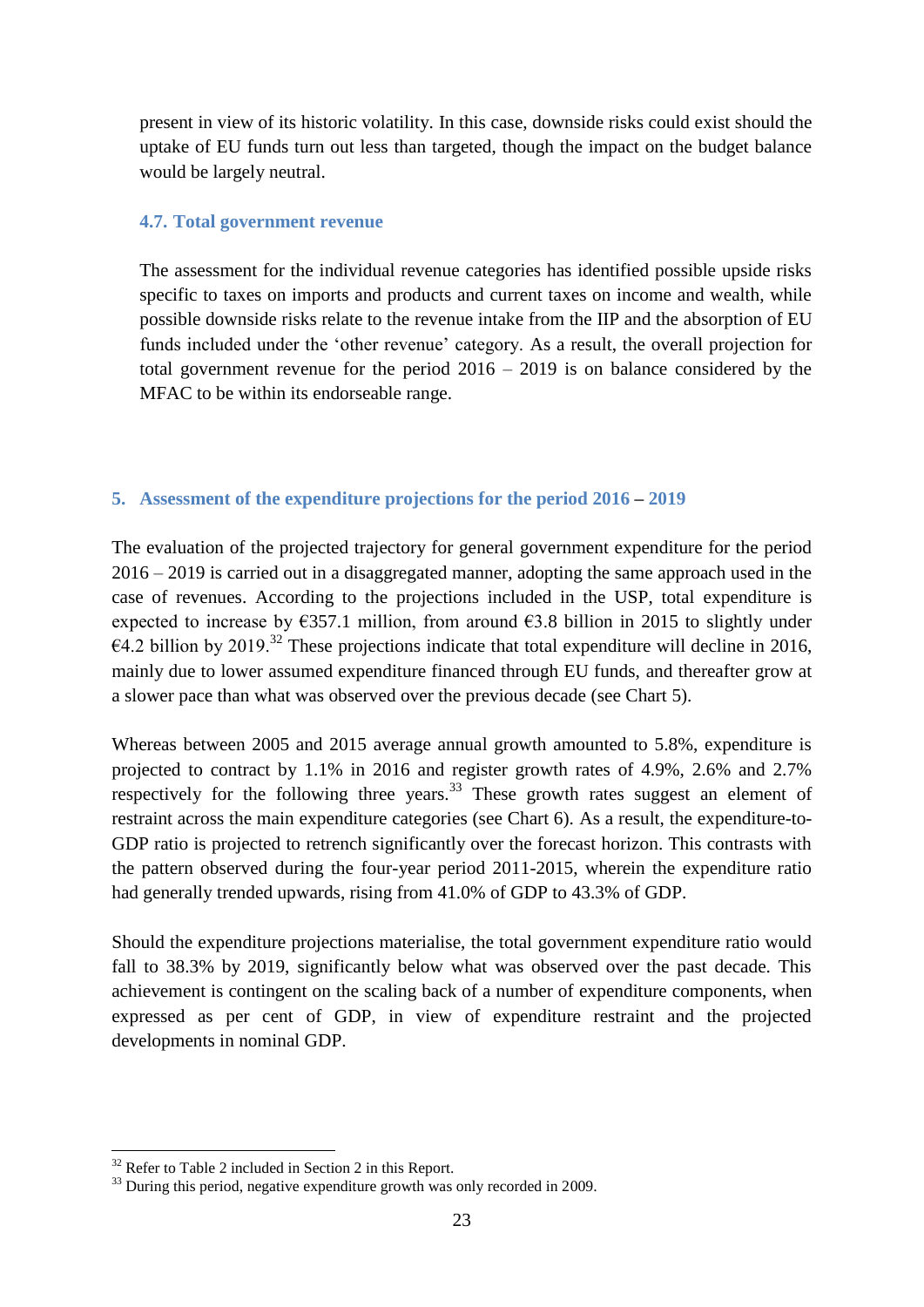



*Source: Eurostat, MFIN*

<u>.</u>

#### **5.1. Compensation of employees (D.1)**

*Definition: The total remuneration, in cash or in kind, payable by an employer to an employee in return for work done by the latter during an accounting period.*

This budget item consists of the wages and salaries of civil servants, and employees in local councils and government entities.<sup>34</sup> The main determinants for spending on compensation of employees are the number of public sector employees and their average wage. The latter depends on their level of seniority, bonuses, over-time pay and other allowances. Every year, a number of public sector employees retire and hence the dynamics in the overall employment level depends on whether the number of new recruits is higher or lower than those retiring.

<sup>&</sup>lt;sup>34</sup> These include public sector entities, mainly Extra Budgetary Units (EBUs) that are funded fully or in large part by subventions from the Government and are therefore classified within the general government sector for ESA purposes.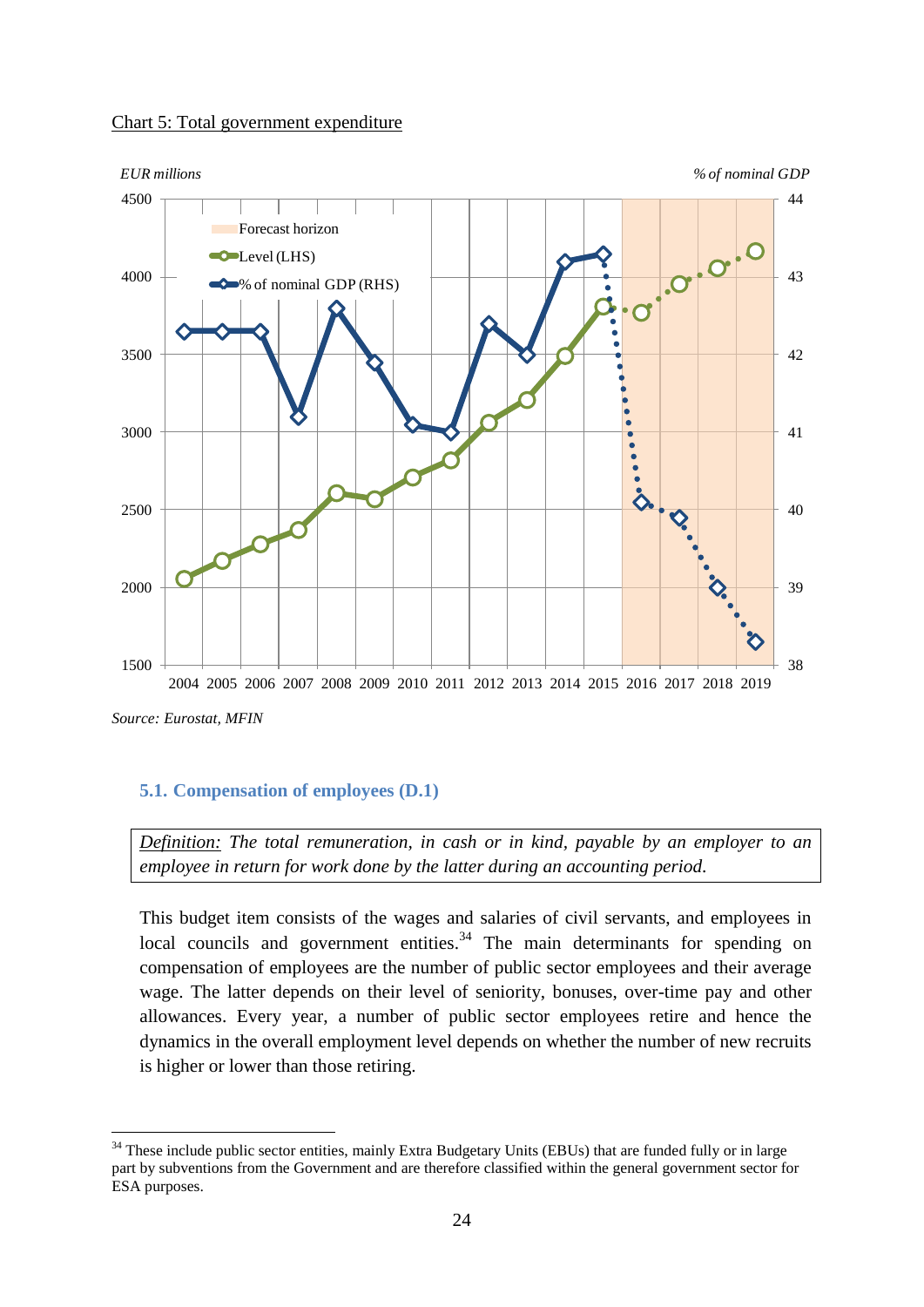

## Chart 6: Individual expenditure components

*Source: Eurostat, MFIN*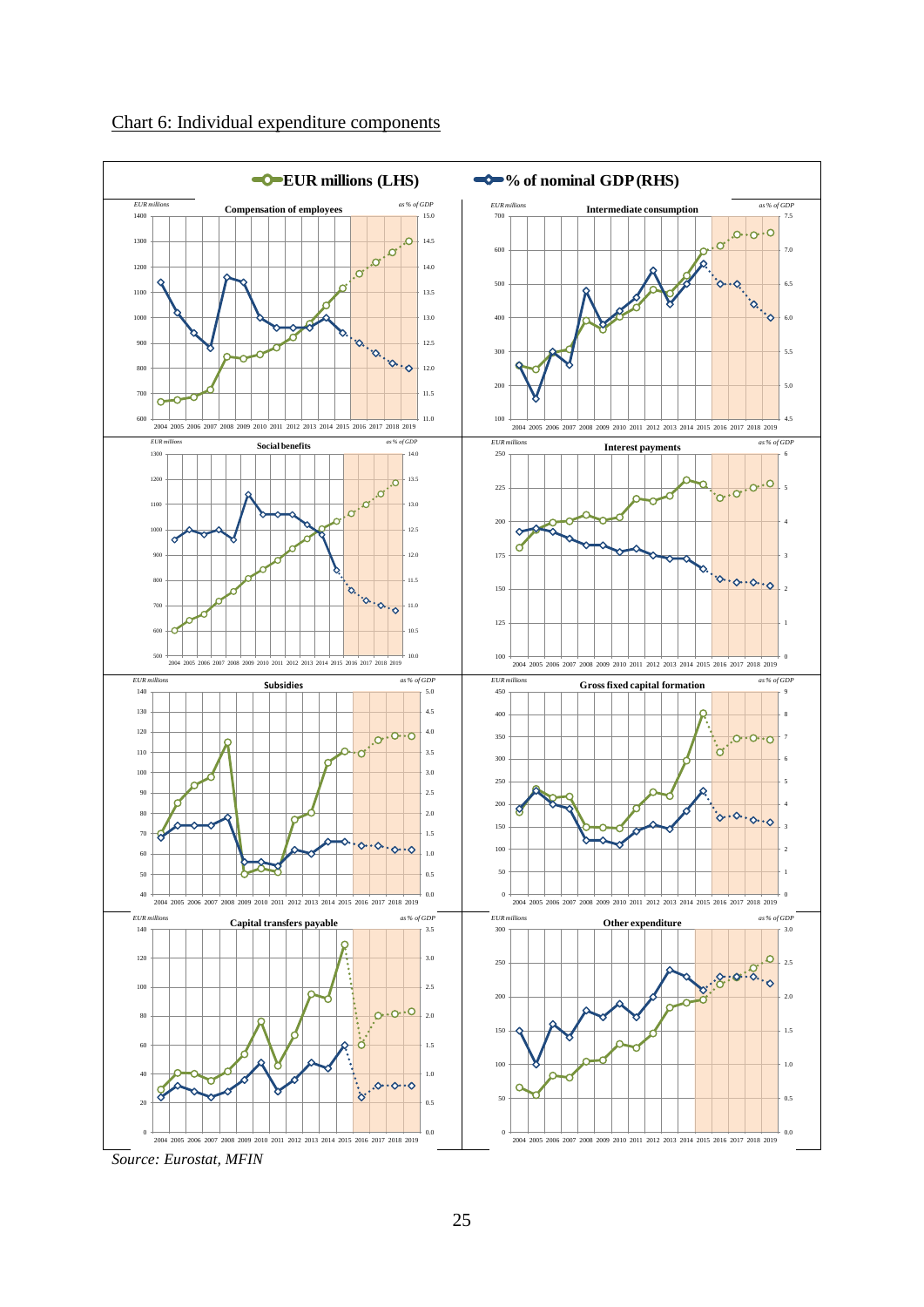According to the projections contained in the USP, in 2016 this expenditure item will grow by some 5.1% or  $\epsilon$ 57.2 million. In the subsequent 3 years, the growth rate is expected to be stable around 3.5% per annum, thereby adding an approximate  $\epsilon$ 43 million annually to the Government's wage bill. The annual growth rate in compensation of employees is below that projected for nominal GDP, as a result of intended restraint on recruitment in the public sector. As a result, the share of this category is projected to contract consistently, from 12.7% of GDP in 2015 to 12.0% of GDP in 2019. This pattern protracts that in evidence in 2015, where the ratio declined slightly after having been roughly stable since 2010.

Specifically for 2016, the USP identifies a  $64.1$  million saying attributed to restrictions on employment growth, although the implicit stated public sector employment level for 2016, at 40,671 employees, is higher than the 39,839 in employment reported for  $2015$ .<sup>35</sup>

When considering the implicit Government employment levels, the projected growth in the average compensation per employee in the public sector appears rather volatile. Whereas the general government average compensation per employee is expected to have increased by 5.3% in 2015 (which may be attributed to the changing composition of government employment, possible over-time payments, and wage increases based on the civil service collective agreement), over the forecast horizon, growth projections for the average compensation per employee are generally lower, at 3.0%, 4.3%, 1.9% and 4.5% respectively. The volatility in the average public sector wage rate projection contrasts with the rather stable projected inflation rate of around 1.8%.

The volatility in the forecasts for public employment may be another source of uncertainty conditioning the outlook for this expenditure item. Indeed, employment within general government is expected to rise by 832 on a net basis, in 2016, but decline by 160 in 2017, increase again in 2018, by 523 and fall by 364 in 2019. In particular, the projected decline in public sector employment in 2017 may be challenging given that in that year Malta would be assuming the EU's presidency.

To some extent, the uncertainty relating to the plausibility of the USP's estimates for the average yearly wage growth and the level of employment may be attributed to the fact that under the current framework, government departments primarily follow an expenditure cap driven by the yearly budget allocations, allowing for some flexibility in terms of their actual headcount.

The item 'personal emoluments' in the Consolidated Fund captures approximately twothirds of the overall category. Between January and April 2016, this expenditure item has increased by approximately  $\epsilon$ 3 million per month, compared to the same period in 2015,

<sup>&</sup>lt;sup>35</sup> This element of inconsistency is attributed to the fact that under the current methodologies adopted by the MFIN, the projections focus on the overall spending on compensation for general government employees whereas the employment levels are only implicitly derived subsequently on the basis of a consistency exercise using as input average salary projections.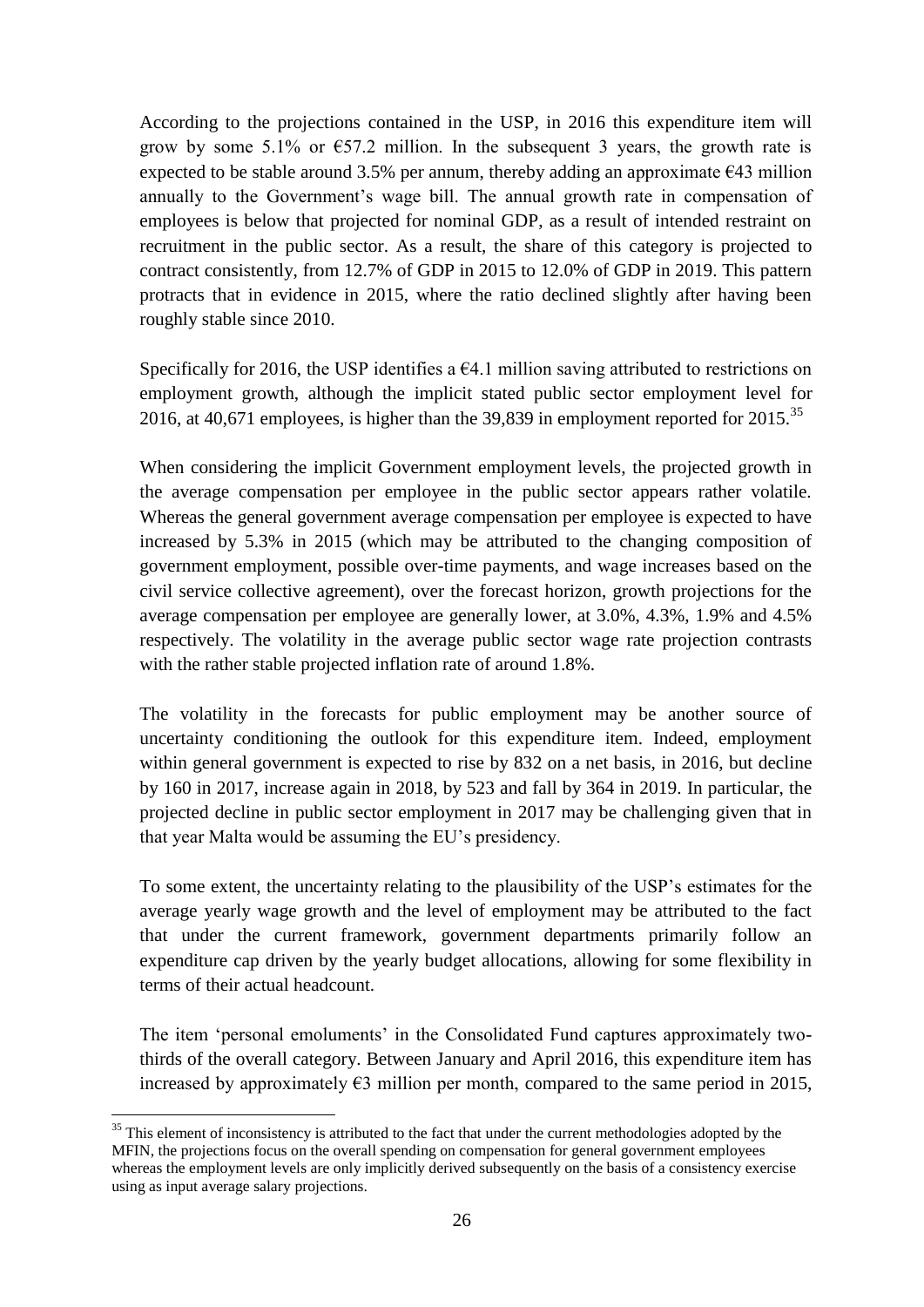registering a 5.5% rise. The historical monthly pattern is quite stable, instilling a certain degree of confidence in the information content of this figure. As a result, the projected annual increase in compensation of employees for 2016 appears to be within reach.

The MFAC acknowledges that through a number of directives issued by the Office of the Prime Minister (OPM), the recruitment process by government departments is decentralised and recruitment by ministries can only be made as long as the wage bill is covered by the allocated funds.<sup>36</sup> However, there remains an element of upside risk to this expenditure forecast particularly since the civil service collective agreement expires in  $2016^{37}$ 

## **5.2. Intermediate consumption (P.2)**

*Definition: Goods and services consumed as inputs by a process of production, excluding fixed assets whose consumption is recorded as consumption of fixed capital. The goods and services are either transformed or used up by the production process.*

Intermediate consumption consists of a vast array of expenditures incurred as part of the activities carried out by the Government. A significant proportion is associated with the health sector, and includes other special expenditures such as the initiative of free child care, the organisation of international summits and other similar initiatives, and payments in relation to the provision of public services (such as lighting, transport and water services). This item also captures the activities of the Environmental Landscapes Consortium Ltd and Engineering Resources Ltd, which have assumed some of the employees previously employed in the ship repair and energy sectors, following the restructuring which has been undertaken in these sectors.

Owing to the heterogeneity of the various components forming part of intermediate consumption, the fact that there are numerous elements, and the rather frequent occurrence of one-off and special factors, this item's trajectory has been very volatile historically. Given that this item's share in GDP is the third highest expenditure component, it can play a decisive role in the consolidation process.

According to the USP, the growth in this expenditure item is projected to be contained to below that in GDP, whereby its share will be scaled down from 6.8% of GDP in 2015 to 6.0% in 2019, reversing the generally upward trend of previous years. In absolute terms, this category is expected to rise by an annual average of  $\epsilon$ 13.9 million during the forecast

<sup>&</sup>lt;sup>36</sup> Directive Number 9 'Delegation of authority to conduct selection processes and make appointments in the Malta public service' and Directive Number 10 'The submission and approval of business and HR plans'.

<sup>&</sup>lt;sup>37</sup> The historical tendency to underestimate growth in compensation of employees has been documented in a recent working paper published by the MFIN available on:

[https://mfin.gov.mt/en/epd/Documents/Working\\_Papers/Working\\_Paper\\_Full.pdf](https://mfin.gov.mt/en/epd/Documents/Working_Papers/Working_Paper_Full.pdf)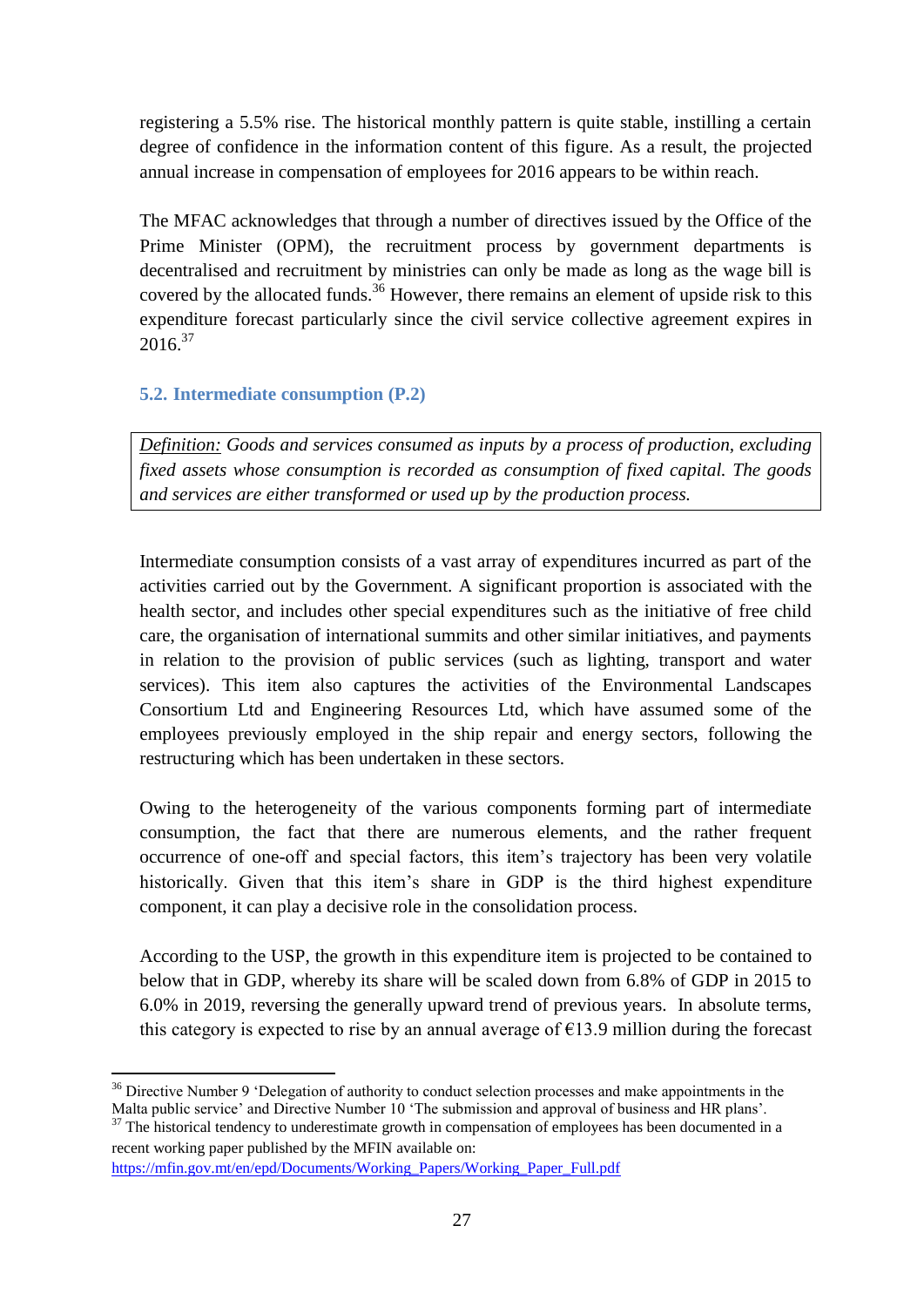period, well below the  $E$ 41.6 million average increase recorded in the preceding four years. The USP assumes a certain element of restraint resulting from improved efficiency in government operations following the implementation of proposals following the Comprehensive Spending Reviews (CSRs).

The non-repetition of a number of expenditure items, particularly the two summits which were held in Malta during 2015 explains part of the target growth slowdown. However, during the forecast horizon, Malta will be assuming the EU Presidency in 2017, while Valletta will be the European Capital of Culture in 2018. One-off events tend to recur on a yearly basis and hence it may not always be easy to scale back some expenditure items.

The MFAC acknowledges that the micro data available at the MFIN and the commitment towards the announced fiscal targets can justify some restraint. Indeed, owing to the special nature of intermediate consumption, in general, the Government may have more leeway to adjust this expenditure item, albeit, in either direction. Furthermore, some payments may be of a contractual nature and hence fixed for a certain period of time, allowing for stability over time.<sup>38</sup> However, upward pressures from health-related expenditures tend to persist, particularly because of ageing and demand for more and better services. At the same time, the eventual renegotiation of existing contracts may entail some upward financial adjustments, particularly in the eventuality that costs of production would have increased.

Overall there appears to be an element of upside risk to the projection for intermediate consumption, particularly since the stated targets may be conditional on the successful implementation of further reforms, particularly in the health sector and further on, in the education sector, by building upon the possible savings identified through the CSRs.<sup>39</sup>

## **5.3. Social benefits and social transfers in kind (D.62, D.632)**

1

*Definition: Benefits payable in cash to households by social security funds and other benefits payable by employers in the context of other employment related social insurance schemes. In kind benefits refer to individual goods and services provided for free or at prices that are not economically significant to individual households by government units and Non-Profit Institutions Serving Households (NPISH), whether purchased on the market or produced as non-market output by government units or NPISHs. They are financed out of taxation, other government income or social security contributions, or out of donations and property income in the case of NPISHs.*

<sup>&</sup>lt;sup>38</sup> For example, the cost of free child care amounted to  $65.3$  million in 2014 and  $61.5$  million in 2015. For the period 2016 – 2019, the annual cost has been estimated by the MFIN at  $\epsilon$ 11 million, on the assumption that the amount of children will stabilise and the cost per child remains fixed.

 $39$  Further caution is warranted since the historical tendency to underestimate growth in intermediate consumption has also been documented in a working paper published by the MFIN available on: [https://mfin.gov.mt/en/epd/Documents/Working\\_Papers/Working\\_Paper\\_Full.pdf](https://mfin.gov.mt/en/epd/Documents/Working_Papers/Working_Paper_Full.pdf)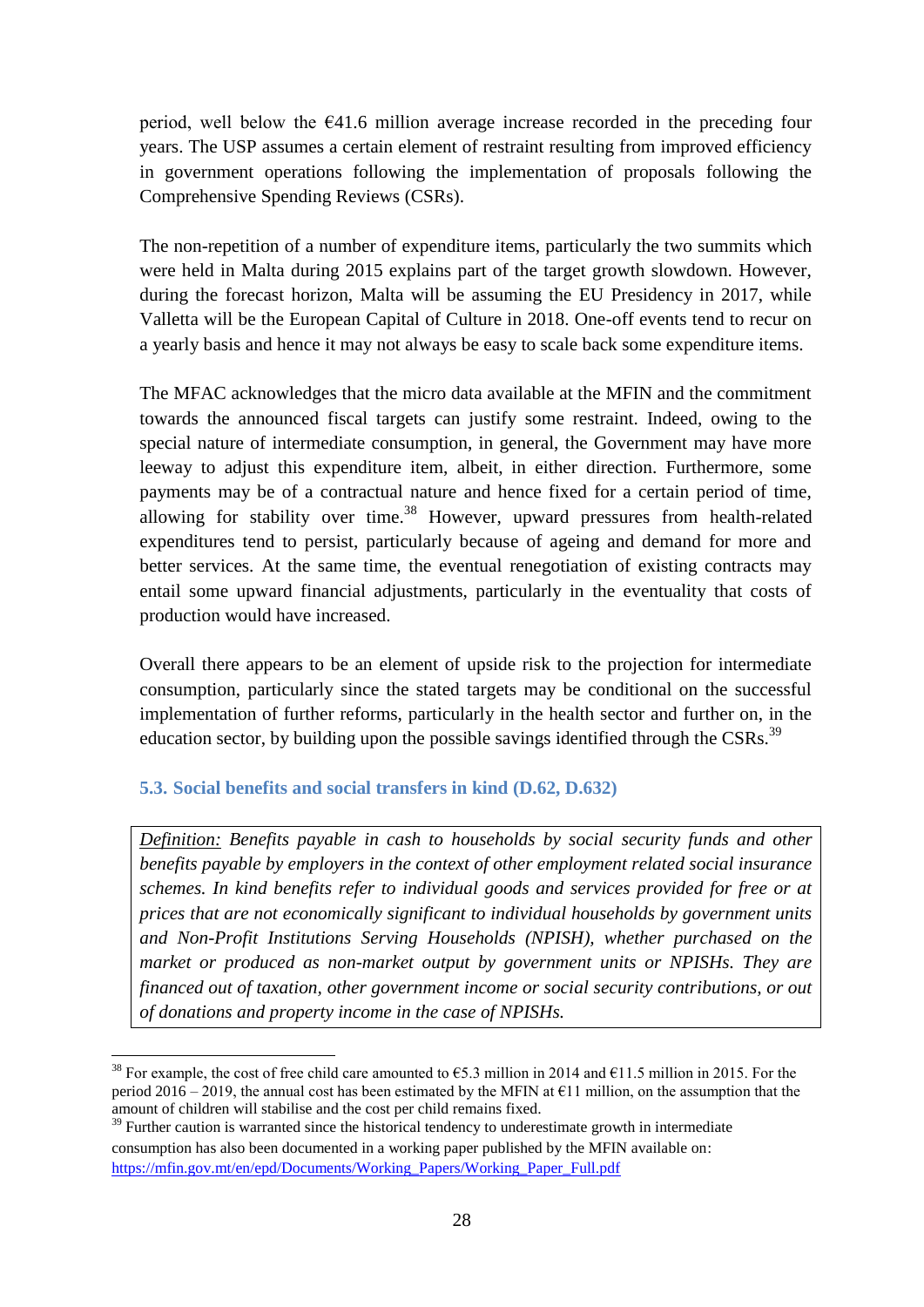This budget item consists of the various welfare programmes, both contributory and noncontributory, such as pensions, children allowances, social assistance and stipends. The direct provision of pharmaceutical products accounts for the bulk of social transfers in kind, with another element consisting of the provision of free school transport.

This expenditure category peaked at 13.2% of GDP in 2009 but since then, this ratio has embarked on a downward trend, with the most pronounced fall being recorded in 2015 following a number of reforms. The projections assume that the same pattern of below GDP growth will persist throughout the forecast horizon, partly under the impact of the measures introduced following the CSR, and also the expected population size and resulting pension outlays. Consequently, the ratio is projected to fall below 11% of GDP by 2019. If such projections materialise, this ratio would be at its lowest over the past decade.

In terms of growth rates, social benefits are expected to grow in the region of 3-4% annually, which is in line with what was recorded in 2015 but lower than the average growth rate of 5.3% recorded between 2005 and 2014. The projections assume that the number of beneficiaries, both for contributory as well as non contributory benefits will decline in 2018 compared to  $2017<sup>40</sup>$  Specifically for 2018 this is influenced by the slowdown in the increase in the number of beneficiaries for retirement pensions owing to the fact that the retirement age will be increasing from 62 to 63 in that year. In 2019, the number of contributory beneficiaries is expected to increase whereas that for noncontributory beneficiaries will decline marginally.

Average per capita contributory benefits (which represent the bulk of social benefits) are recorded to have risen by 2.1% in 2015. In 2016, the average per capita contributory benefit is projected to rise by 1.8%, while for the following three years the annual growth rate is projected at 2.2%, 5.1% and 4.7% respectively. These estimates are influenced by the changing composition of the type of benefits as well as the expected annual Cost of Living Adjustment (COLA) throughout the forecast years, consistent with the gradual increase in inflationary pressures.

With regard to the restraint on spending on social transfers in kind, developments, particularly in relation to the direct provision of health related services, remain contingent on the successful implementation of the CSR findings.<sup>41</sup>

The overall assessment for this expenditure item is mainly conditioned by the possible upside risks should the assumed decline indicated in the USP not materialise, particularly since the projections assume that between 2015 and 2019 the number of beneficiaries for

 $40$  Additional data provided to the MFAC indicates that the patterns across the various categories diverge, with some maintaining an upward trend while others declining.

<sup>&</sup>lt;sup>41</sup> For example, the forecasts for the costs of assistance to elderly follows a step-wise change, estimated as  $\epsilon$ 9.5 million in 2016 and 2017, and  $\epsilon$ 10 million in 2018 and 2019.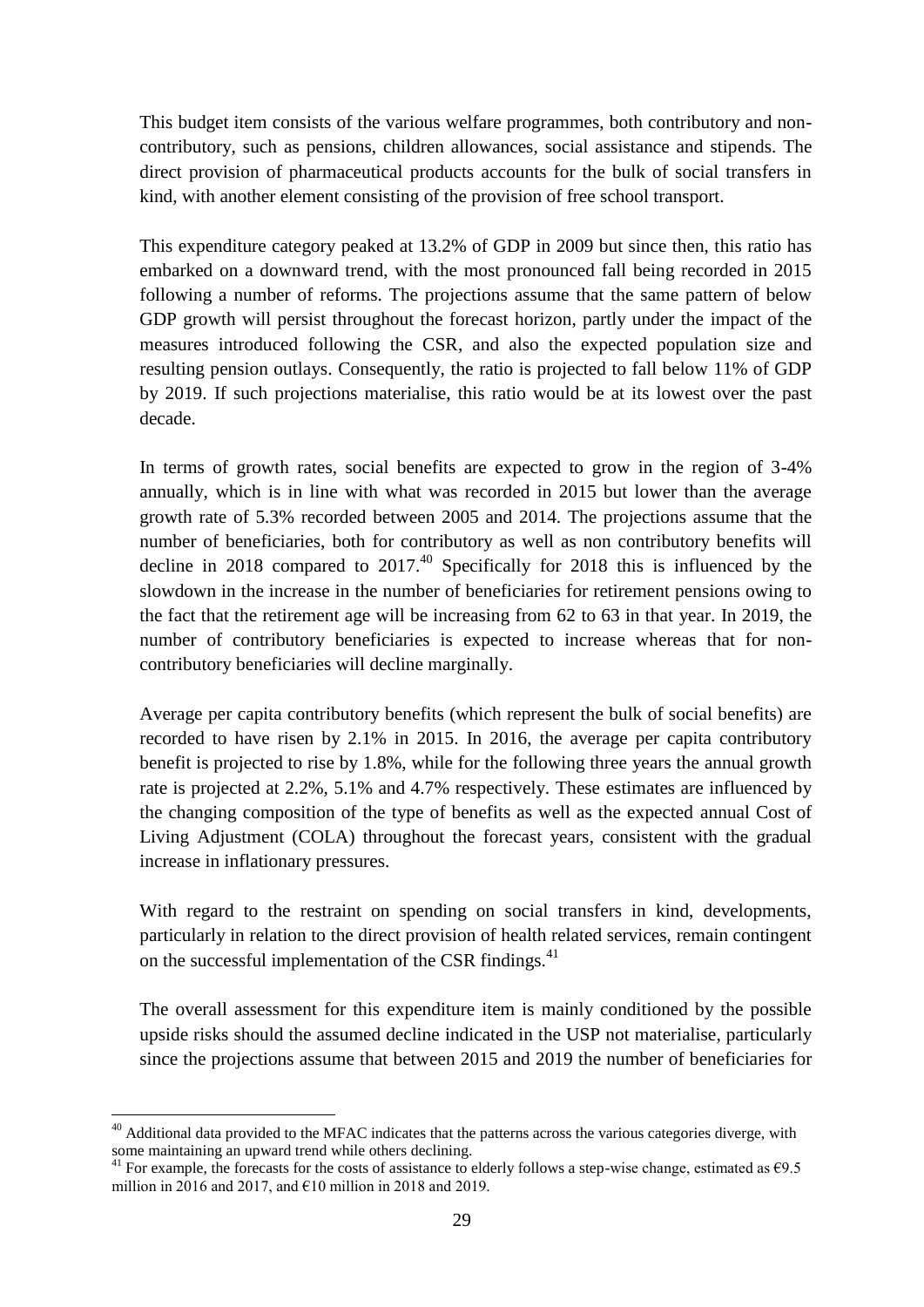invalidity pensions and 'other benefits' (within the contributory benefits category), and for medical assistance (within the non-contributory benefits category) will decline.

## **5.4. Interest expenditure (D.41)**

*Definition: Property income receivable by the owners of a financial asset for putting it at the disposal of another institutional unit.* 

This budget item consists of the interest payments made on public debt. The projected trajectory for the interest payments to GDP ratio is expected to prolong its downward trend from the peak of 3.8% in 2005 and expected to fall to 2.1% by 2019. The projections for interest payments are contingent on the anticipated outstanding level of public debt and the effective interest rate paid on public debt. In the first case, the debt projections are consistent with the gradually narrowing fiscal deficit, but also factor in the upward impact as a result of stock flow adjustments.

When considering that the weighted average coupon rates on the Malta Government Stock (MGS) which will be maturing between 2016 and 2019 stands at 4.7%, and the latest issue of MGS, in April 2016, had coupon rates of 1.5% (for the shorter maturity) and 2.5% (for the longer maturity), the assumption of a constant effective interest rate on public debt of 3.8% throughout  $2017 - 2019$  appears to be rather conservative. This is particular so when judged against the constant long term interest rate of 1.8% assumed in the USP. Indeed, throughout the period 2016 - 2019, just under  $\epsilon$ 1.4 billion worth of MGS will be maturing and hence roll over savings should be achieved, thereby lowering further the average effective interest rate on public debt.

Hence there is the possibility that higher savings in debt servicing costs could be achieved as a result of the low interest rate scenario. On the other hand, any slippage from the announced fiscal balance targets would exert upward pressure on interest payments. Should the assumed positive stock flow adjustments be less than projected, the opposite would be true. Overall, the MFAC considers that the projections for interest payments are plausible, noting possible downside risks, in the eventuality that the weighted average interest rate on public debt is less than what is being assumed.

## **5.5. Subsidies (D.3)**

*Definition: Current unrequited payments which general government or the institutions of the European Union make to resident producers.*

This budget item consists mainly of the subsidies paid to the transport, energy and agricultural sectors. In 2016 this item is expected to remain practically constant compared to the previous year and increase by some  $\epsilon$ 7 million in 2017, before stabilising at this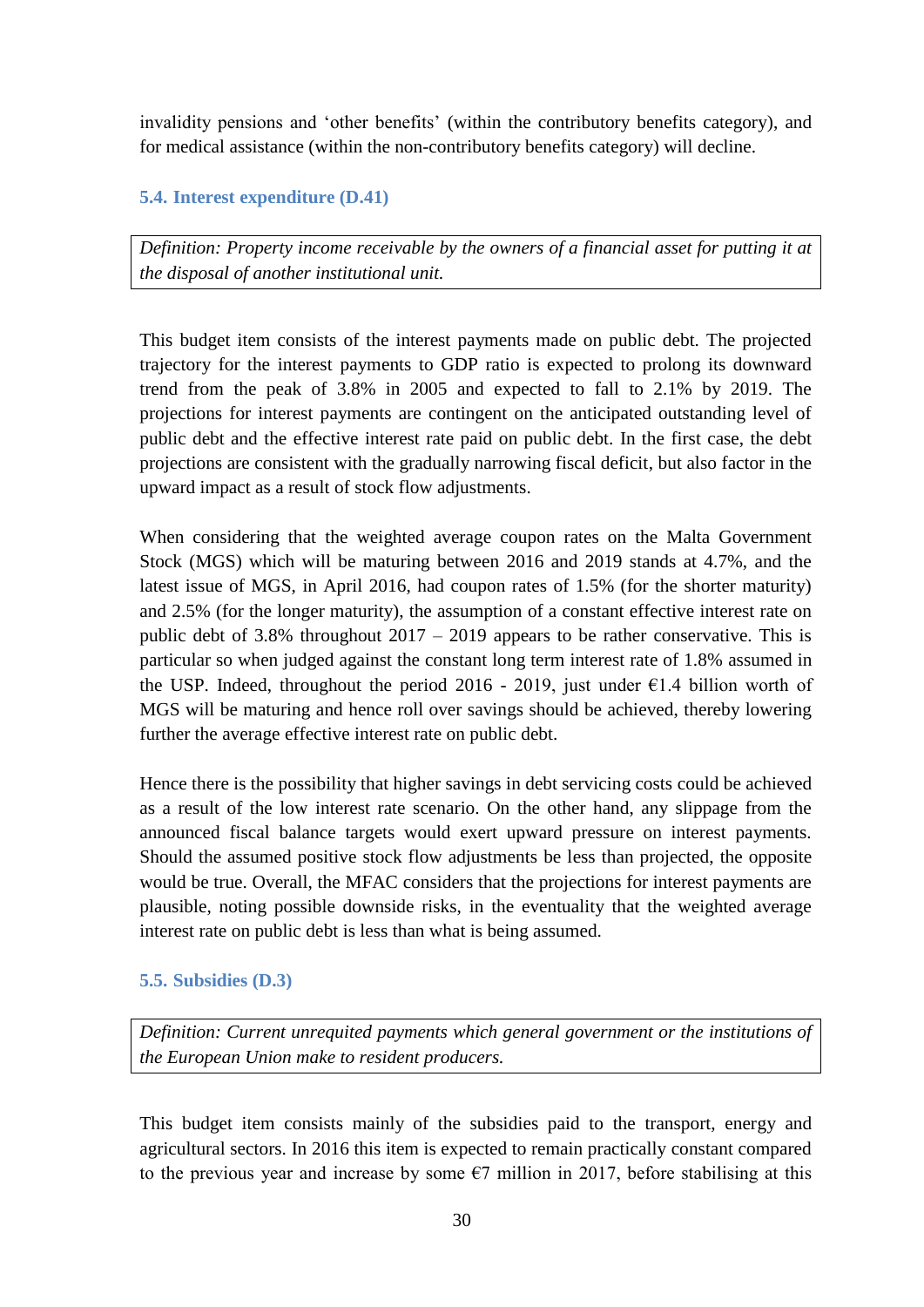level for the following two years. As a result, the ratio of subsidies to GDP is expected to decline slightly to 1.1% by 2019. Some of these subsidies represent contractual agreements, in the form of public service obligations (PSOs), and hence they can be projected with a degree of certainty by the MFIN. Upward risks would however exist when such agreements expire and are renegotiated or else if new subsidy initiatives are undertaken, although the latter possibility is constrained by the requirements to be in conformity with the EU's State Aid Rules.

On balance, the MFAC considers the forecasts for subsidies to be plausible, on the basis of available information.

## **5.6. Gross fixed capital formation (P.51)**

*Definition: Resident producers' acquisitions, less disposals, of fixed assets during a given period plus certain additions to the value of non-produced assets realised by the productive activity of producer or institutional units. Fixed assets are produced assets used in production for more than one year.*

This budget item consists of the capital expenditure undertaken by the various ministries and the extra-budgetary units (EBUs). In 2015, gross fixed capital formation spiked to just over  $\epsilon$ 402.3 million, the highest level in absolute terms, as a result of strong investment, largely financed through EU funds. According to the projections, in 2016 investment spending is expected to drop by 21.6% but still remain higher in absolute terms when compared to 2014. It is expected to rise again in 2017, by 9.7%, and stabilise at just under  $E$ 350 million throughout the outer forecast years. Consequently, the public investment ratio to GDP is expected to partly reverse the previous uptrend, dropping from 4.6% in 2015 to 3.2% by 2019.

The anticipated trajectory for gross fixed capital formation is rather elevated in absolute terms compared to the past decade. This assumes that the absorption of funds out of the EU's Multiannual Financial Framework 2014 – 2020, follows a more even path compared to what was the case for the previous seven-year EU's Financial Framework. The Government's track record in securing the take up of EU funds in 2015, suggests that high take up of EU funds is indeed attainable.

Some of the projects underpinning gross fixed capital formation can be traced to ongoing projects related to road infrastructure, health, education and the environment, which supports the general plausibility of the projections reported in the USP. At the same time, since such estimates are matched by the assumed absorption of EU funds, the risks to the fiscal balance generated from this expenditure item are limited. There remains the possibility that the actual progress in such projects is slower than planned throughout the forecast horizon.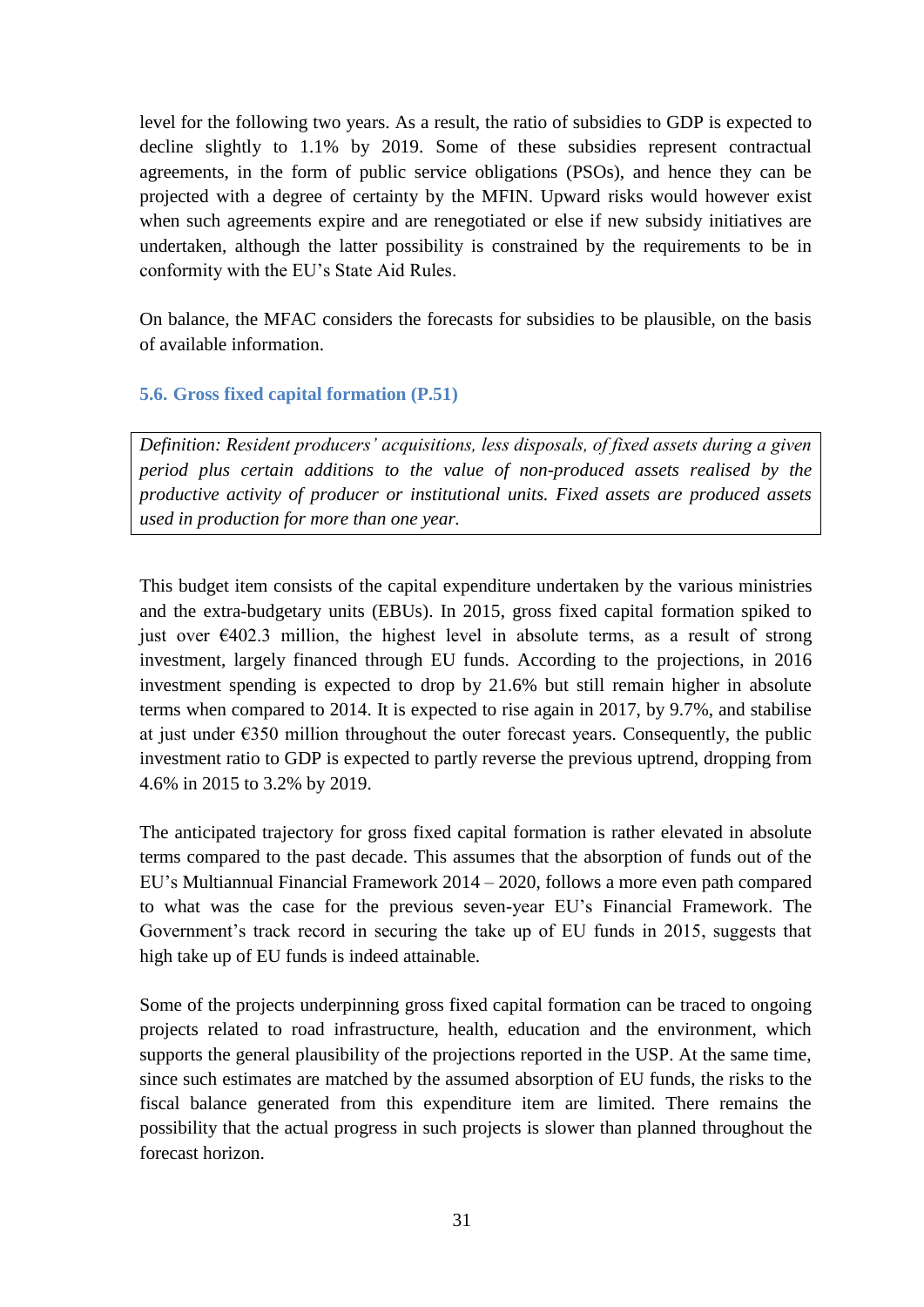Overall risks to this budget item are considered by the MFAC to be balanced. However, the MFAC notes that by its nature, gross fixed capital formation may be harder to project, owing to its inherent volatility and the fact that it largely reflects discretionary expenditure.

#### **5.7. Capital transfers payable (D.9)**

*Definition: capital transfers require the acquisition or disposal of an asset, or assets, by at least one of the parties to the transaction. Whether made in cash or in kind, they result in a commensurate change in the financial, or non-financial, assets shown in the balance sheets of one or both parties to the transaction.*

This budget item consists mainly of transfers to a number of public sector entities to cover their capital expenditure. These include Wasteserv, Foundation for Tomorrow Schools (FTS), Malta Enetrprise, Malta College for Arts Science and Technology (MCAST), Malta Council for Science and Technology (MCST) and the University of Malta (UoM). Part of this expenditure is also matched by EU funds.

In 2015, the item had peaked at  $\epsilon$ 129.6 million under the impact of the last equity injection in the national airline (around  $\epsilon$ 40 million) as part of the restructuring process. In 2016, capital transfers are expected to decline sharply, by  $\epsilon$ 69.4 million, mainly due to the non-repetition of this extraordinary outlay, which will be reinforced by further cuts in capital transfers of some  $\epsilon$ 30 million. In 2017, this category is forecasted to rise to just over €80 million and then level off. As a result, the share in GDP of this item is expected to contract from 1.5% in 2015 to 0.6% in 2016 before stabilising at around 0.8% throughout  $2017 - 2019$ . These developments are generally in line with the assumptions for the intake of EU funds which support some of this expenditure. The MFAC takes note that for 2016 the USP indicates that  $68.4$  million less will be spent when compared to what was stated in the DBP, without however specifying which institutions could be impacted.

The MFAC acknowledges the inherent challenges in projecting with certainty this item, given that this expenditure component is rather discretionary. When considering that the underlying projected outlays are higher than in previous years (after excluding the one-off transaction related to the national airline), a pattern which one would expect as a result of the generally higher prices, the MFAC does not identify any specific upside or downside risks related to this expenditure item.

## **5.8. Other expenditure**

This budget item represents residual expenditure components, mainly accounted for by current transfers to the numerous government entities to fund their operations. In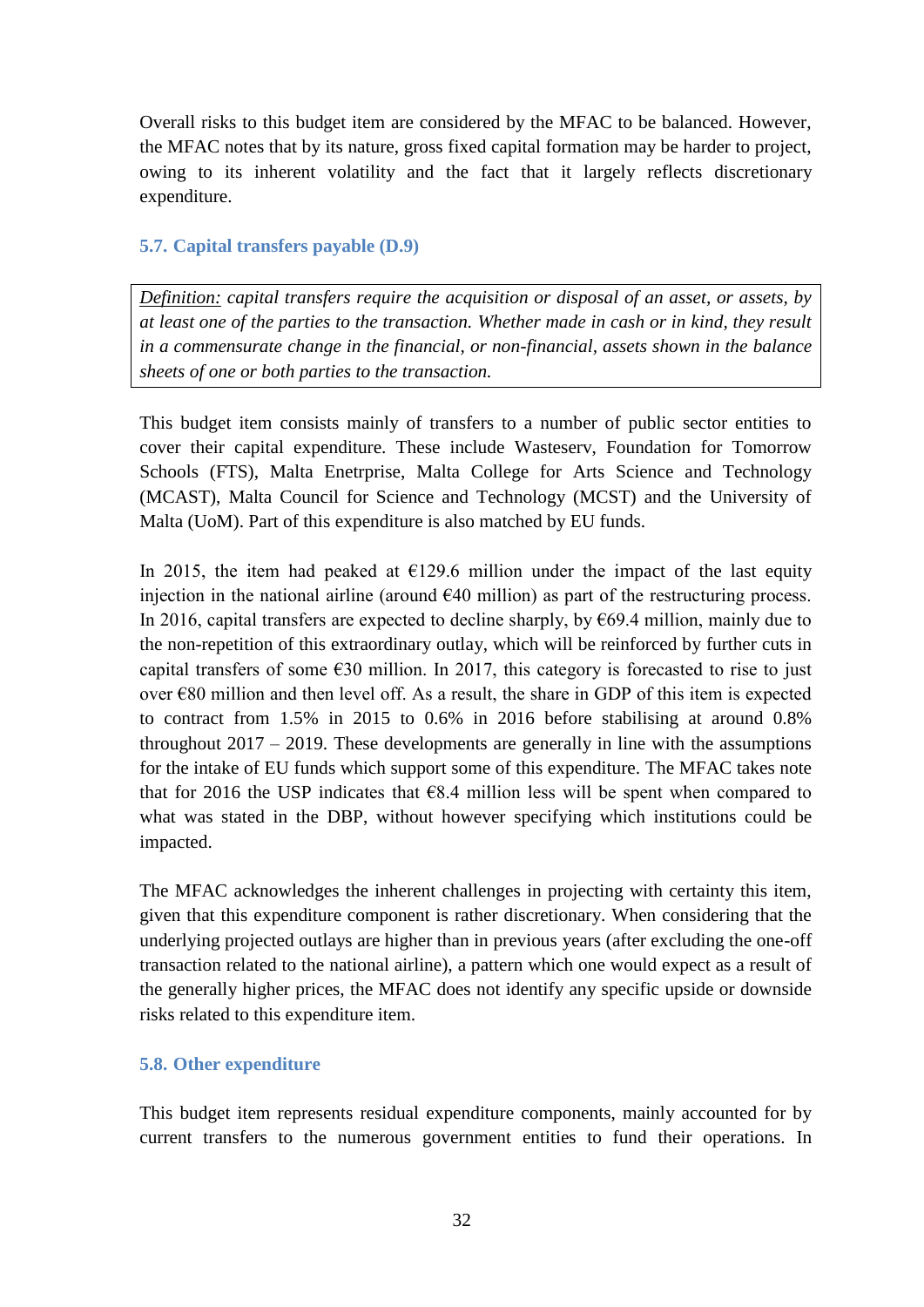statistical terms, sale of government land is treated as a negative value among these components.

In absolute terms, 'other expenditure' is expected to maintain an upward path similar to that observed in recent years. Owing to the heterogeneity of its components, it has exhibited volatile patterns, with a generally upward trend up to 2013 followed by two consecutive declines in 2014 and 2015. Specifically for 2015, this was influenced by lower current transfers and higher revenues from sale of land. Throughout 2016 – 2019, its ratio is expected to remain relatively stable at just above its 2015 level, in line with the Government's aim to restrain expenditure growth to or below nominal GDP growth.

Owing to the heterogeneity of this expenditure item, it is hard to project at an aggregate level. The MFAC notes positively that the assumption of a roughly stable ratio ensures that the envisaged restraint should be reasonably attained.

## **5.9. Total government expenditure**

The assessment for the individual expenditure categories has identified possible upside risks which are specific to spending on compensation of employees and intermediate consumption while downside risks may exist in the case of interest payments. On this basis, the overall projection for total government expenditure for the period 2016 – 2019 is considered by the MFAC to be within its endorseable range.

## **6. An assessment of the trajectory for the fiscal balance for the period 2016 - 2019**

As indicated in the previous two sections, both the projections for total revenue and for total expenditure are deemed to be within the endorseable range of the MFAC, although in both instances generally there appears to be some upside risk. However, such risks tend to offset each other, in terms of their possible impact on the fiscal balance. Both overall revenue and expenditure would be impacted in case the actual absorption of EU funds is different than that envisaged in the USP.

In 2015, both revenues and expenditure overshot the initial projections, but resulted in a general government fiscal balance which was marginally below the target. Indeed, judging by the MFIN's past track record in meeting the general government fiscal balance targets, there appears to be sufficient responsiveness in the Government's budget to address along the year the realisation of forecast errors or make up for unexpected outlays or shortfalls. This process is also facilitated through the existence of a Contingency Fund equivalent to 0.1% of GDP.<sup>42</sup>

On this basis, the MFAC considers that the projected fiscal balance for the years 2016 to 2019 is within its endorseable range. However, it must be noted that according to the NSO's

<sup>1</sup>  $42$  In 2015 the MFIN made recourse to the Contingency Fund.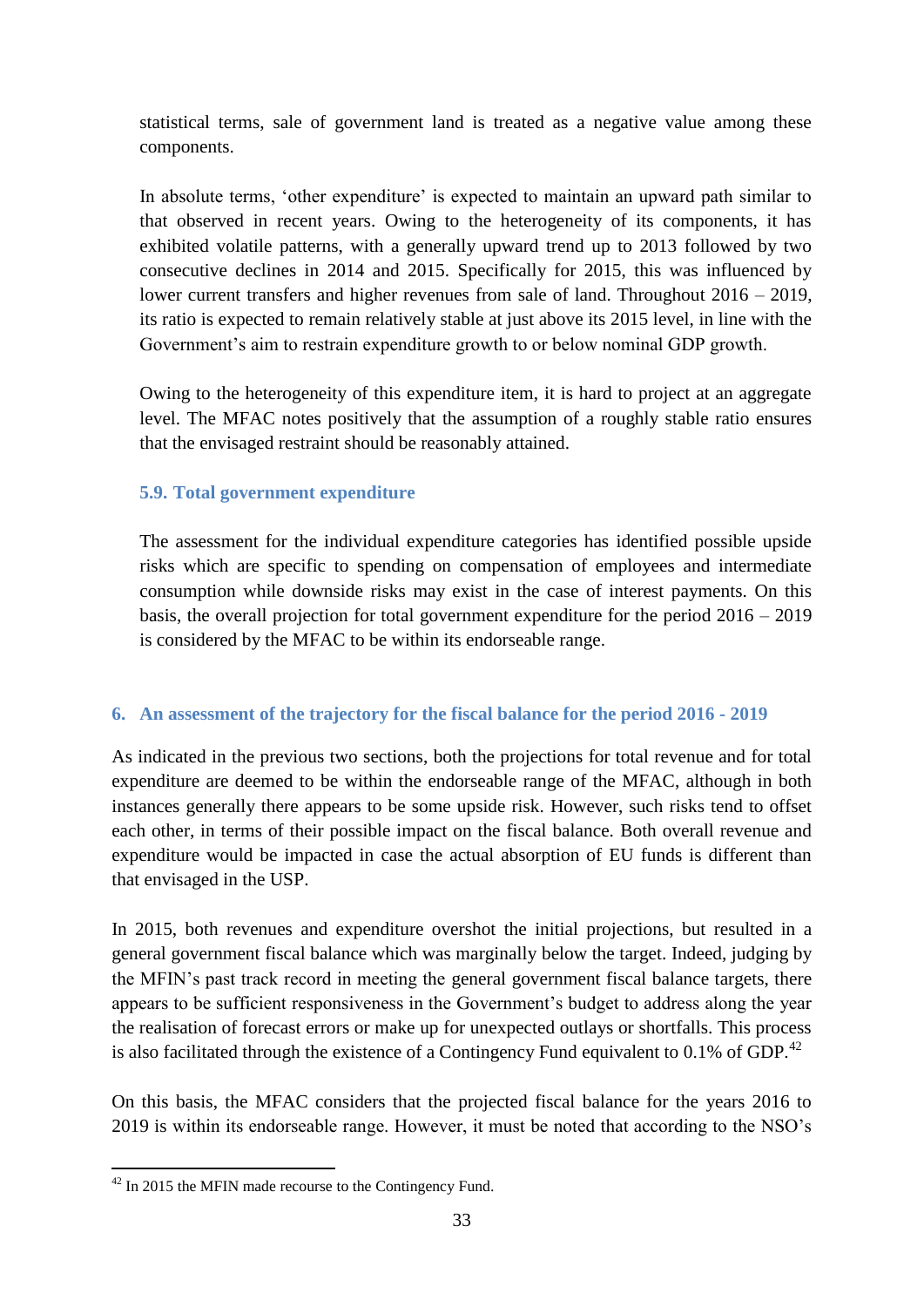Excessive Deficit Procedure (EDP) notification, the estimated turnout for the fiscal balance in 2015 included a significant accrual adjustment to allow for the fact that EU funds utilised towards the end of 2015 would be reimbursed in 2016. Should any such reimbursements not take place because of non-compliance with EU regulations, this would place an upside risk to the fiscal balance for 2015.

The USP includes an analysis of possible positive and negative shocks to the baseline macroeconomic forecasts, whose impact on real GDP is summarised in a fan chart. The consequent impact on the fiscal balance is then shown in another fan chart. Under the worst case considered, the fiscal deficit would amount to around 1.5% of GDP in 2019 and under more optimistic assumptions the fiscal surplus would be attained as early as 2018. However, the USP does not specify the exact impact on each revenue and expenditure item, resulting from each specific shock. Hence the MFAC is not in a position to comment on the plausibility of the MFIN's fiscal fan chart calculations.

#### **7. An assessment of the trajectory for the public debt for the period 2016 - 2019**

The outstanding level of public debt and its trajectory is impacted by the following factors: the yearly fiscal primary balance, interest payments, and stock flow adjustments.<sup>43, 44</sup> In turn, the debt ratio (public debt expressed as a percentage of GDP), is further influenced by real GDP growth and inflation.<sup>45</sup> Chart 7 shows the cumulated effects of these various factors throughout the forecast horizon.<sup>46</sup>

According to the USP, the debt ratio is projected to decline steadily from 63.9% of GDP in 2015 to 55.5% of GDP by 2019. Consecutive primary surpluses are almost sufficient to offset the upward push as a result of interest payments. Moreover, the positive impact exerted by the expansion of the nominal GDP denominator, as a result of real GDP growth and inflation, is expected to amply compensate for the upward impact of stock flow adjustments.

As indicated in previous sections of this assessment, the series of primary surpluses and the expenditure on interest payments are considered to be plausible. Likewise, the real GDP growth effect and the inflation effect are plausible since these are the direct arithmetic result

<sup>&</sup>lt;sup>43</sup> The primary balance nets out interest payments from the General Government balance.

<sup>&</sup>lt;sup>44</sup> Stock flow adjustments result from transactions which impact the level of debt but do not impact the fiscal balance or vice versa. This may happen due to, for instance, differences in timing of recording certain transactions, the acquisition or disposal of shares, the issue of loans by the government or repayment thereof, contributions to special below-the-line funds such as the National Development and Social Fund and the Special Malta Government Stock Sinking Fund.

<sup>&</sup>lt;sup>45</sup> The combined effect resulting from the impact of interest expenditure, real GDP growth and inflation is referred to as the 'snowball effect'.

<sup>&</sup>lt;sup>46</sup> For a technical exposition on debt dynamics, please refer to Box 2 contained in the MFAC's report "An Overall Assessment of the Draft Budgetary Plan 2016", available on the MFAC's website.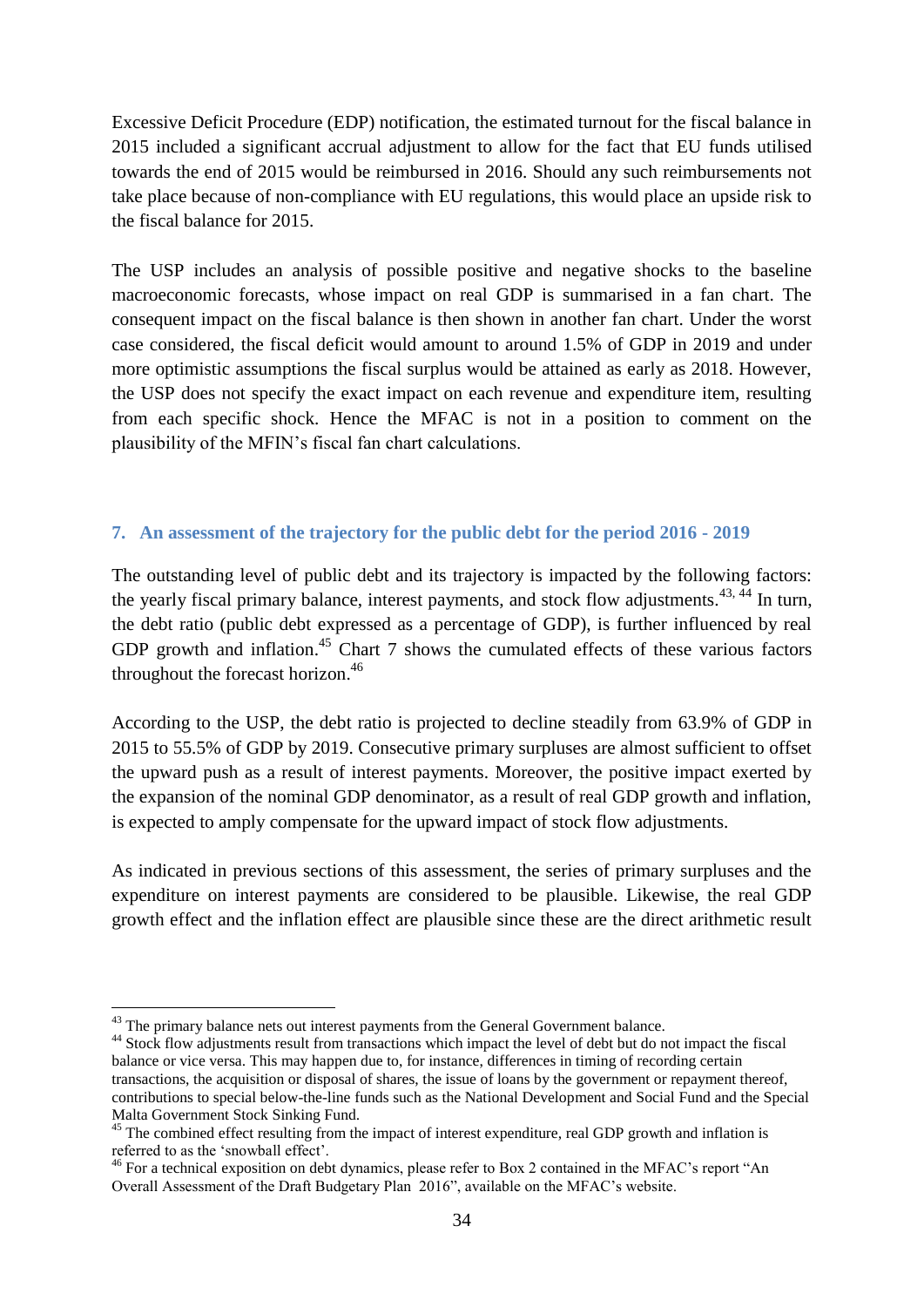of the macroeconomic projections which have already been endorsed by the MFAC in an earlier report.<sup>47</sup>

When focusing on the absolute changes in the projected level of debt, one notices significant departures from the yearly requirements to finance the fiscal deficit (see Chart 8). This indicates a significant role assumed by stock flow adjustments which over the forecast horizon are expected to amount to 2.9 pp on a net basis over the forecast horizon. Indeed, in absolute terms changes in the public debt are expected to exceed the financing of the yearly deficit by a material amount, particularly in 2016 and to a lesser extent in 2017. In this context, the MFAC welcomes the additional details provided in the USP regarding the disaggregated compounds of the stock flow adjustment for the period 2015 – 2019.



Chart 7: Accumulated factors contributing to the projected debt ratio dynamics (per cent of GDP, percentage points $)^{48}$ 

*Source: MFIN*

 $47$  The report 'An assessment of the macroeconomic forecasts for the Maltese economy prepared by the Ministry for Finance in April 2016' is available on the website of the MFAC.

<sup>&</sup>lt;sup>48</sup> The size of the arrows indicates the actual magnitude in percentage points. The direction of the arrows indicates whether the factor is pushing the debt ratio higher or lower.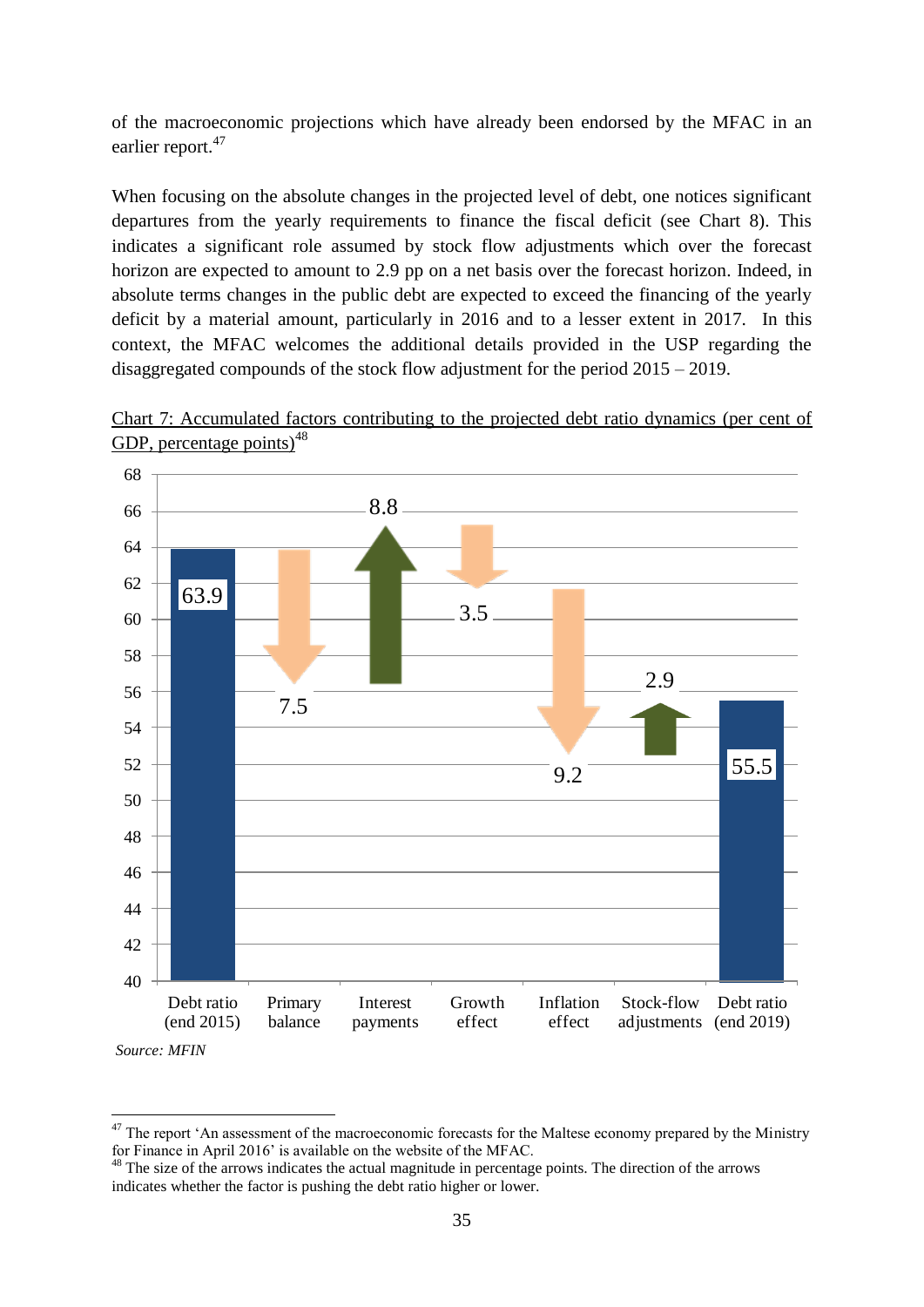When considering the before-mentioned significant accrual adjustment in relation to EU funds, in cash terms, the substantial EU funds expected to be received during 2016 would result in lower financing needs for the Government during 2016. On the other hand, since 70% of the revenues emanating from the IIP are not featuring in the Consolidated Fund, despite being treated as normal revenues for ESA purposes, such funds are not being used to lower the debt issuance needs for the year. The assumption embedded in the USP is that such funds are kept as financial assets rather than used to lower the public debt.





Overall, the MFAC considers the debt projections contained in the USP to be rather conservative, with scope for downside risks, should the stock flow adjustments be less than envisaged in the USP.

#### **8. Comparison with other forecasts for the fiscal balance and public debt**

The plausibility of the MFIN's projections contained in the latest USP can also be evaluated by comparing them to the forecasts which are prepared by other institutions, namely the CBM and the COM. In its latest Annual Report (AR), the CBM is projecting the deficit to narrow to 1.1% in 2016 and 0.9% in 2017 respectively 0.4 pp and 0.3 pp higher than the MFIN's forecasts (see Chart 9). The MFAC notes that the forecasts by the CBM are within a close range to those prepared by the MFIN. However, since the CBM does not publish the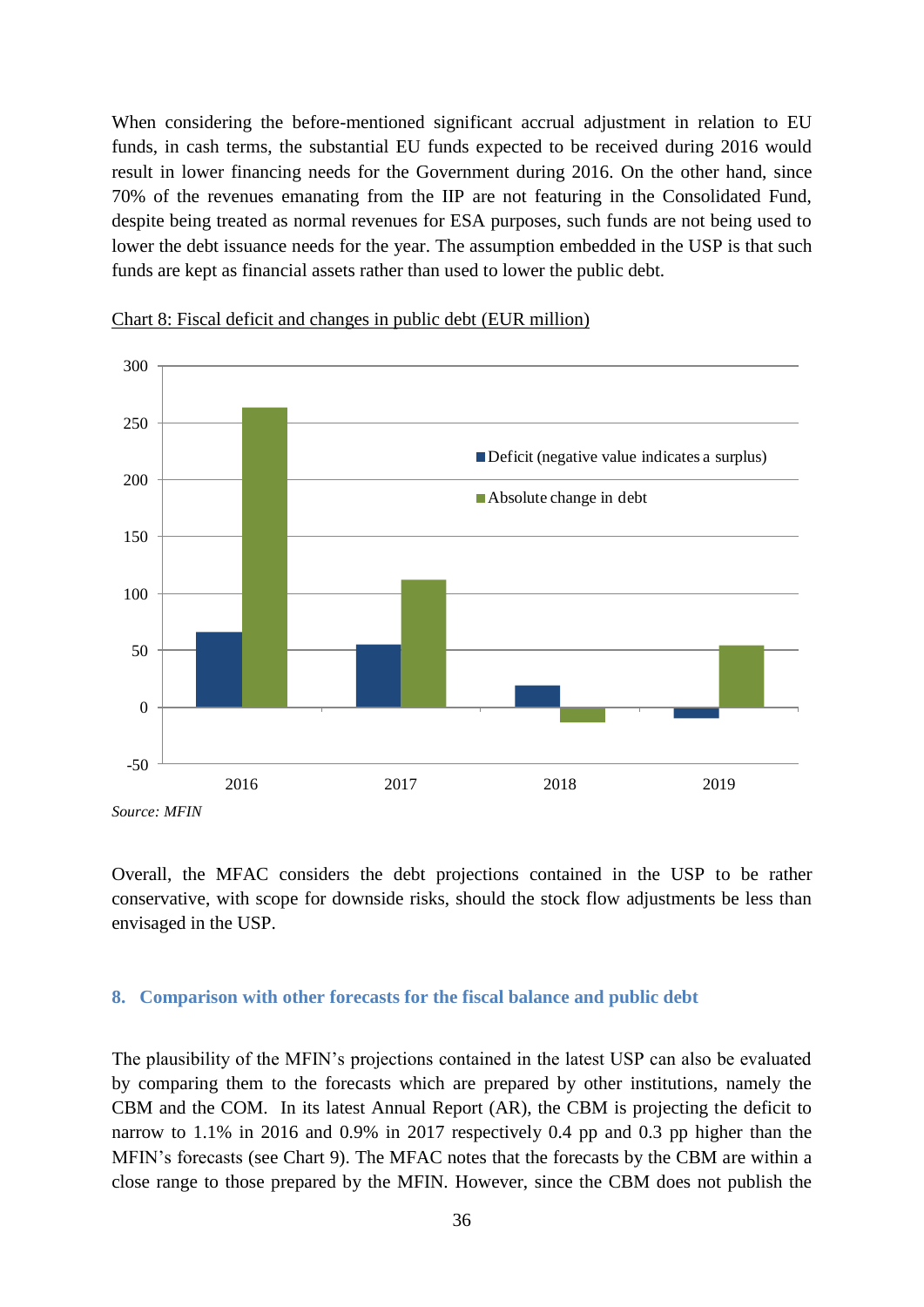forecasts for the underlying revenue and expenditure components, no further comparisons can be made in this case. On the other hand, the set of forecasts published by the COM is very detailed, thus allowing for a fuller analysis.



#### Chart 9: Fiscal forecasts by different institutions

In terms of the key fiscal ratios, the COM's spring projections present a rather similar pattern as that indicated in the USP. Indeed, according to the COM's projections, both the fiscal deficit and the public debt ratios are expected to decline further in 2016 and 2017. However, the COM's deficit projections indicate a slightly lower pace of consolidation, placing the deficit 0.2 pp higher than indicated in the USP, both for 2016 and for 2017, equivalent to a difference of  $\epsilon$ 20.3 million and  $\epsilon$ 27.2 million respectively (see Table 5). It is however worth noting that in line with its normal practices, the COM does not take into account measures which are not fully specified, when preparing its forecasts. On the other hand, the COM's debt projections for 2016 and 2017 are more positive, with this ratio standing at 1.7 pp and 2.1 pp below that envisaged in the USP.

For 2016, the MFIN's overall forecast for total revenue is just below that produced by the COM, with a slightly larger gap for 2017. However, in terms of the drivers, the outlook diverges to some extent. In particular the MFIN's projected revenues from current taxes on income and wealth are below that envisaged by the COM. Particularly for the outer forecast year, the gap between the MFIN's and the COM's estimates amounts to  $\epsilon$ 20.6 million. The MFIN's projections for taxes on productions and imports are also below those projected by the COM both for 2016 and 2017, though in this case the gap between the two sets of forecasts is smaller in absolute terms. In both cases, the fact that the COM's forecast revenues from these two sources are higher corroborates the MFAC's view that such estimates could be rather conservative, leaving the possibility for beneficial upside risks.

In the case of social contributions, the two sets of projections are rather close, with the MFIN's slightly higher than the COM's for 2016 but slightly lower for 2017. The overall projected increases by the MFIN are however again more conservative, albeit slightly, when compared to the COM's estimates.

*Source: CBM, COM, MFIN*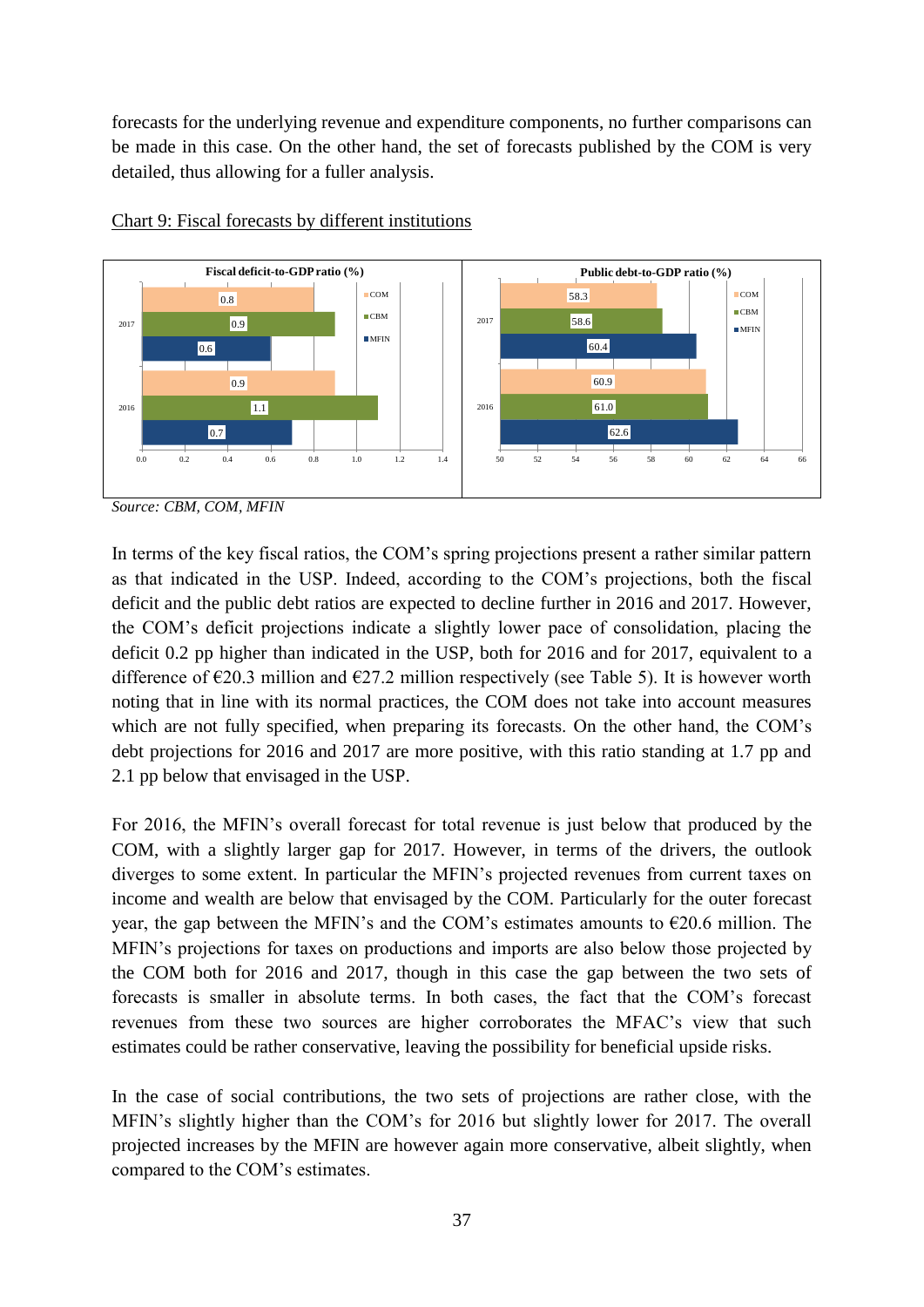With regard to the other two revenue items 'capital transfers receivable' and 'other revenue', the overall intake over the two-year period targeted by the MFIN from these two sources is above that anticipated by the COM. While both the MFIN and the COM expect capital transfers receivable to scale back, compared to the 2015 level, mainly as a result of lower absorption of EU funds, the MFIN is projecting larger swings, characterised by a greater fall during 2016 and a bigger acceleration in 2017, with a higher estimate overall. This discrepancy is in the main driven by the assumed yearly profile for the absorption of EU funds. The MFIN also expects the 'other revenue' category for 2016 and 2017 to be more elevated when compared to the projections by the COM. The difference is probably the result of more optimistic assumptions used by the MFIN with regard to the expected intake from the IIP.

|                                     | 2015          | 2016     | 2017                       | 2016                | 2017              | 2016                 | 2017    |
|-------------------------------------|---------------|----------|----------------------------|---------------------|-------------------|----------------------|---------|
|                                     | <b>Actual</b> |          | <b>MFIN USP April 2016</b> |                     | COM Spring 2016   | Difference USP - COM |         |
|                                     |               | % of GDP |                            |                     | percentage points |                      |         |
| <b>General Government balance</b>   | $-1.5$        | $-0.7$   | $-0.6$                     | $-0.9$              | $-0.8$            | 0.2                  | 0.2     |
| <b>General Government debt</b>      | 63.9          | 62.6     | 60.4                       | 60.9                | 58.3              | 1.7                  | 2.1     |
|                                     |               |          |                            | <b>EUR Millions</b> |                   |                      |         |
| Taxes on production and imports     | 1.189.1       | 1,277.4  | 1.341.6                    | 1,279.0             | 1,353.0           | $-1.6$               | $-11.4$ |
| Current taxes on income and wealth  | 1,237.6       | 1,305.6  | 1,367.4                    | 1,315.0             | 1,388.0           | $-9.4$               | $-20.6$ |
| Social contributions                | 596.3         | 625.8    | 648.8                      | 623.0               | 654.0             | 2.8                  | $-5.2$  |
| Capital transfers receivable        | 300.6         | 100.2    | 196.2                      | 109.0               | 178.0             | $-8.8$               | 18.2    |
| Other revenue*                      | 359.5         | 397.2    | 348.2                      | 384.0               | 340.0             | 13.2                 | 8.2     |
| <b>Total Revenue</b>                | 3,683.1       | 3,706.3  | 3,902.2                    | 3,710.0             | 3,913.0           | $-3.7$               | $-10.8$ |
| Compensation of employees           | 1,116.4       | 1,173.6  | 1,218.8                    | 1,189.0             | 1,260.0           | $-15.4$              | $-41.2$ |
| Intermediate consumption            | 596.5         | 613.0    | 646.4                      | 638.0               | 680.0             | $-25.0$              | $-33.6$ |
| Social payments in cash and in kind | 1,033.2       | 1,063.9  | 1,099.4                    | 1,070.0             | 1,106.0           | $-6.1$               | $-6.6$  |
| Interest expenditure                | 227.6         | 217.5    | 220.6                      | 223.0               | 225.0             | $-5.5$               | $-4.4$  |
| <b>Subsidies</b>                    | 110.6         | 109.4    | 116.1                      | 113.0               | 116.0             | $-3.6$               | 0.1     |
| Gross fixed capital formation       | 402.3         | 315.6    | 346.1                      | 270.0               | 297.0             | 45.6                 | 49.1    |
| Other expenditure*                  | 325.5         | 278.9    | 309.5                      | 293.0               | 311.0             | $-14.1$              | $-1.5$  |
| <b>Total Expenditure</b>            | 3,812.1       | 3,771.9  | 3,957.0                    | 3,796.0             | 3,995.0           | $-24.1$              | $-38.0$ |
| <b>General Government balance</b>   | $-129.0$      | $-65.7$  | $-54.8$                    | $-86.0$             | $-82.0$           | 20.3                 | 27.2    |

#### Table 5: Breakdown of fiscal projections

\*The values for other revenues and other expenditures do not correspond to the same values described in the other sections in this Report since they include revenue and expenditure items which are not separately identified in the COM's projections.

Source*: MFIN, COM*

On the other hand, the COM's expenditure projections highlight the extent to which the MFIN's targets could be challenging. Indeed the COM's projections for the government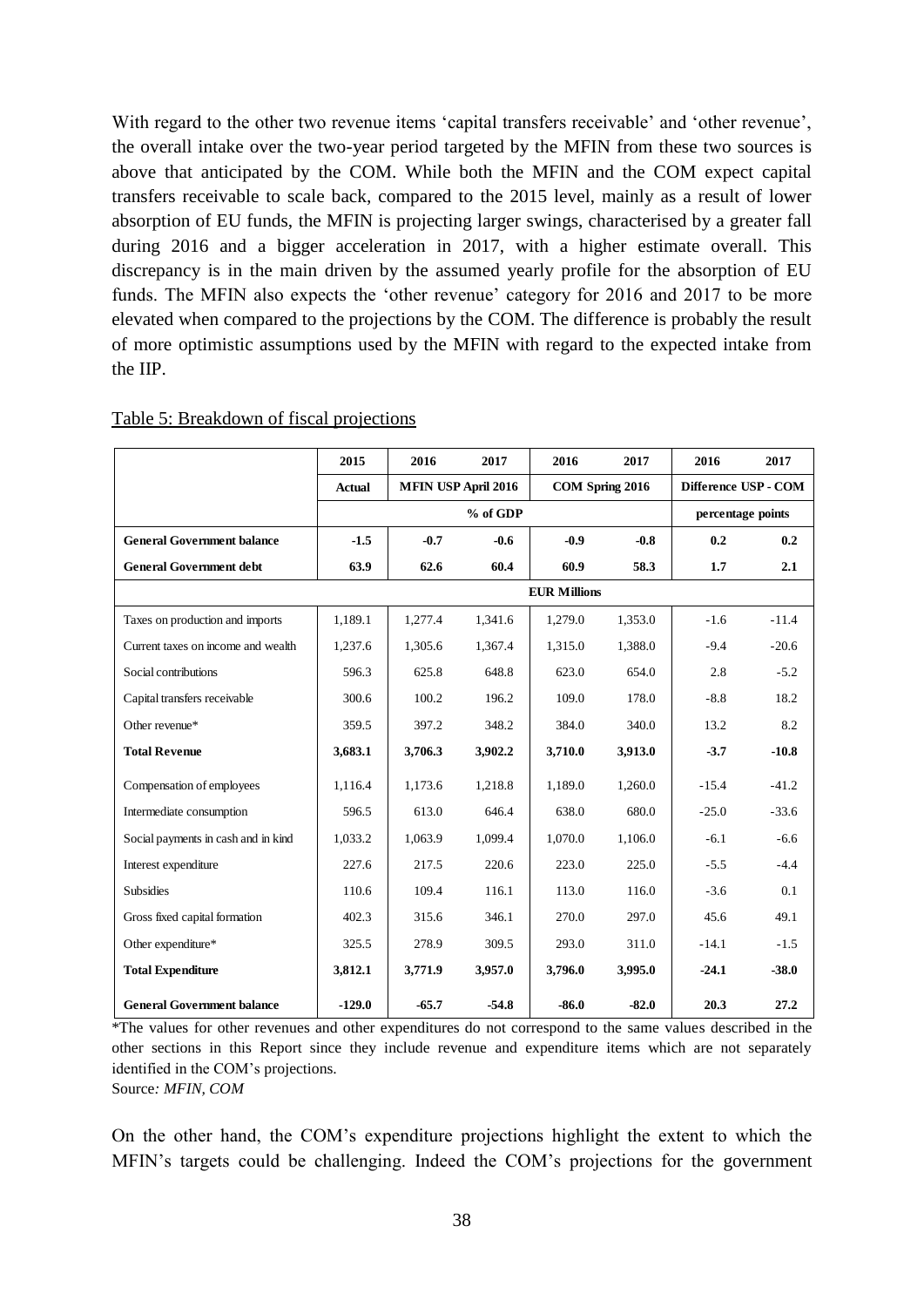current expenditure items are all higher than those by the MFIN, apart from outlays on subsidies, where the two sets of forecasts nearly match. The gap is amplified further for 2017, with significantly higher current expenditures being projected by the COM. Specifically the COM expects compensation of employees to be  $\epsilon$ 15.4 million higher in 2016 and  $\epsilon$ 41.2 million higher in 2017. The COM also expects intermediate consumption to be  $\epsilon$ 25.0 million and  $633.6$  million higher, respectively, in 2016 and 2017. In this case the COM's projections mirror the MFAC's views that upside risks could exist to the attainment of the stated targets for these two categories.

In contrast, in the case of gross fixed capital formation, the projection by the MFIN is higher than that by the COM, respectively by  $645.6$  million and  $649.1$  million in 2016 and 2017. This mirrors the Government's intention to maintain a rather buoyant investment activity, financed through the take-up of EU funds and from national funds for the co-financing element.

When comparing the two sets of forecasts, it appears that the COM's projections factor in a more positive outlook with respect to the tax revenue performance, consistent with the positive macroeconomic outlook. This effect is, however, more than offset by the COM's more cautious approach with respect to the expenditure projections. It is, however, worth noting that the MFIN's projections embed an equivalent of  $E15$  million in expenditure restraint which were announced in the USP, but which could not be factored into the COM's spring forecasts.<sup>49</sup> Likewise, the USP indicates an equivalent of  $\epsilon$ 29 million in consolidation measures for 2017, which are not factored into the COM's forecasts since no further details were presented.<sup>50</sup>

The mismatch in the outlook by the MFIN and the COM with regard to expenditure on gross fixed capital formation, and the associated uptake of EU funds, has generally a limited effect on the overall projections for the fiscal balance, as this is limited to the Government's cofinancing element. $51$ 

Notwithstanding that the MFIN projects a lower fiscal deficit when compared to the COM, the latter institution projects a slightly lower level of outstanding debt over the forecast horizon, at 60.9% of GDP in 2016 and 58.3% in 2017. This is attributable to the fact that whereas the MFIN is assuming an element of positive stock-flow adjustments throughout 2016 and 2017, equivalent cumulatively to 2.7% of GDP, the COM is assuming that no such transactions take place. Similar to the COM, the CBM's forecasts place the debt ratio lower than indicated in the USP, at 61.0% of GDP and 58.6% of GDP, respectively for 2016 and 2017.

<sup>&</sup>lt;sup>49</sup> The cut-off date for the COM's spring forecasts was 22 April 2016 while the USP was published on 29 April 2016.

 $50$  The USP states that these consolidation measures are still to be specified in the respective budget, including the decision whether to resort to revenue and or expenditure or a mix of both.

 $51$  In 2015, the co-financing element was temporarily rather high, estimated at 0.4% of GDP, since this represented the last year for the take up of EU funds for the expiring Programme.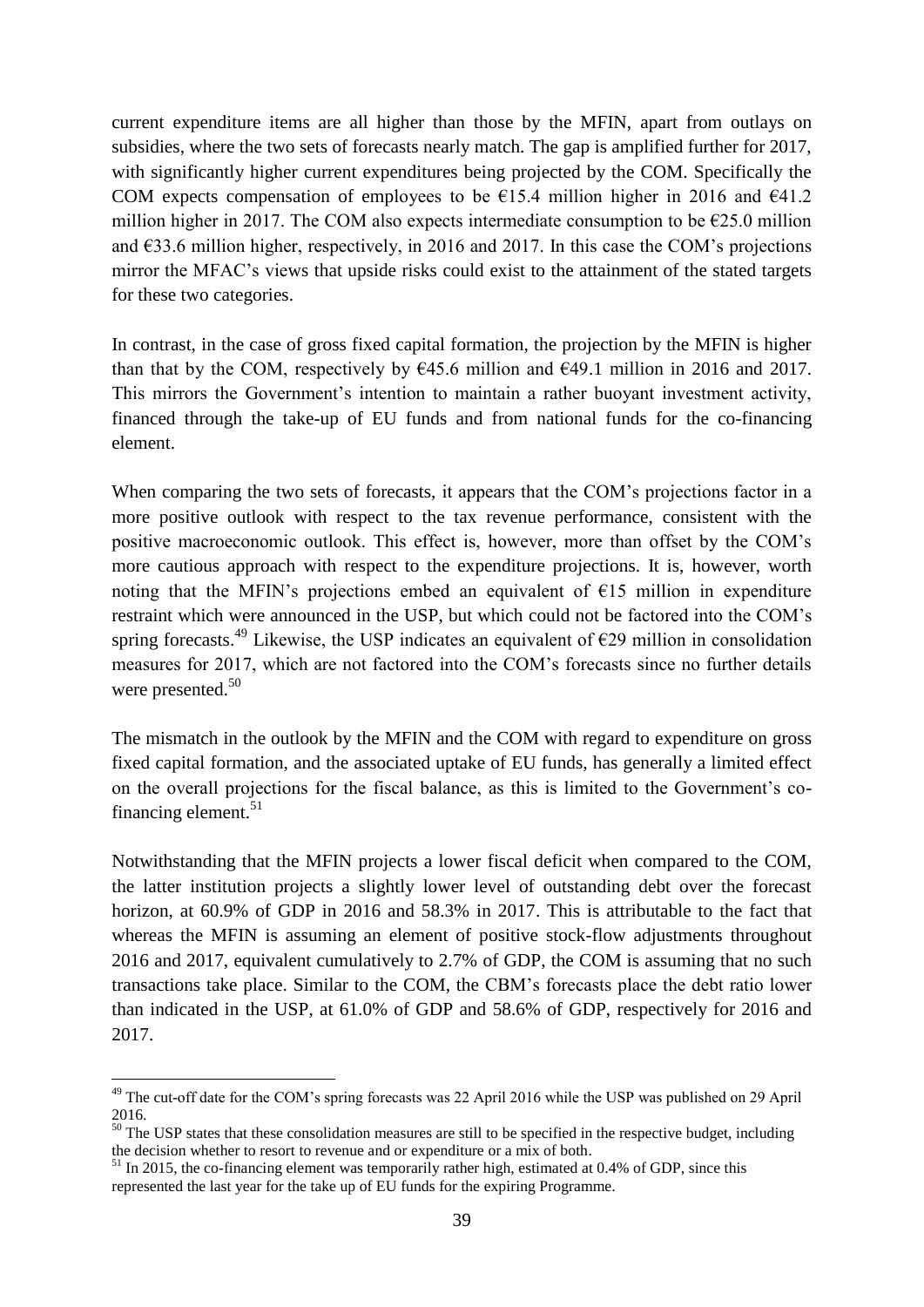#### **9. Conclusion**

The MFAC acknowledges that the process used by the MFIN to prepare the fiscal projections is rigorous and has a good track record with regard to the accuracy of the forecasts for the fiscal balance. The increased transparency in terms of greater availability of information is also viewed positively.

The MFAC considers the MFIN's revenue projections to be plausible and prudent, leaving the possibility for upside risks. This view is contingent on the materialisation of the rather buoyant macroeconomic outlook which has been endorsed by the MFAC in its previous report. Should the macroeconomic performance be less positive than underpinning the USP calculations, or else, be driven by completely different contributors (which may be relatively more or less tax rich), the fiscal turnout could naturally be impacted, since most revenues are endogenous.

On the other hand, the expenditure targets may be rather ambitious, leaving the possibility for upside risks. However, the MFAC acknowledges that there is a material share of expenditure which is discretionary, and hence directly under the control of Government, which can thus be adjusted to make it consistent with the attainment of the fiscal targets, in the eventuality that expenditure overruns in certain areas occur. The customary practice of allowing for veering of expenditures across votes, or slowing down expenditure commitments over the years, tends to supports this view.

The risks to the attainment of the targets for the fiscal balance are thus neutral, on account of the opposing revenue and expenditure upside risks. The track record in meeting or even exceeding the fiscal balance targets suggests that there appears to be sufficient flexibility within the budget to cope with an element of unplanned revenue shortfalls or expenditure overruns, provided these are not excessive. The MFAC also notes that the latest forecasts for the fiscal balance prepared by the COM and the CBM are within close range to those of the MFIN. At the same time, the MFIN's debt projections appear rather conservative when considered against the gradually improving fiscal balance. Indeed, both the COM and the CBM are forecasting a lower debt ratio when compared to the MFIN, with the difference large attributable to the stock-flow adjustment factor.

Overall, the MFAC considers that the fiscal projections contained in the USP are within its endorseable range as they were prepared using the best available knowledge and methodologies that adequately capture the salient features of the Maltese economy, tax systems and government expenditure programmes.